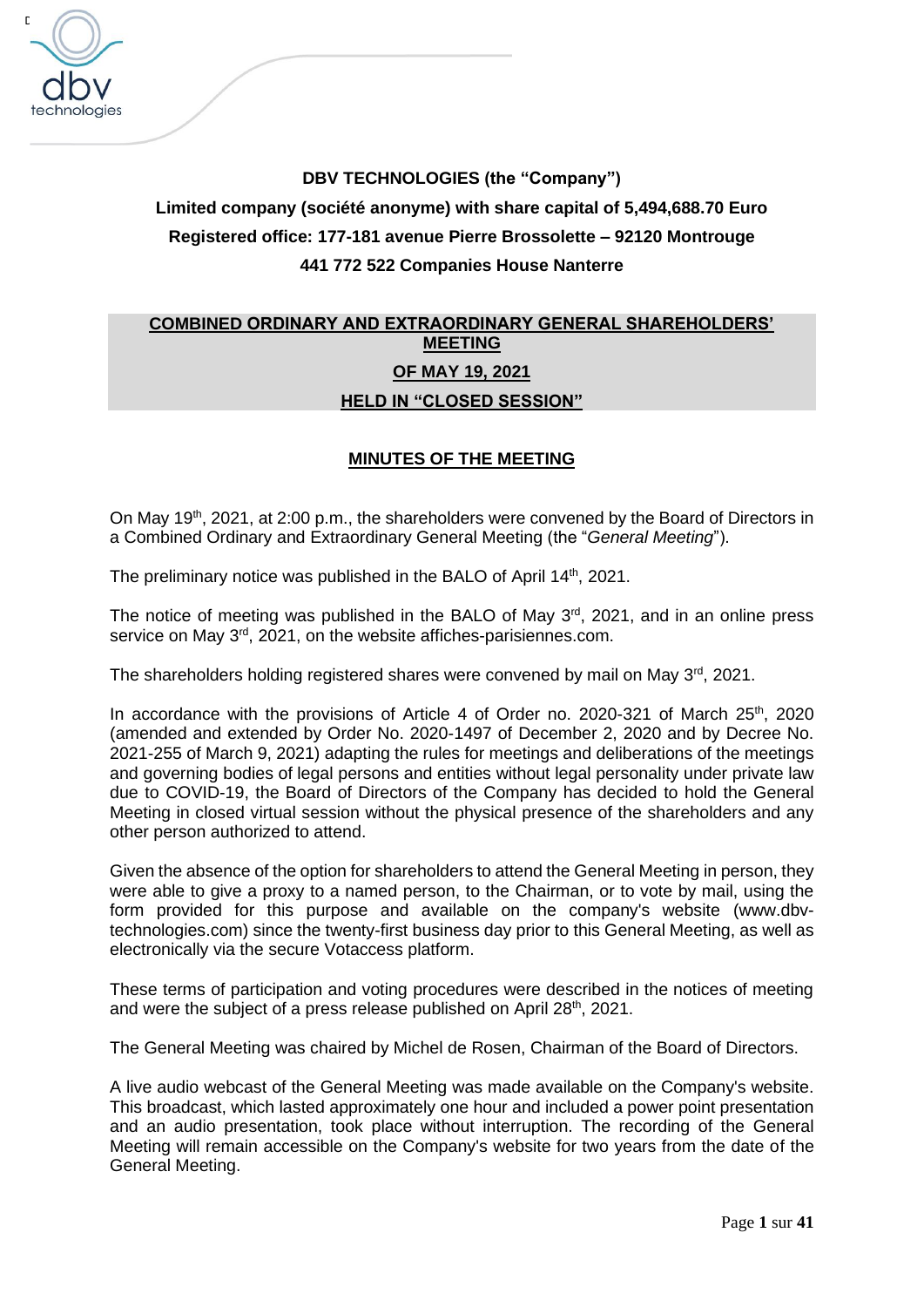

Acting on behalf of the Board of Directors, Daniel Tassé, the Chief Executive Officer, appointed Sébastien Robitaille, the Chief Financial Officer, and Michele Robertson, the Chief Legal Officer, as scrutineers, as required by law.

The Bureau of the General Meeting appointed Romain Letourneur, Secretary of the Board, as Secretary of the General Meeting.

The attendance sheet was verified, approved and certified as accurate by the Bureau, in particular on the basis of the data collected by the centralizing agent appointed by the Company.

On this basis, the Bureau noted that the shareholders, represented or having voted by correspondence, owned 28,094,905 shares out of the 54,887,887 shares forming the capital and having the right to vote.

The General Meeting representing more than a quarter of the capital was duly constituted and could therefore validly deliberate.

The 28,094,905 shares represented the same number of votes.

The following persons were also convened or informed of the General Meeting, although it was not possible for them to attend in person:

- The representatives of the Social and Economic Committee of the Company,
- Christophe Dupont, representing the mass of warrant holders,
- The firm KPMG, principal Statutory Auditor, represented by Cédric Adens,
- The firm Deloitte & Associés, principal Statutory Auditor, represented by Hélène de Bie.

## **Have been made available to shareholders through a publication on the Company's website:**

- The preliminary notice of meeting as published to the BALO,
- The notice of meeting as published to the BALO,
- The postal voting form.
- A copy of the company's By-laws,
- The press release published on April 28, 2021,
- The annual financial statements for the year ended December 31, 2020,
- The consolidated financial statements for the year ended December 31, 2020,
- The Board of Directors' management report (including the group's management report, included in the 2020 universal registration document),
- The report on corporate governance (included in the 2020 universal registration document),
- The text of draft resolutions and the Board's report on the resolutions,
- The Say on Pay ex Ante report.
- The US Proxy Statement filed with the SEC,
- The reports of the Statutory Auditors,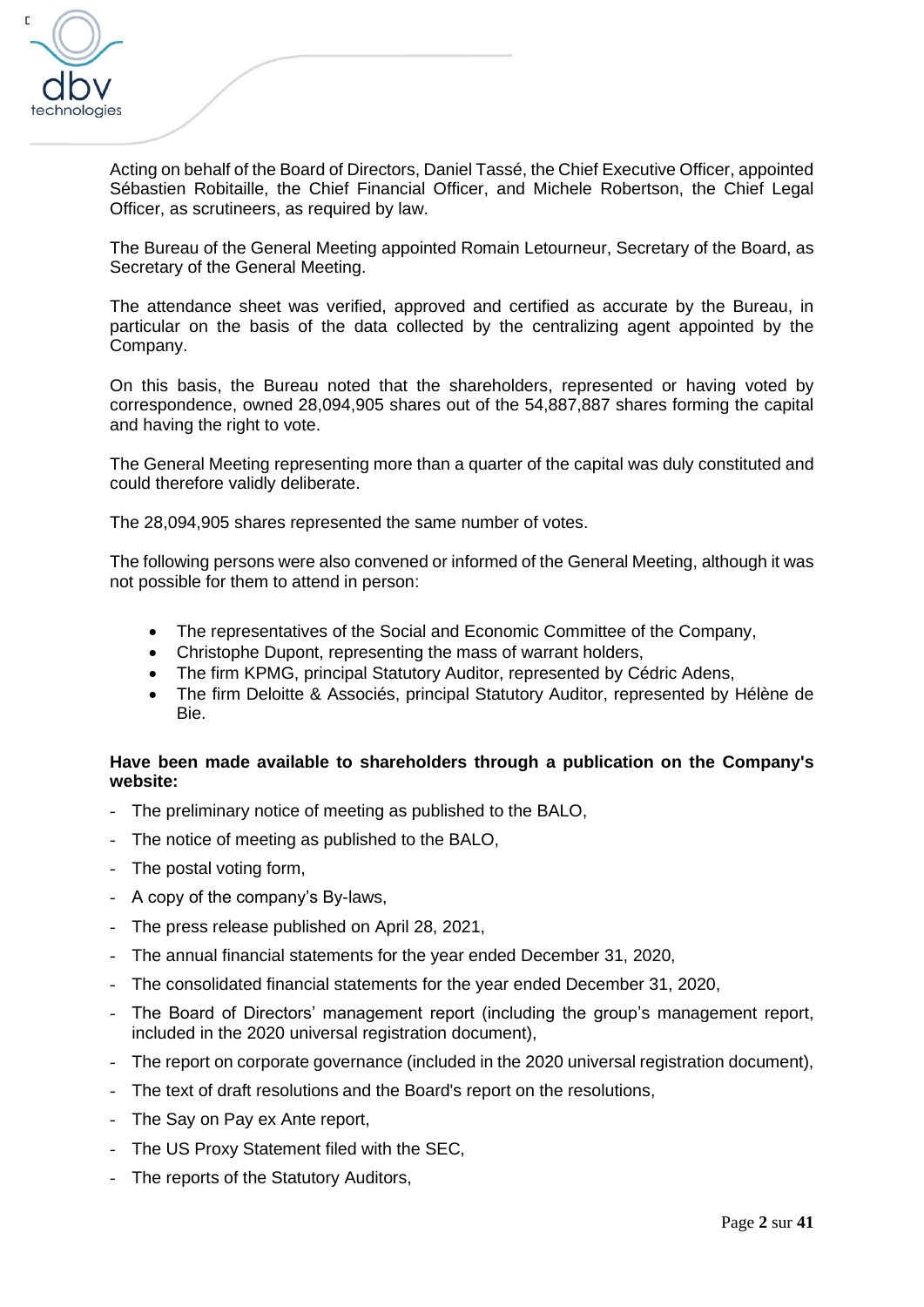

- The special report on stock subscription and/or purchase options,
- The special report on free share grants.

The Chairman stated that the shareholders, the representative(s) of the group(s) of warrant holders and the members of the social and economic committee were able to exercise their right of communication prior to the General Meeting, through an online publication on the company's website.

The Social and Economic Committee did not make any observations on the economic and social situation of the Company.

The Chair provided an overview of the General Meeting's presentation.

The following resolutions were at the agenda of the General Meeting:

#### **Ordinary resolutions:**

- 1. Approval of the annual financial statements for the year ended on December 31, 2020,
- 2. Approval of the consolidated financial statements for the year ended on December 31, 2020,
- 3. Allocation of income for the year ended on December 31, 2020,
- 4. Allocation of the accumulated deficit to the "Additional paid-in capital",
- 5. Statutory auditors' special report on regulated agreements and acknowledgement of the absence of new regulated agreements,
- 6. Renewal of the term of office of Julie O'Neill as director,
- 7. Renewal of the term of office of Viviane Monges as director,
- 8. Appointment of Ms. Adora Ndu to replace Mr. Torbjorn Bjerke as director,
- 9. Appointment of Mr. Ravi Rao as director,
- 10. Ratification of the provisional appointment of Timothy E. Morris as director,
- 11. Determination of the annual fixed sum to be allocated to the members of the Board of Directors,
- 12. Approval of the compensation policy for the Chairman of the Board of Directors and for the Board members,
- 13. Approval of the compensation policy for the Chief Executive Officer and/or any other executive corporate officer,
- 14. Advisory opinion on the compensation of named executive officers other than the Chief Executive Officer,
- 15. Advisory opinion on the opportunity to consult shareholders each year on the compensation paid by the Company to named executive officers other than the Chief Executive Officer,
- 16. Advisory opinion on the opportunity to consult shareholders every two years on the compensation paid by the Company to named executive officers other than the Chief Executive Officer,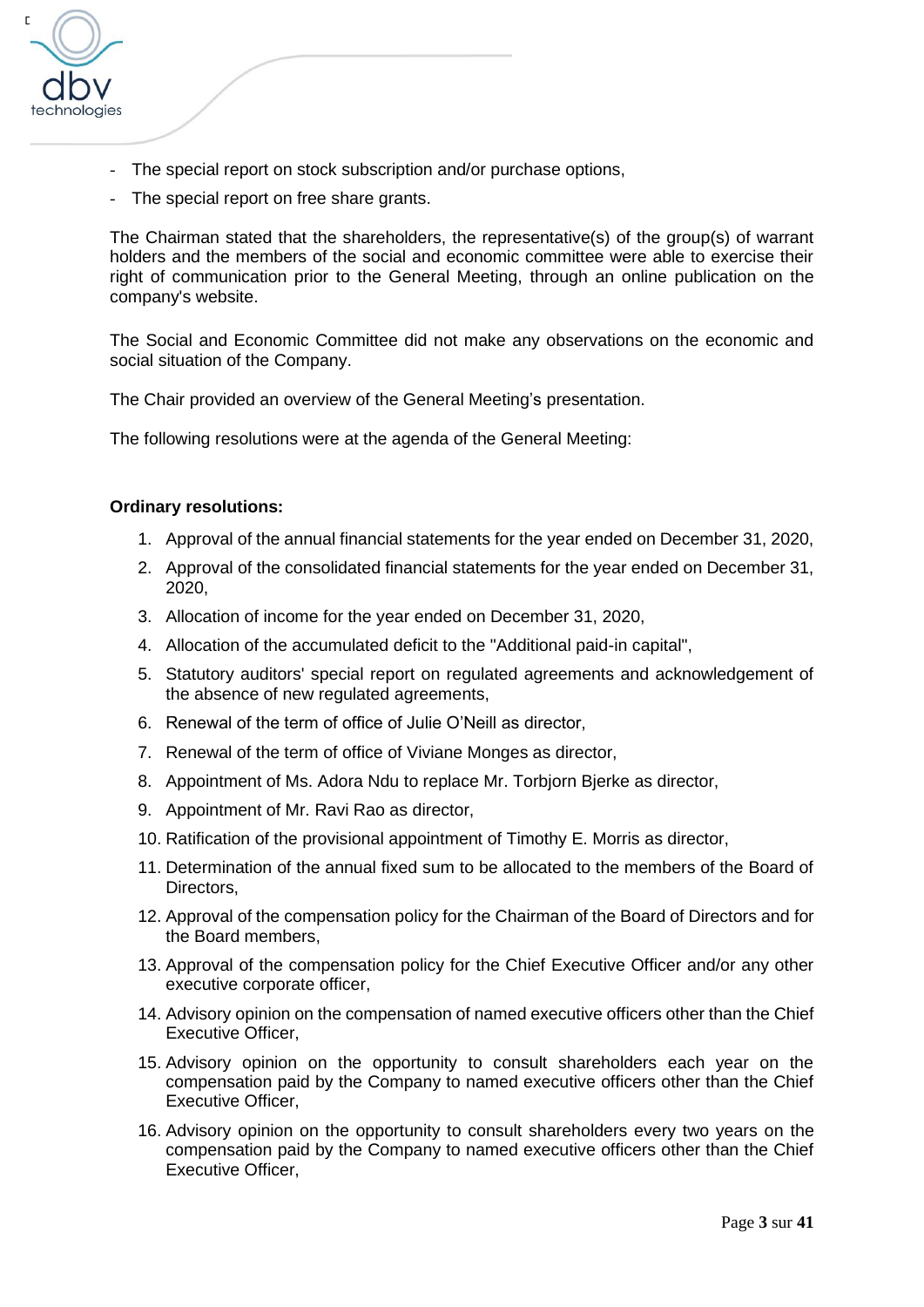

- 17. Advisory opinion on the opportunity to consult shareholders every three years on the compensation paid by the Company to named executive officers other than the Chief Executive Officer,
- 18. Approval of the information set out in section I of Article L.22-10-9 of the French Commercial Code,
- 19. Approval of the fixed, variable and non-recurring components of overall compensation and benefits of all types paid or assigned during the year ended to Michel de Rosen, Chairman of the Board of Directors,
- 20. Approval of the fixed, variable and non-recurring components of overall compensation and benefits of all types paid or assigned during the year ended to Daniel Tassé, Chief Executive Officer,
- 21. Approval of the fixed, variable and non-recurring components of overall compensation and benefits of all types paid or assigned during the year ended to Marie-Catherine Théréné, Deputy Chief Executive Officer until September 17, 2020,
- 22. Authorization to be granted to the Board of Directors to buy back company shares on the Company's behalf pursuant to Article L. 22-10-62 of the French Commercial Code, length of authorization, purpose, terms, and maximum amount, suspension during a public offering period,

### **Extraordinary resolutions:**

- 1. Authorization to be granted to the Board of Directors for the company to cancel the shares bought back pursuant to Article L. 22-10-62 of the French Commercial Code, length of authorization, maximum amount, suspension during a public offering period,
- 2. Delegation of powers to the Board of Directors to issue ordinary shares, giving, as necessary, access to ordinary shares or to the allocation of debt securities (of the Company or of a Group company) and/or securities giving access to ordinary shares (of the Company or of a Group company) with pre-emptive rights, suspension during a public offering period,
- 3. Delegation of powers to be granted to the Board of Directors to issue ordinary shares giving access, as the case may be, to ordinary shares or to the allocation of debt securities (of the Company or a group company), and/or securities giving access to ordinary shares (of the Company or a group company), without pre-emptive rights, by means of a public offer (excluding the offers set out in section 1 of Article L.411-2 of the French Monetary and Financial Code), and/or as consideration for securities in the context of a public exchange offer, suspension during a public offering period,
- 4. Delegation of powers to be granted to the Board of Directors to issue ordinary shares giving access, as the case may be, to ordinary shares or to the allocation of debt securities (of the Company or a group company), and/or securities giving access to ordinary shares (of the Company or a group company), without pre-emptive rights, by means of a public offer referred to in paragraph 1 of Article L.411-2 of the French Monetary and Financial Code, suspension during a public offering period,
- 5. Authorization, in the event of an issue without pre-emptive rights, to set the issue price according to the terms set by the General Meeting, within a limit of 10% of the capital per year,
- 6. Delegation of powers to be granted to the Board of Directors to issue ordinary shares, giving, if applicable, access to ordinary shares or the allocation of debt securities (of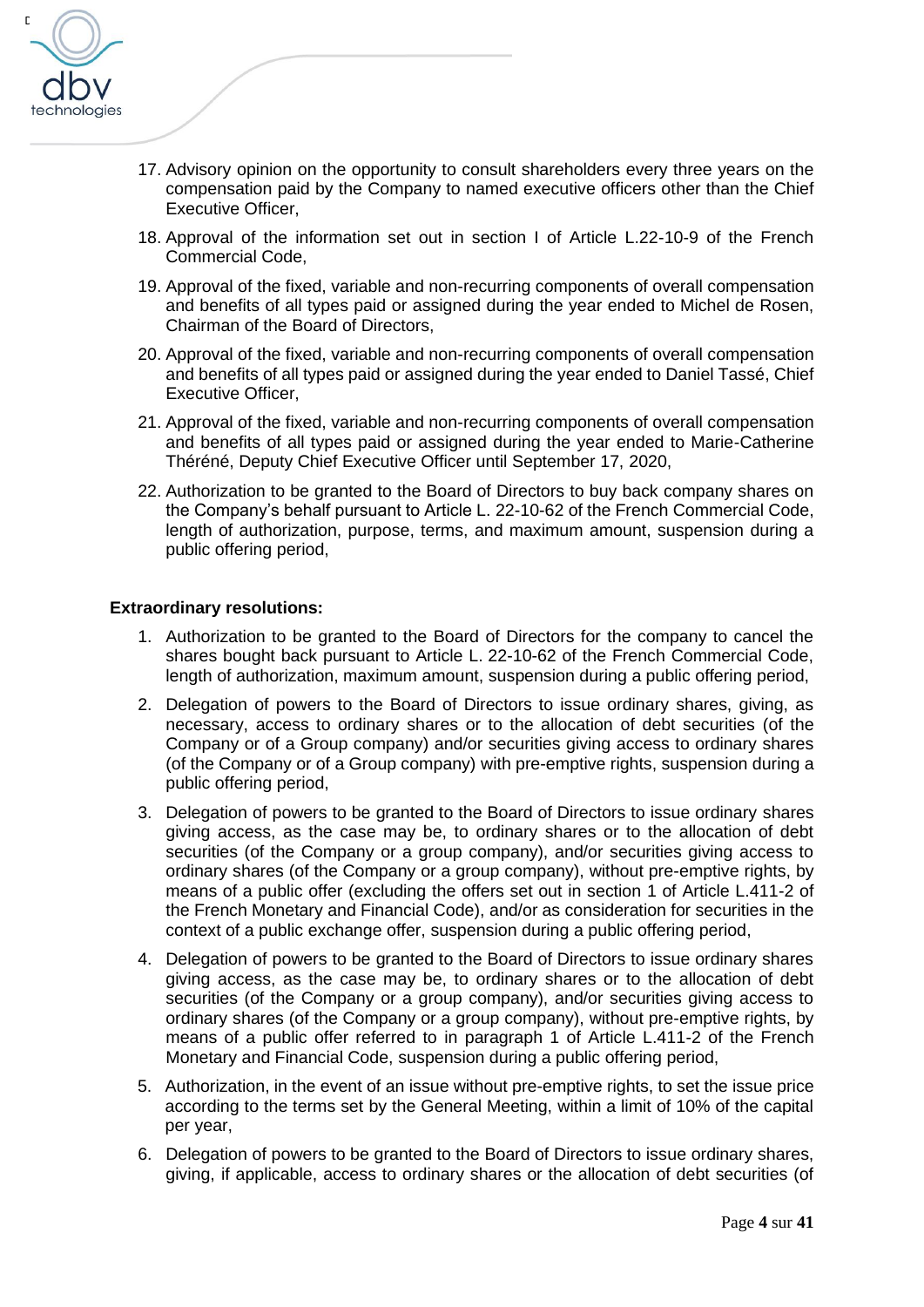

the Company or a group company) and/or securities giving access to ordinary shares (of the Company or a group company), with pre-emptive subscription rights waived in favor of categories of persons with certain characteristics, suspension during a public offering period,

- 7. Authorization to increase the total amount of issues,
- 8. Delegation of powers to be granted to the Board of Directors for the purpose of deciding on any merger-absorption, demerger, or partial contribution of assets,
- 9. Delegation of powers to be granted to the Board of Directors to issue ordinary shares giving access to ordinary shares or to the allocation of debt securities (of the Company or of a Group company), and/or securities giving access to ordinary shares (of the Company or of a Group company), in the context of a merger, demerger or partial contribution of assets decided by the Board of Directors pursuant to the delegation referred to in the thirtieth resolution, suspension during a public offering period,
- 10. Overall limit on the maximum authorized amounts set under the  $25<sup>th</sup>$ ,  $26<sup>th</sup>$ ,  $28<sup>th</sup>$  and  $31<sup>st</sup>$ resolutions of this Meeting and the 28<sup>th</sup> resolution of the General Meeting of April 20, 2020,
- 11. Delegation of powers to the Board of Directors to issue stock warrants (BSA), subscription and/or acquisition of new and/or existing stock warrants (BSAANE) and/or subscription and/or acquisition of new and/or existing redeemable stock warrants (BSAAR) with cancellation of preferential subscription rights, reserved for a category of persons, suspension during a public offering period,
- 12. Delegation of powers to be granted to the Board of Directors to increase the share capital by means of the issue of ordinary shares and/or securities giving access to capital, with pre-emptive subscription rights waived in favor of members of a company savings plan pursuant to Articles L.3332-18 et seq. of the French Labor Code,
- 13. Authorization to be granted to the Board of Directors to allocate free existing and/or future shares to members of staff and/or certain corporate officers of the Company or related companies or economic interest groups, with shareholders waiving their preemptive rights, length of authorization, maximum amount, duration of vesting periods specifically in respect of disability and, if applicable, holding periods,
- 14. Authorization to be granted to the Board of Directors to grant share subscription and/or purchase options (stock options) to members of staff and/or certain corporate officers of the company or related companies or economic interest groups, with shareholders waiving their pre-emptive rights, length of authorization, maximum amount, strike price, maximum term of the option,
- 15. Amendment of Article 13 of the by-laws in order to set the age limit for the Chairman of the Board of Directors at 75 years of age,
- 16. Powers to complete formalities.

A presentation of the Company's activity and situation is then made: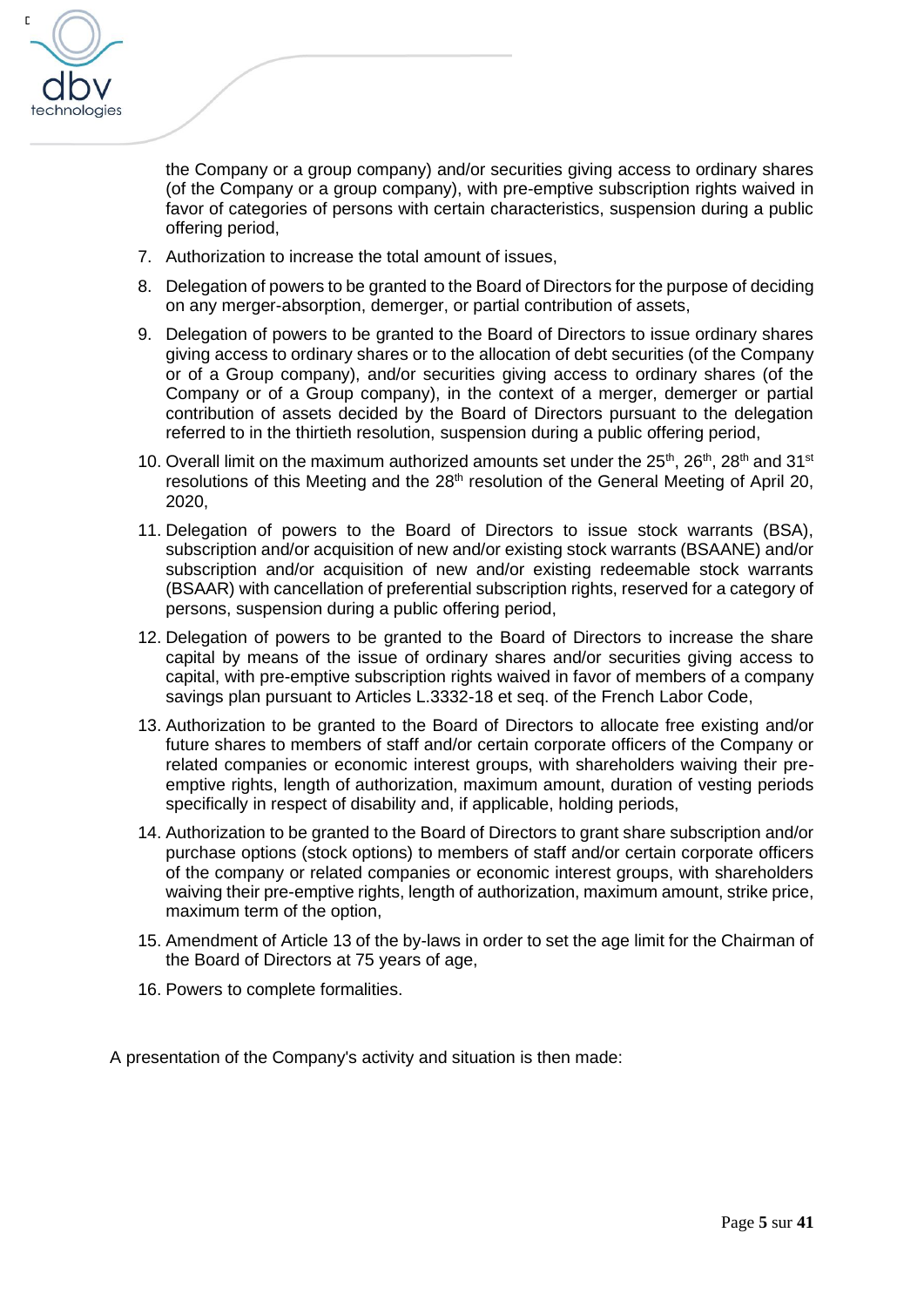

## • **By the Chairman of the Board, Michel de Rosen**:

« *There is no doubt that the first half of 2020 has been a challenging time for DBV Technologies.* 

*At the beginning of the year, in January 2020, the Biologics License Application (or BLA) for Viaskin Peanut, which we had submitted and filed in 2019, was under review by the U.S. Food*  and Drug Administration, also known as the FDA. On March 16, the FDA informed us that it *was cancelling the Viaskin Peanut advisory committee and, during its review, identified questions regarding the impact of local adhesion of the patch on its effectiveness.* 

*While DBV provided adherence data to the FDA to complete the Viaskin Peanut BLA, and the target date of August 5, 2020 remained unchanged, we then began to consider alternative scenarios for potential approval.* 

*We evaluated all possible regulatory scenarios and each of them led to a significant delay in DBV's transformation from a clinical-stage biotech company to a revenue-generating commercial-stage company.*

*Daniel Tassé, your Chief Executive Officer, concluded that DBV would likely face significant financial pressure in the near term, with limited ability to raise the additional capital necessary for DBV to build its future and move forward.* 

*In June, and after several meetings, Daniel Tassé and the Board of Directors made the very difficult and necessary decision to reduce the size of DBV and the scope of its operations in order to maximize the amount of time our cash flow could support our operations.* 

*On June 26, 2020, DBV launched a comprehensive restructuring and cost reduction plan that included the discontinuation of several programs, the suspension of several activities, the transfer of certain functions to external business partners and a significant reduction in headcount.* 

*Restructuring a company is always a difficult, complex and sometimes painful process.* 

*However, DBV is emerging from this restructuring as a more streamlined organization, with greater financial flexibility, all of its critical functions retained, high-quality teams and a cash position that should enable it to fund its operations through the second half of 2022.*

*On August 3, 2020, DBV received what is known as a "Complete Response Letter" from the FDA (or "CRL") regarding the Viaskin Peanut patch BLA. In this letter, the FDA indicated that it could not approve Viaskin Peanut in its current form and identified several concerns, including, but not limited to, the impact of local adhesion of the patch on its efficacy.*

*Your company's management team, supported by a working group of internal and external experts, immediately began developing an action plan to address the FDA's concerns and clarify the clinical and regulatory approach to be taken in the United States for the Viaskin Peanut patch.* 

*DBV submitted this plan to the FDA during the fourth quarter of 2020, and in January 2021, written responses received from the FDA clarified the regulatory path forward for the Viaskin Peanut patch in the United States.*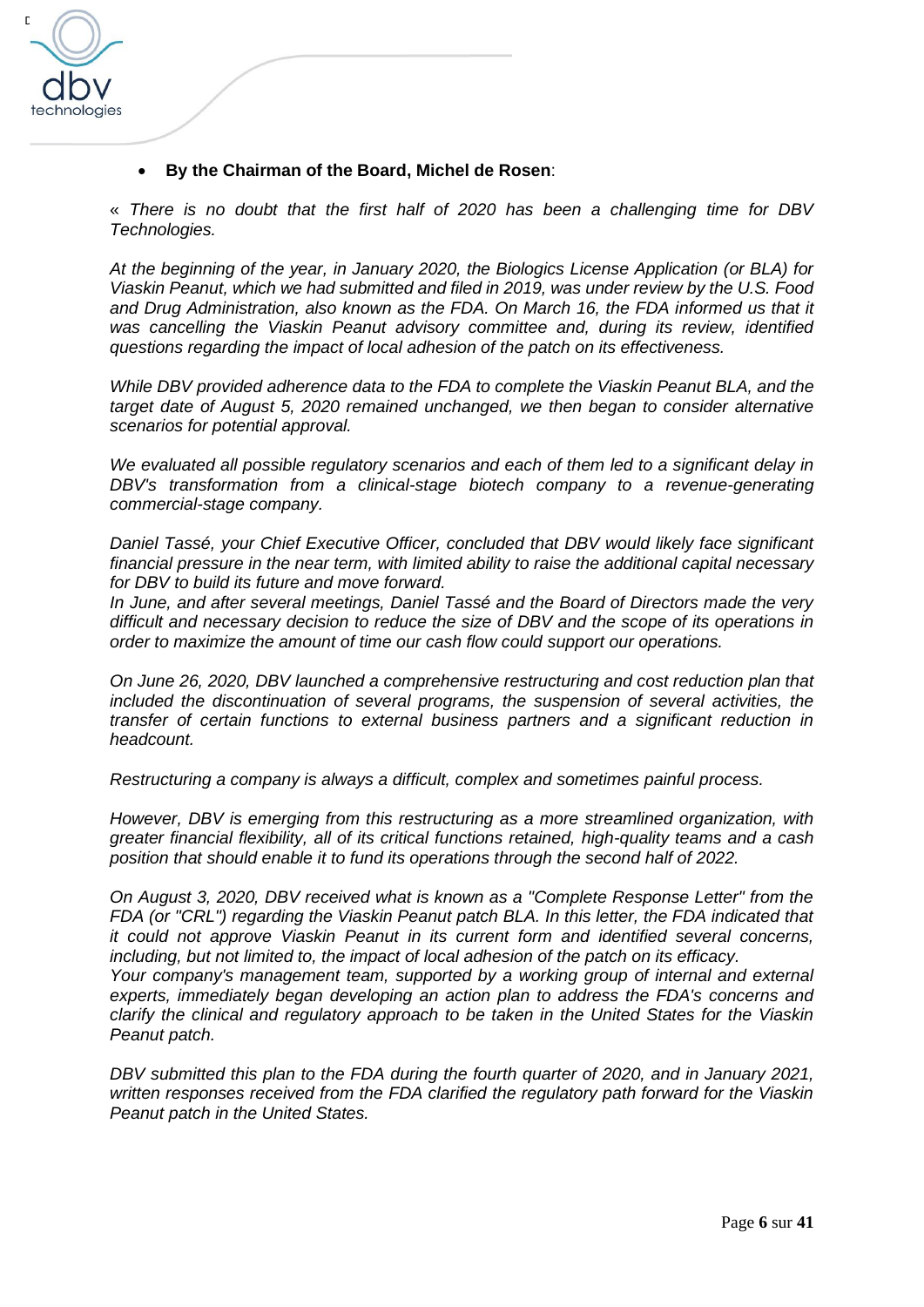

*So where do we stand, as of May 19, 2021? I am pleased to report that, while we are still far from the end of the journey, we are making significant progress in dialogue with the FDA to implement the clinical and regulatory development plan for the Viaskin Peanut patch.* 

*I am also pleased to report that the review of the Viaskin Peanut patch Marketing Authorization Application (or "MAA") by the European Medicines Agency (or "EMA") is progressing according to DBV's expectations and is in line with the discussions that took place with the EMA prior to the submission of the dossier.* 

In the fourth quarter of 2020, DBV filed its MAA application, and the EMA has since confirmed *that the application is sufficiently complete to begin its review. We expect to provide further information as the EMA review progresses.* 

*All in all, ladies and gentlemen, we can look forward with hope. From the bottom of my heart, I hope that when we meet again in a year or so, your company will have made significant and tangible progress that you can be proud of.*

*A few words about the composition of your Board of Directors.*

*Your Board of Directors is proposing the appointment of two new directors for a period of three years:*

*- Adora Ndu, Group Vice President, Worldwide Research and Development at BioMarin; and,*

*- Dr. Ravi Rao, Head of Research and Development and Chief Medical Officer at Sobi.*

*The Board of your company also proposes that you approve the co-option of Timothy Morris, Chief Operating Officer and Chief Financial Officer of Humanigen, as a director of your company.*

*Your Board and I are confident that their recognized expertise will add significant value to our work.*

*I would also like to thank the outgoing members of the Board of Directors of DBV Technologies:*

*- Ms. Claire Giraut, who has been a member of the Company's Board of Directors since June 2016 and Chair of its Audit Committee since December 2016.* 

*- And Dr. Torbjorn Bjerke, who has been a member of DBV's Board of Directors since 2006. That's 15 years ago!* 

*We warmly thank Claire and Torbjorn for their professionalism, expertise and the commitment with which they have dedicated themselves to DBV. We will miss them.*

*Looking ahead to 2021 and beyond, rest assured that DBV is solidly positioned for the future. DBV remains steadfast in its commitment to seek approval for Viaskin Peanut in the United States and the European Union. The entire management team is motivated every day by its*  fundamental belief that children with food allergies, their families and the allergists who treat *them, need and deserve multiple treatment options.*

*I* would now like to invite my esteemed colleague, the CEO of DBV Technologies, Daniel *Tassé, to provide a more specific update on the status and ambitions of your company. »*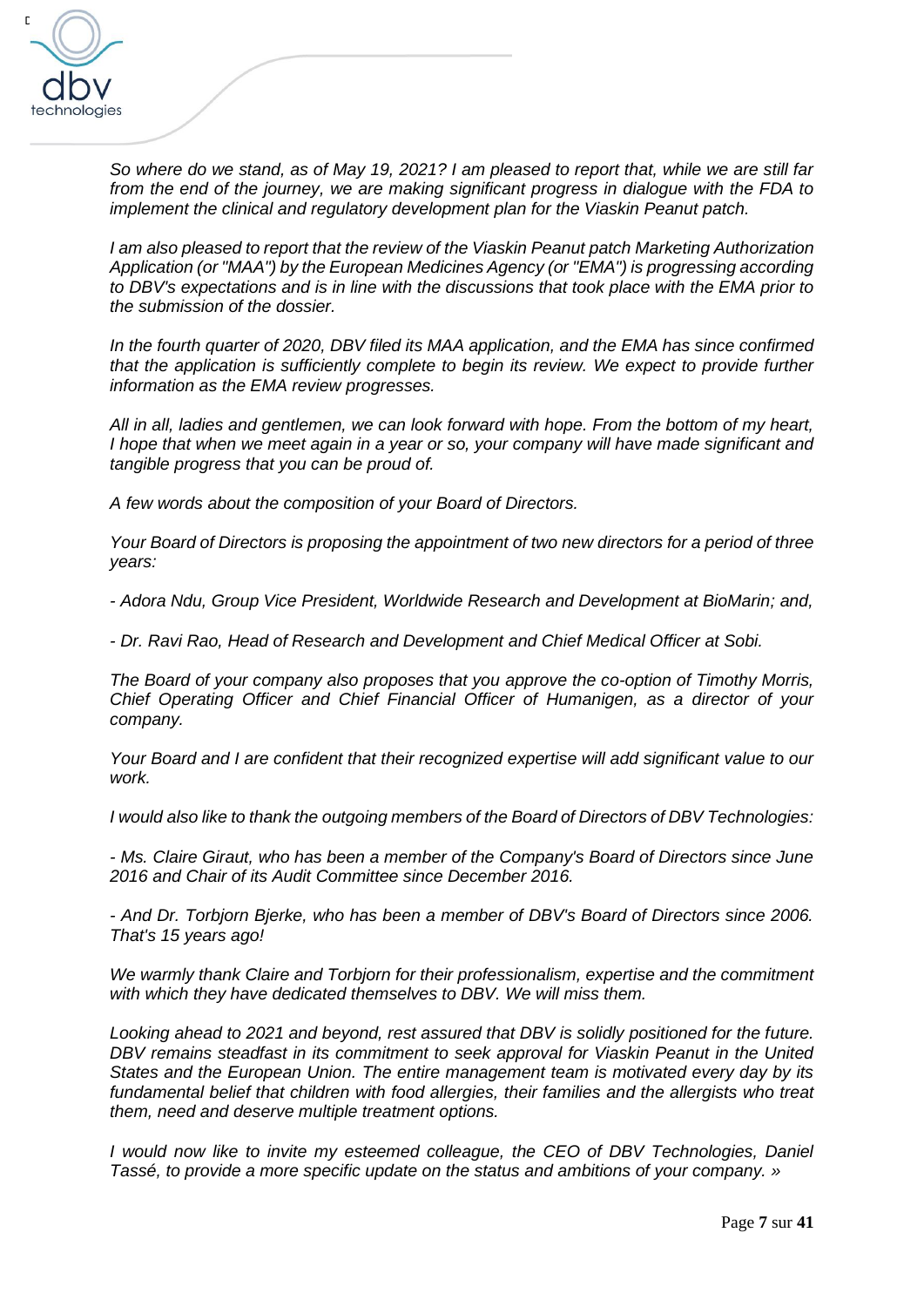

## • **By the CEO, Daniel Tassé**:

« *First, our thoughts are with the many families affected by the devastating effects of COVID-19. We know very well that people with food allergies have been hit hard, and have not been able to get their treatment optimally during the pandemic.* 

*DBV supports children with food allergies and their families now more than ever. We remain committed to advancing our lead product, Viaskin Peanut, and look forward to potentially gaining approval and launching this new treatment option.*

*As our Chairman of the Board stated, DBV's setbacks in 2020 enabled us to emerge in 2021*  with a sound strategy to advance Viaskin Peanut toward potential approval in both the U.S. *and the European Union. We are encouraged by the clear and concise comments received from the FDA in January.* 

*We are aligned with the Agency on the necessary steps to address the issues they raised in the August CRL. First, we will modify the patch with the aim of improving adhesion. We have already made significant progress on this front, and we have identified two lead modified patches based on a rigorous combination of in vitro data and the results of an adhesion study in healthy adult volunteers.* 

*Second, we will conduct two clinical trials with one or two modified patches in the target patient population to generate data to support a potential BLA for a modified patch. We are calling the first trial EQUAL, and its goal is to demonstrate that mVP's occlusion chamber – the part of the patch that delivers the peanut protein to the immune cells of the skin - performs as well or better than cVP's. In order to achieve this, the FDA has asked that DBV assess that the antigen payload of the mVP is comparable or better than the antigen payload of cVP. This data will enable DBV to bridge the efficacy of the two products.* 

*The second trial, which we are calling STAMP, will assess the safety and adhesion of the mVP in peanut allergic 4-11-year-olds. We will align with the FDA on the EQUAL and STAMP protocols and statistical analysis plans before we initiate the trial.* 

*We are confident in Viaskin Peanut's safety profile. This additional safety study supports DBV's continued commitment to potentially offering a well-tolerated product for patients and families. I am pleased to say that this work is currently underway, and we expect to provide a comprehensive update to our shareholders and broader community once the protocols are completed. I am proud of the team and what we are accomplishing together. I am confident that these modifications will yield a product that will once again undergo FDA review in the near future.*

*We have also made significant progress on the potential approval of Viaskin Peanut in the European Union. In the fourth quarter of last year, the European Medicines Agency, or EMA, validated our marketing authorization application for Viaskin Peanut and began their review process. That review is progressing and in the first quarter we received the Day 120 questions*  from the EMA review team. The list of questions is consistent with what we were expecting to *receive at that stage of the review cycle and are aligned to our pre-filing conversations with the EMA.* 

*Of note, we did not receive any questions about the impact of adhesion on efficacy or a request*  for patch modification. The team is working hard to submit our responses to the EMA and the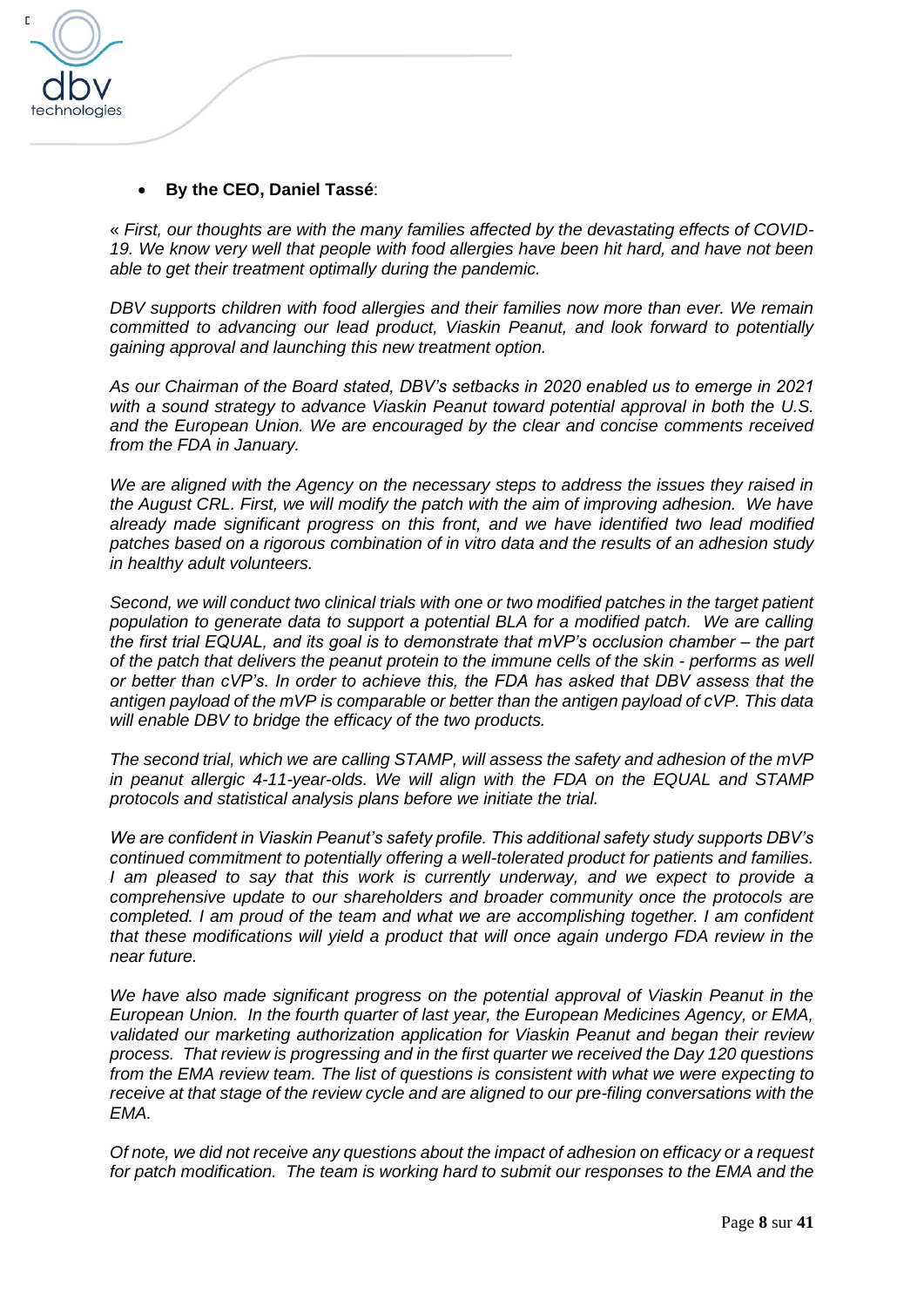

*next milestone will the Day 180 questions. We will continue to update you on the EMA review progress as appropriate.*

*We have been speaking a lot about the regulatory challenges experienced in 2020. As Michel mentioned earlier, the uncertainties resulting from these regulatory setbacks led DBV to implement a massive restructuring plan that has changed the landscape of the Company.* 

*It is never easy to see colleagues depart—especially when many have been with us for years. We restructured because we believe this was the right path forward for our company and the patients who will one day rely on our future innovative treatments. I am confident that DBV is now the appropriate size for a clinical-stage biotech. We worked hard to ensure that all key*  functions and expertise were retained during the restructuring. We are fortunate to have *excellent talent on-board and have cultivated a sharp focus that will enable us to create value for shareholders, future patients, and their families.* 

*I believe that we are now well-positioned to navigate Viaskin Peanut towards potential approval in the U.S. and EU.* 

*From a commercial standpoint, we know that there is still very much an unmet need for peanut allergy treatment. The COVID-19 pandemic has presented many challenges for food allergy families and shaped the way they seek treatment.* 

*We frequently hear that patients are now using teleconsultation. As a precaution, they are avoiding physical consultations. Families fear accidental exposure and having to seek emergency medical care during a pandemic. Plus, since the Covid-19 pandemic, treatments requiring multiple office visits and involving the risk of anaphylactic reaction are less attractive to families.* 

*So, more than ever, families want options that reduce their children's risk of developing a reaction from accidental peanut exposure or ingestion. They want to live normal lives, lives without the fear of allergy.* 

*We believe that Viaskin Peanut can be an important product for these peanut allergy patients, their families, and their allergists.*

*We also believe that Viaskin Peanut could support the lives of peanut allergy patients and their*  families, making it less difficult for them. That is why we are committed to potentially *commercializing this innovative option.* 

*The last thing I would like to mention before turning it over to Sebastien, is that DBV works hard to be good stewards of our existing capital. The money we have on-hand to execute our regulatory pathway is not our money — It is your money.* 

*We will work carefully with our FDA and EMA partners to advance our lead product candidate.* 

*With Viaskin Peanut, we are talking about immediate efforts, with a potential return in the short to medium term. But it is also important to continue to invest in earlier-stage development programs, because the future of DBV is even brighter when we think about how the Viaskin platform could benefit not only the lives of children living with peanut and other food allergies, but also those with other immunological disorders.*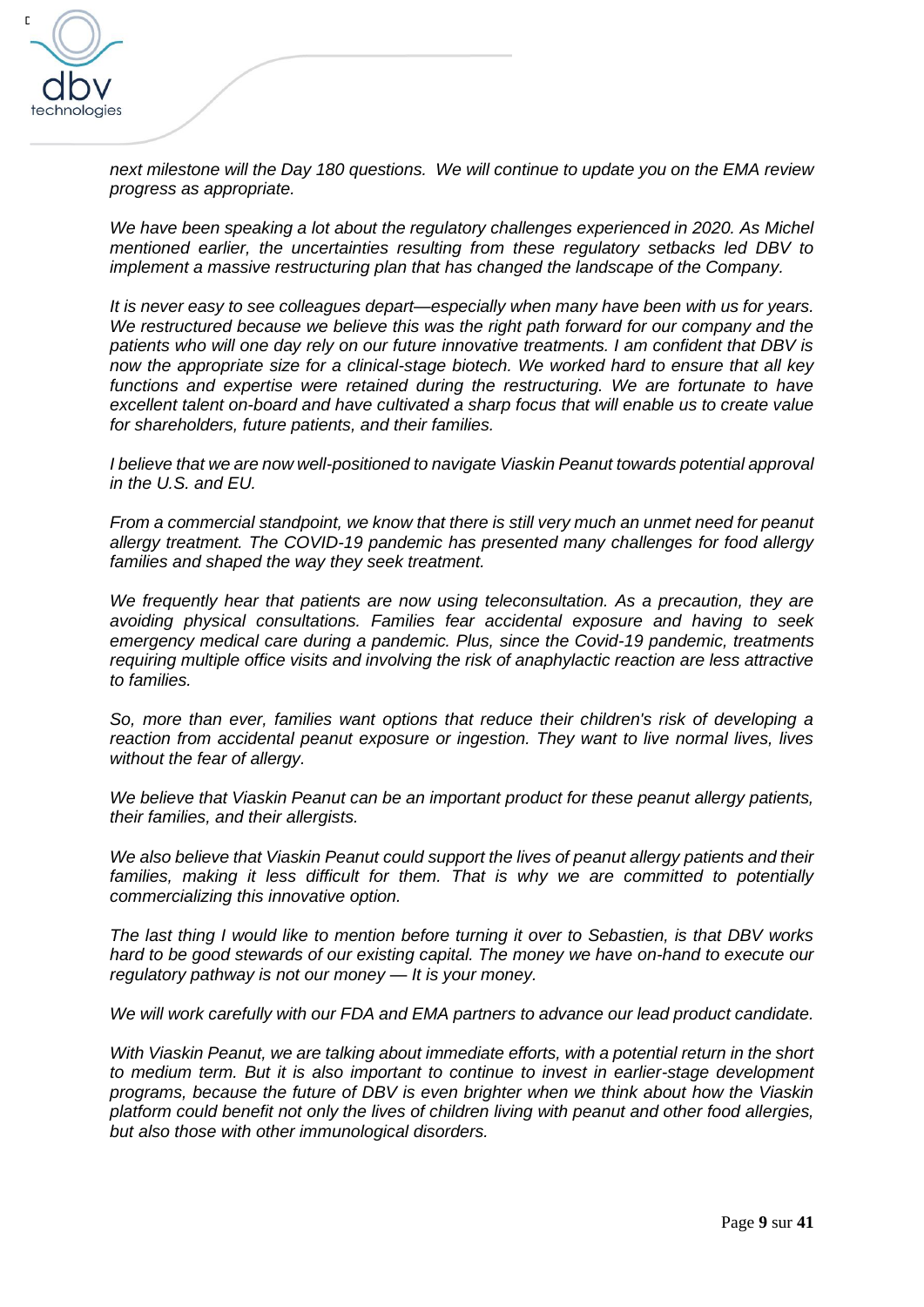

*The nature of drug development takes time. DBV will always be transparent and communicate with our stakeholders when it is appropriate and when there is something noteworthy to share. Until then, rest assured that we are executing on our roadmap to bring forward promising and transformational products, including and especially Viaskin Peanut.* 

*Now, I would like to invite DBV's Chief Financial Officer, Sebastien Robitaille, to share a few words with us. »*

## • **By the CFO, Sébastien Robitaille:**

« *Before presenting the financial results for the year 2020, it should be noted that since January 1, 2021, DBV Technologies has been subject to the regulations of the US Securities and Exchange Commission (SEC) and other rules and regulations applicable to US domestic issuers, in addition to the French and European regulations already applicable to the Company.* 

*Under SEC rules, the Company now prepares its consolidated financial statements in accordance with US GAAP. In addition, the Company continues to prepare consolidated financial statements in accordance with IFRS as adopted by the European Union, for publication in France and in the European Union.*

*As of January 1, 2021, the Company's financial statements filed with the SEC and the Autorité des Marchés Financiers (AMF) (including the Company's Universal Registration Document) are presented in U.S. dollars. Prior to this year, we qualified as a foreign private issuer and published our financial statements only in Euros and under IFRS.*

*The financial data I will now present is from the fiscal year 2020 consolidated financial statements in IFRS and in U.S. dollars* 

*In 2020, operating revenues were \$11.3 million in 2020, a 23% decrease from last year. In 2020, as in 2019, operating revenue was primarily generated by the Research Tax Credit and revenue recognized by DBV under its collaboration agreement with Nestlé Health Science.*

*Operating expenses were \$168.9 million in 2020, a decrease of \$16.1 million from the prior year. Excluding restructuring costs, operating expenses for fiscal 2020 were \$145.9 million. The overall decrease in operating expenses, excluding restructuring costs, is primarily the*  result of budgetary discipline measures taken by DBV, in particular the decrease in personnel *expenses, directly related to the decrease in average headcount in connection with the implementation of the global restructuring plan.*

*Because of the COVID-19 pandemic, DBV also experienced a decrease in certain expenses, including conference and travel costs.*

*Restructuring costs, related to the restructuring plan announced on June 26, 2020, were \$23.0 million for fiscal year 2020. These costs include personnel costs, legal and consulting fees related to the restructuring, and facility and asset fee impairment costs.*

*The restructuring plan, which includes significant headcount reductions (approximately 200 people), will result in a total workforce of approximately 90 people dedicated to continued innovation and scientific development of new therapies.*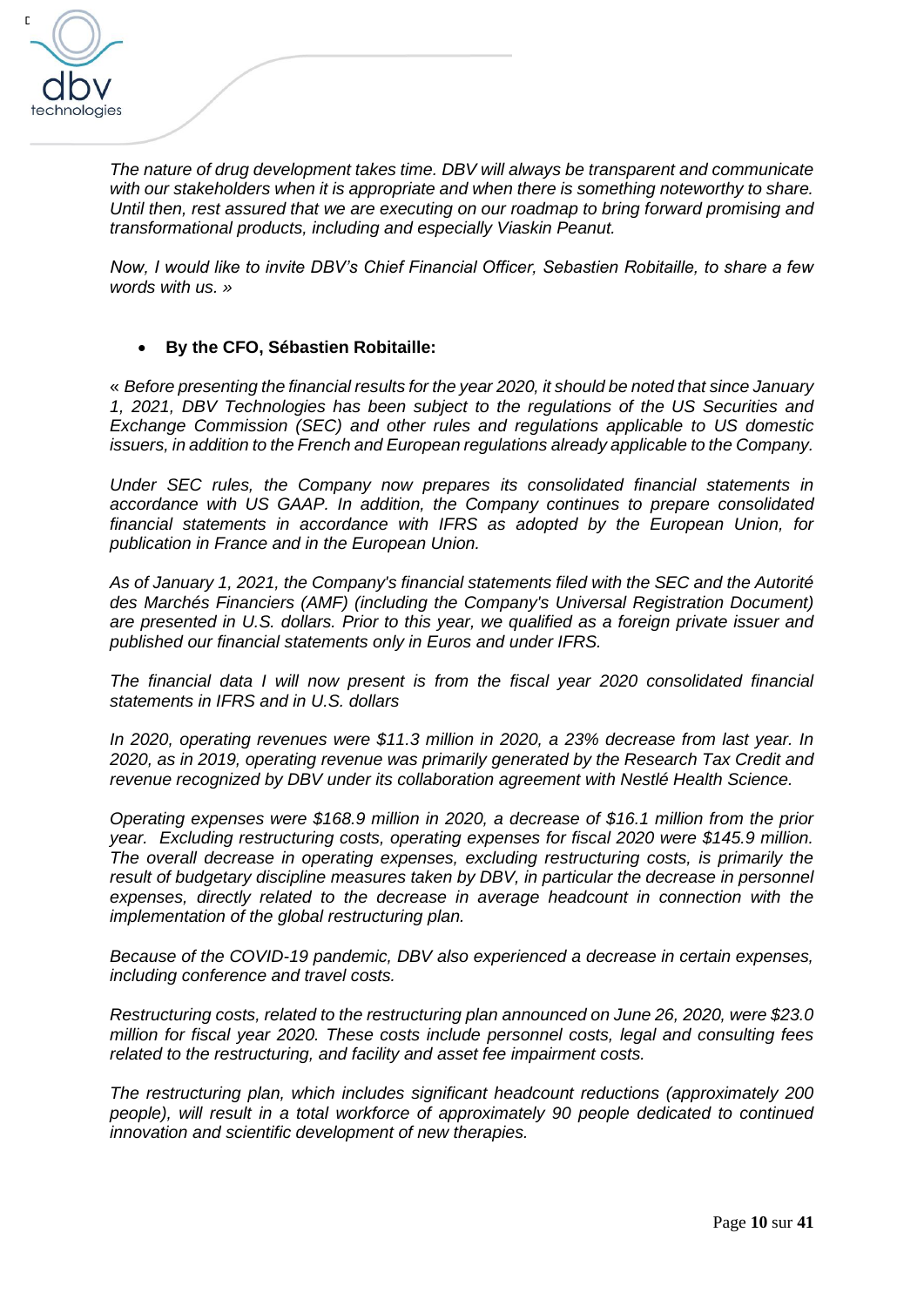

*Net loss was \$159.4 million on December 31, 2020, compared to \$172.5 million at December 31, 2019.* 

*Loss per share was \$2.95 on December 31, 2020.*

*Our cash position at the end of 2020 was \$196.4 million. Based on current assumptions, we expect our current cash position to support operations through the second half of 2022.* »

The Statutory Auditors presented a summary of their various reports.

It was then specified that written questions had been submitted by certain shareholders. These questions and their answers are reproduced in Appendix 1 of the minutes of this General Meeting.

Finally, all the resolutions were presented, it being specified that the results of the votes on each of them were presented at the end of the General Meeting by means of two specific slides, but are listed below, resolution by resolution.

#### **Ordinary resolutions:**

#### **First Resolution - Approval of the annual financial statements for the year ended December 31, 2020**

The General Meeting, acting in accordance with the quorum and majority requirements for ordinary shareholders' meetings and having reviewed the report of the Board of Directors and the Statutory Auditors' special report on the financial year ended December 31, 2020, approves the annual financial statements for the financial year ended on that date, as they were presented, as well as the transactions reflected in these accounts and summarized in these reports showing a loss (group part) of (139,397,433.28) euros.

This resolution was adopted by a majority vote.

VOTES IN FAVOR: 27 950 964

VOTES AGAINST: 118 657

ABSTAINED : 25 284

#### **Second Resolution - Approval of the consolidated financial statements for the year ended December 31, 2020**

The General Meeting acting in accordance with the quorum and majority requirements for ordinary shareholders' meetings and having reviewed the report of the Board of Directors and the Statutory Auditors' special report on the consolidated financial statements as of December 31, 2020, approves these financial statements, as they were presented, which record a loss (group share) of (159,373,630) dollars.

This resolution was adopted by a majority vote.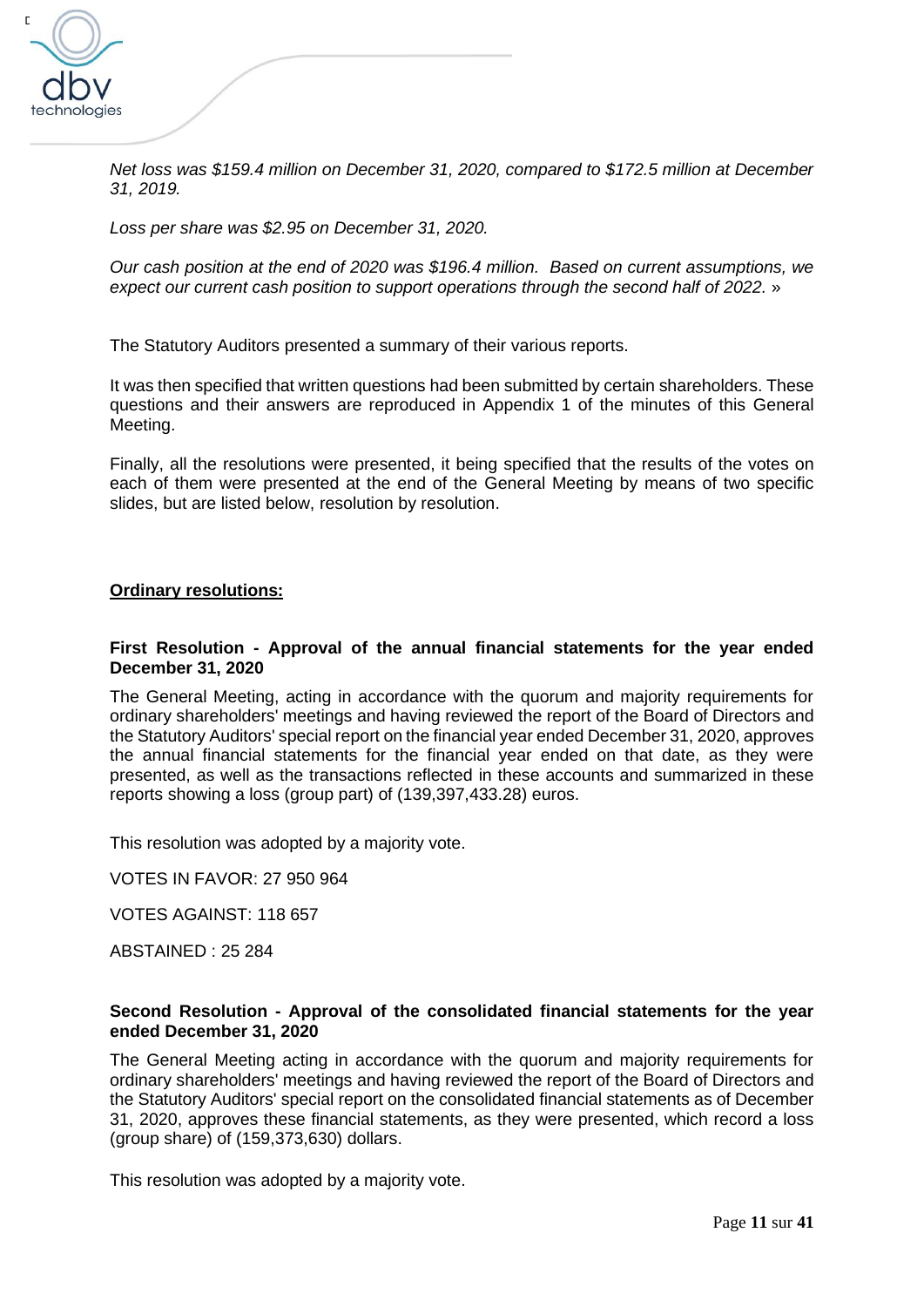

VOTES IN FAVOR: 27 949 969 VOTES AGAINST: 119 632

ABSTAINED : 25 304

## **Third Resolution - Allocation of income for the year ended on December 31, 2020.**

The General Meeting, acting in accordance with the quorum and majority requirements for ordinary shareholders' meetings on the proposal of the Board of Directors, decides to fully allocate the whole of the loss for the financial year ended December 31, 2020, totaling of (139,397,433.28) euros, to the "losses brought forward" line, which would consequently change from a negative balance of (556,177,697.08) euros to a negative balance of (695,575,130.36) euros.

Pursuant to Article 243 of the French General Tax Code, the Meeting notes that it was reminded that no distribution of dividends or income has occurred in the past three financial years.

This resolution was adopted by a majority vote.

VOTES IN FAVOR: 28 025 202

VOTES AGAINST: 44 068

ABSTAINED : 25 635

#### **Fourth Resolution – Allocation of the accumulated deficit to the "Additional paid-in capital"**

The General Meeting, acting in accordance with the quorum and majority requirements for ordinary meetings, and having considered the report of the Board of Directors, notes that the retained earnings account is in debit by 695,575,130.36 euros after appropriation of the net result for the year ended December 31, 2020, decides to charge the entirety of the aforementioned retained earnings account to the share premium account, which, before this charge, amounts to 860,890,979.55 euros, and notes that, as a result of this charge, the share premium account shows a credit balance of 165,315,849.19 euros, and that the retained earnings account is thus completely cleared.

This resolution was adopted by a majority vote.

VOTES IN FAVOR: 27 997 066

VOTES AGAINST: 60 437

ABSTAINED : 37 402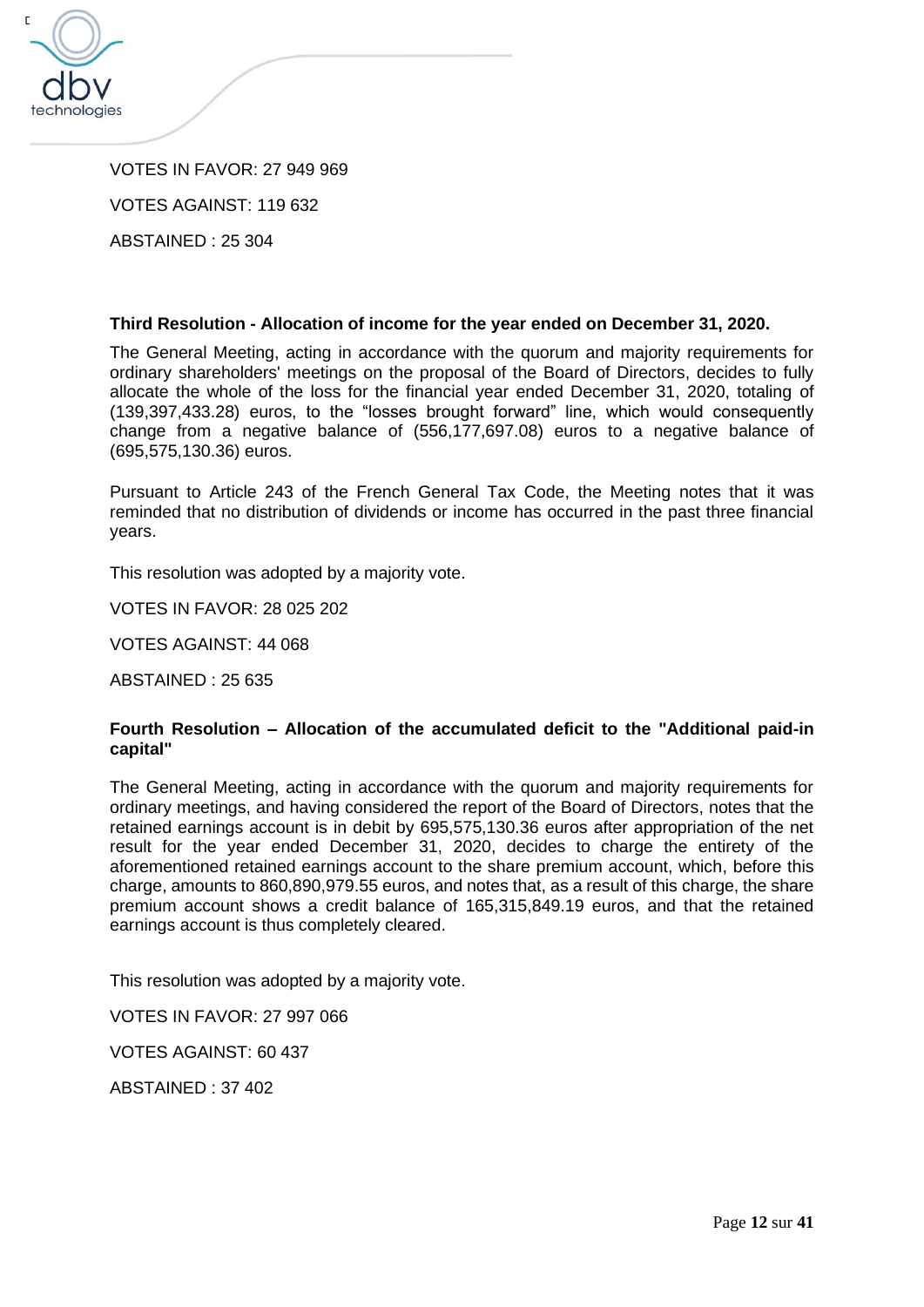

## **Fifth Resolution - Statutory auditors' special report on regulated agreements and acknowledgement of the absence of new regulated agreements.**

The General Meeting acting in accordance with the quorum and majority requirements for ordinary shareholders' meetings and having reviewed the report of the Board of Directors and the Statutory Auditors' special report on related-party agreements presented to it, notes the absence of any new regulated agreement.

This resolution was adopted by a majority vote.

VOTES IN FAVOR: 27 967 662

VOTES AGAINST: 100 639

ABSTAINED : 26 604

#### **Sixth Resolution - Renewal of Mrs. Julie O'NEILL, as director**

The General Meeting acting in accordance with the quorum and majority requirements for ordinary shareholders' meetings and having reviewed the report of the Board of Directors, decides to renew the term as Director of Julie O'Neill, for a period of three years, to expire at the end of the General Meeting to be held in 2024 to approve the financial statements for the previous financial year.

This resolution was adopted by a majority vote.

VOTES IN FAVOR: 27 637 166

VOTES AGAINST: 426 759

ABSTAINED : 30 980

#### **Seventh Resolution - Renewal of Mrs. Viviane MONGES, as director**

The General Meeting acting in accordance with the quorum and majority requirements for ordinary shareholders' meetings and having reviewed the report of the Board of Directors, decides to renew the term as Director of Viviane Monges, for a period of three years, to expire at the end of the General Meeting to be held in 2024 to approve the financial statements for the previous financial year.

This resolution was adopted by a majority vote.

VOTES IN FAVOR: 27 889 134

VOTES AGAINST: 174 791

ABSTAINED : 30 980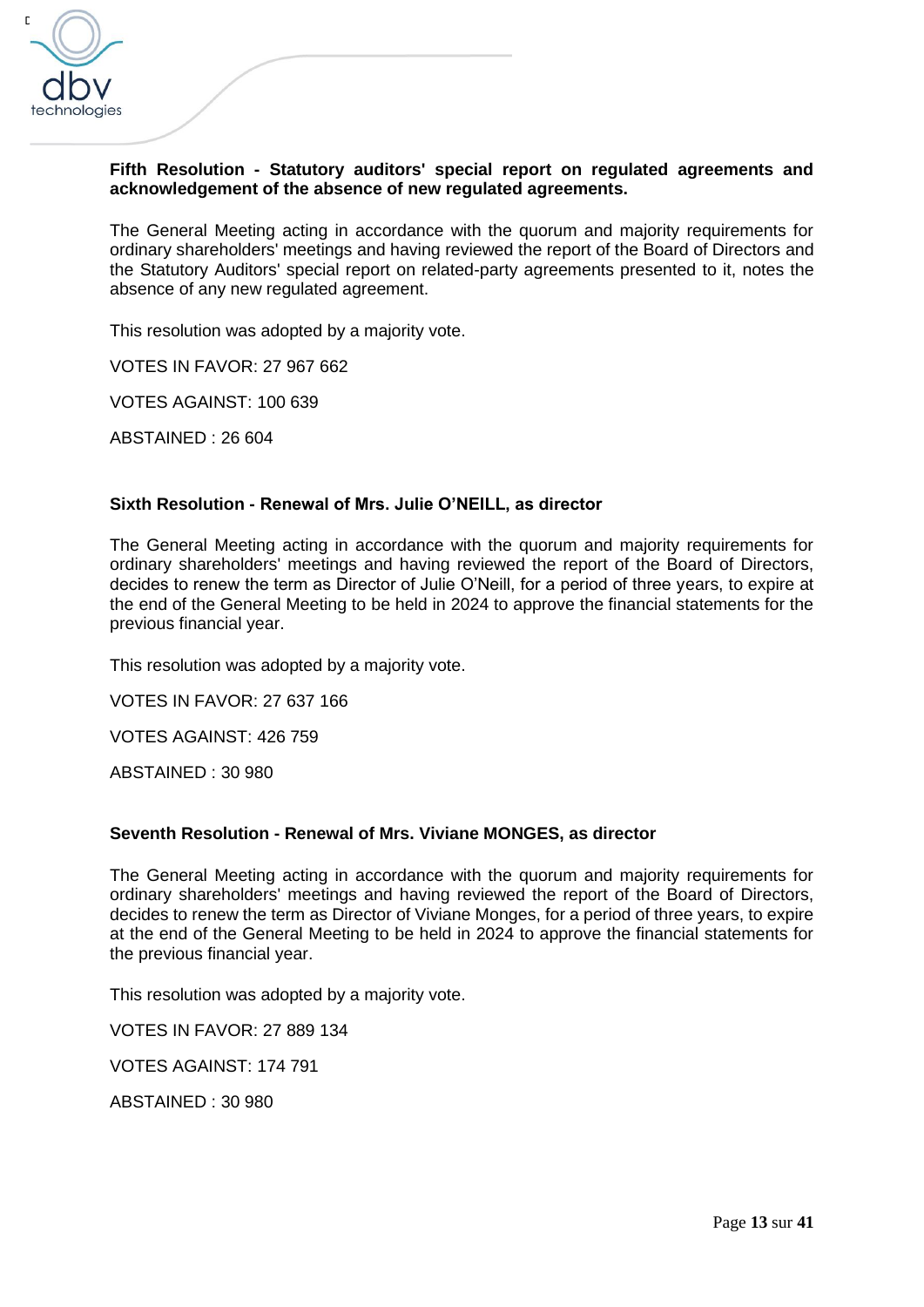

## **Eighth Resolution - Appointment of Mrs. Adora Ndu to replace Mr. Torbjorn Bjerke as director**

The General Meeting acting in accordance with the quorum and majority requirements for ordinary shareholders' meetings and having reviewed the report of the Board of Directors, decides to appoint Mrs. Adora Ndu as Board Member, in replacement of Mr. Torbjorn Bjerke whose mandate has expired, for a period of three years, to expire at the end of the General Meeting to be held in 2024 to approve the financial statements for the previous financial year.

This resolution was adopted by a majority vote.

VOTES IN FAVOR: 28 000 172

VOTES AGAINST: 63 425

ABSTAINED : 31 308

#### **Ninth Resolution - Appointment of Mr. Ravi Rao as director**

The General Meeting acting in accordance with the quorum and majority requirements for ordinary shareholders' meetings and having reviewed the report of the Board of Directors, decides, subject to the adoption of the  $8<sup>th</sup>$  Ordinary Resolution of this General Meeting, to appoint Mr. Ravi Rao as Board Member, for a period of three years, to expire at the end of the General Meeting to be held in 2024 to approve the financial statements for the previous financial year.

This resolution was adopted by a majority vote.

VOTES IN FAVOR: 28 000 237

VOTES AGAINST: 63 858

ABSTAINED : 30 810

#### **Tenth resolution - Ratification of the provisional appointment of Mr. Timothy E. Morris as director,**

The General Meeting acting in accordance with the quorum and majority requirements for ordinary shareholders' meetings and having reviewed the report of the Board of Directors, ratifies the appointment of Mr. Timothy E. Morris as Board Member, made provisionally by the Board of Directors to replace Mrs. Claire Giraut following her resignation.

Consequently, Mr. Timothy E. Morris will go about his duties for the remaining term of the appointment of his predecessor, namely until the Meeting to be held in 2022 to approve the financial statements for the previous financial year.

This resolution was adopted by a majority vote.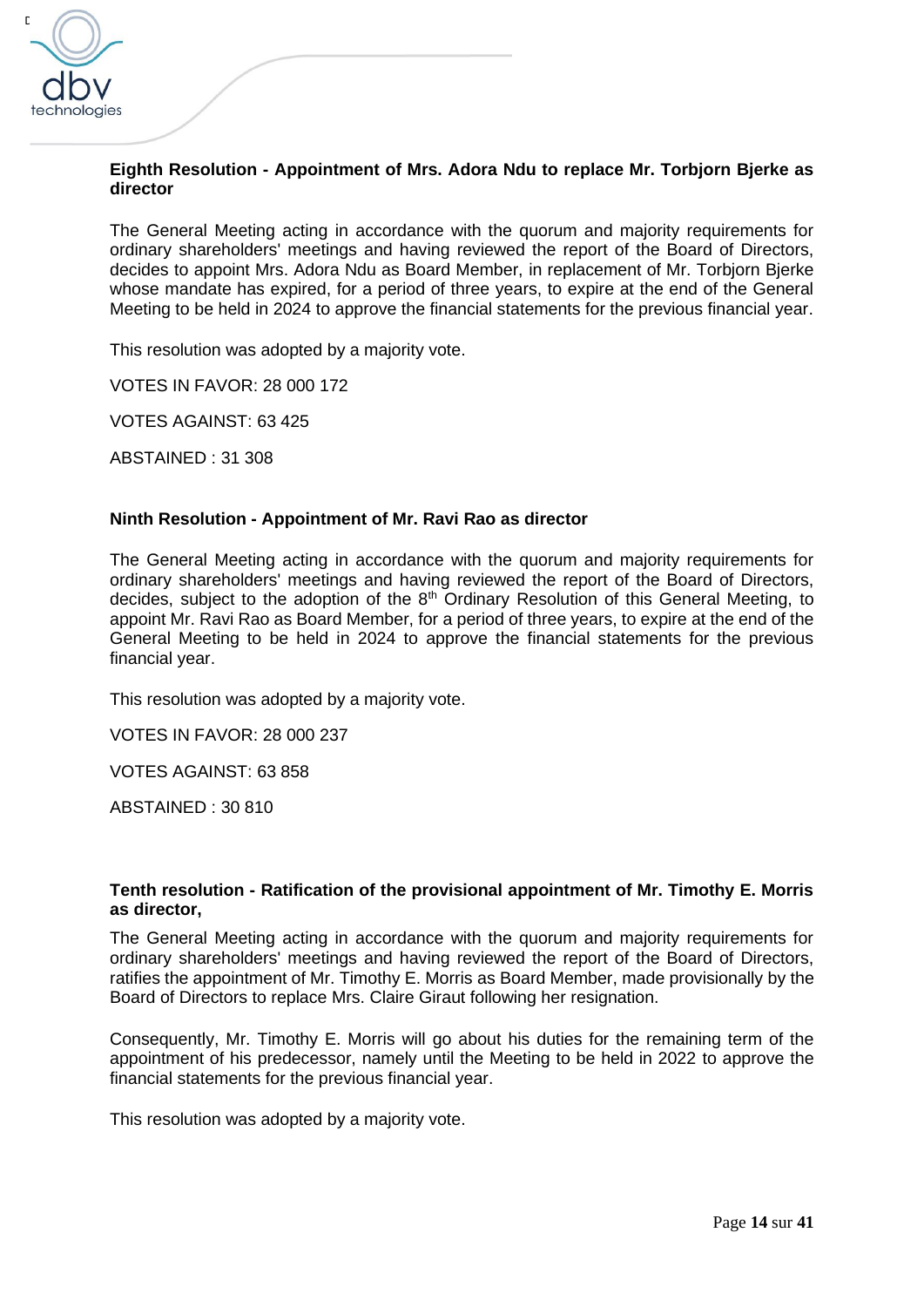

VOTES IN FAVOR: 28 004 885 VOTES AGAINST: 64 075

ABSTAINED : 25 945

## **Eleventh resolution - Determination of the annual fixed amount to be allocated to the members of the Board of directors,**

The General Meeting acting in accordance with the quorum and majority requirements for ordinary shareholders' meetings and having reviewed the report of the Board of Directors, sets the total annual amount of the Board members' fees to be allocated to the Board of Directors from €600,000 to €800,000 for the current financial year and for future financial years until otherwise decided by a new General Meeting.

This resolution was adopted by a majority vote.

VOTES IN FAVOR: 27 913 118

VOTES AGAINST: 128 859

ABSTAINED : 52 928

#### **Twelfth Resolution – Approval of the compensation policy for the Chairman of the Board of Directors and for the directors**

The General Meeting, acting in accordance with the quorum and majority requirements for ordinary shareholders' meetings, having reviewed the report of the Board of Directors and acting pursuant to Article L. 22-10-8 of the French Commercial Code, approves the compensation policy for the Chairman of the Board of Directors, as detailed in paragraph 4.1.3.1 of the report on corporate governance in the Universal Registration Document 2020.

This resolution was adopted by a majority vote majorité.

VOTES IN FAVOR: 27 883 708

VOTES AGAINST: 172 692

ABSTAINED : 38 505

#### **Thirteenth Resolution – Approval of the compensation policy for the Chief Executive Officer and/or any other executive corporate officer**

The General Meeting, acting in accordance with the quorum and majority requirements for ordinary shareholders' meetings, having reviewed the report of the Board of Directors and acting pursuant to Article L. 22-10-8 of the French Commercial Code, approves the compensation policy for the Chief Executive Officer and/or any other executive corporate officer, as detailed in paragraph 4.1.3.1 of the report on corporate governance in the Universal Registration Document 2020.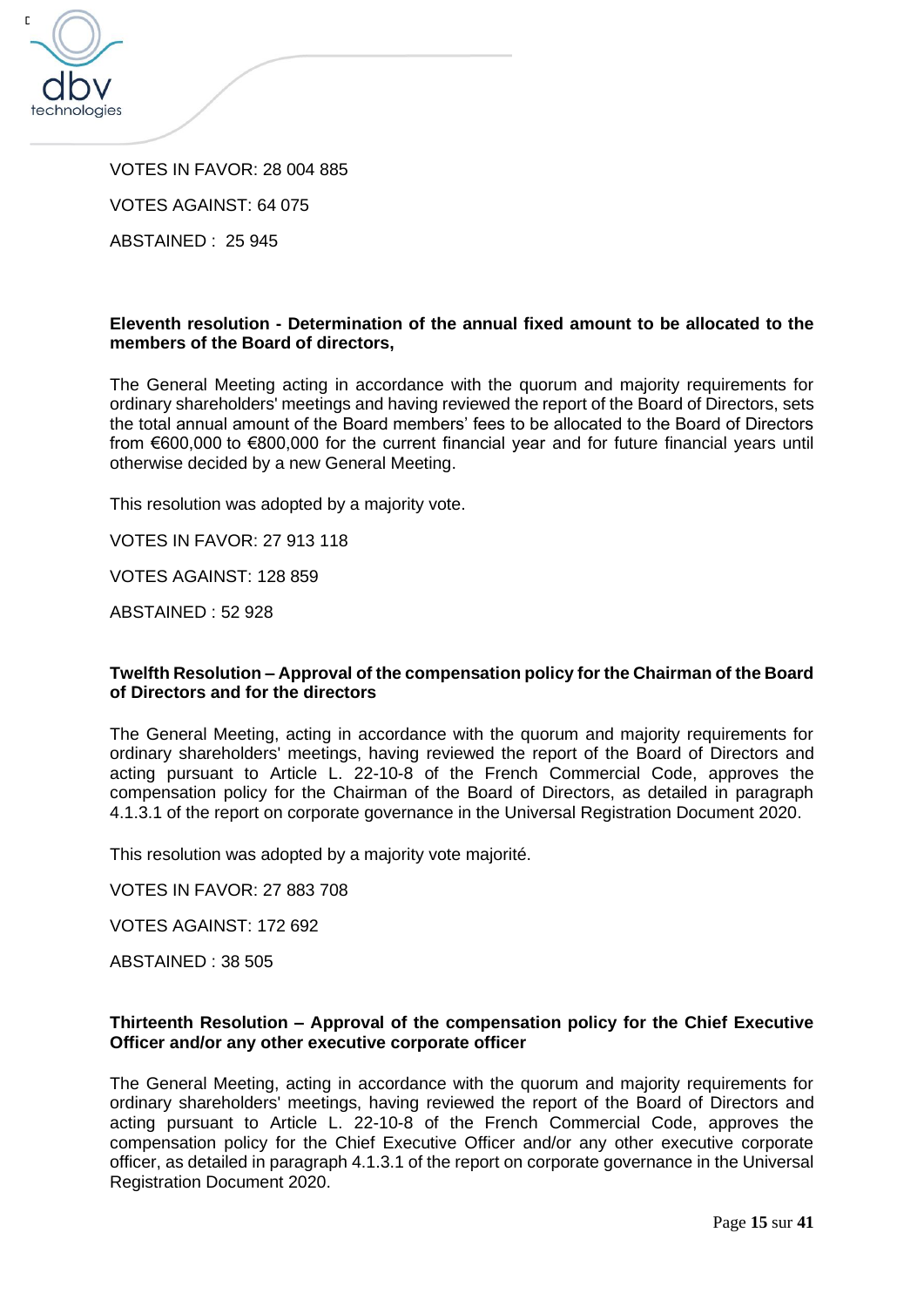

This resolution was adopted by a majority vote.

VOTES IN FAVOR: 26 269 311

VOTES AGAINST: 1 795 502

ABSTAINED : 30 092

#### **Fourteenth Resolution – Advisory opinion on the compensation of named executive officers other than the Chief Executive Officer**

The General Meeting, acting in accordance with the quorum and majority requirements for ordinary shareholders' meetings, having reviewed the report of the Board of Directors and acting pursuant to the Dodd-Frank Wall Street Reform and Consumer Protection Act - Section 951, approves, on a non-binding advisory basis, the compensation policy applicable to Sébastien Robitaille and Pharis Mohideen, named executive officers and members of the Company's executive committee, as presented in the report of the Board of Directors to this General Meeting in paragraph 8 and in the Company's Proxy Statement.

This resolution was adopted by a majority vote.

VOTES IN FAVOR: 27 885 791

VOTES AGAINST: 175 095

ABSTAINED : 34 019

#### **Fifteenth resolution - Advisory opinion on the opportunity to consult shareholders each year on the compensation paid by the Company to named executive officers other than the Chief Executive Officer**

The General Meeting, acting in accordance with the quorum and majority requirements for ordinary shareholders' meetings, having reviewed the report of the Board of Directors, pursuant to U.S. regulations under the U.S. Securities Exchange Act declares that it is in the best interests of the shareholders of the Company that the shareholders be consulted every year to approve, on a non-binding advisory basis, the compensation paid by the Company to the named executive officers other than the Chief Executive Officer, as detailed in paragraph 8 of the Board of Directors' report and in the Company's Proxy Statement.

This resolution was adopted by a majority vote.

VOTES IN FAVOR: 28 033 975

VOTES AGAINST: 48 273

ABSTAINED : 12 657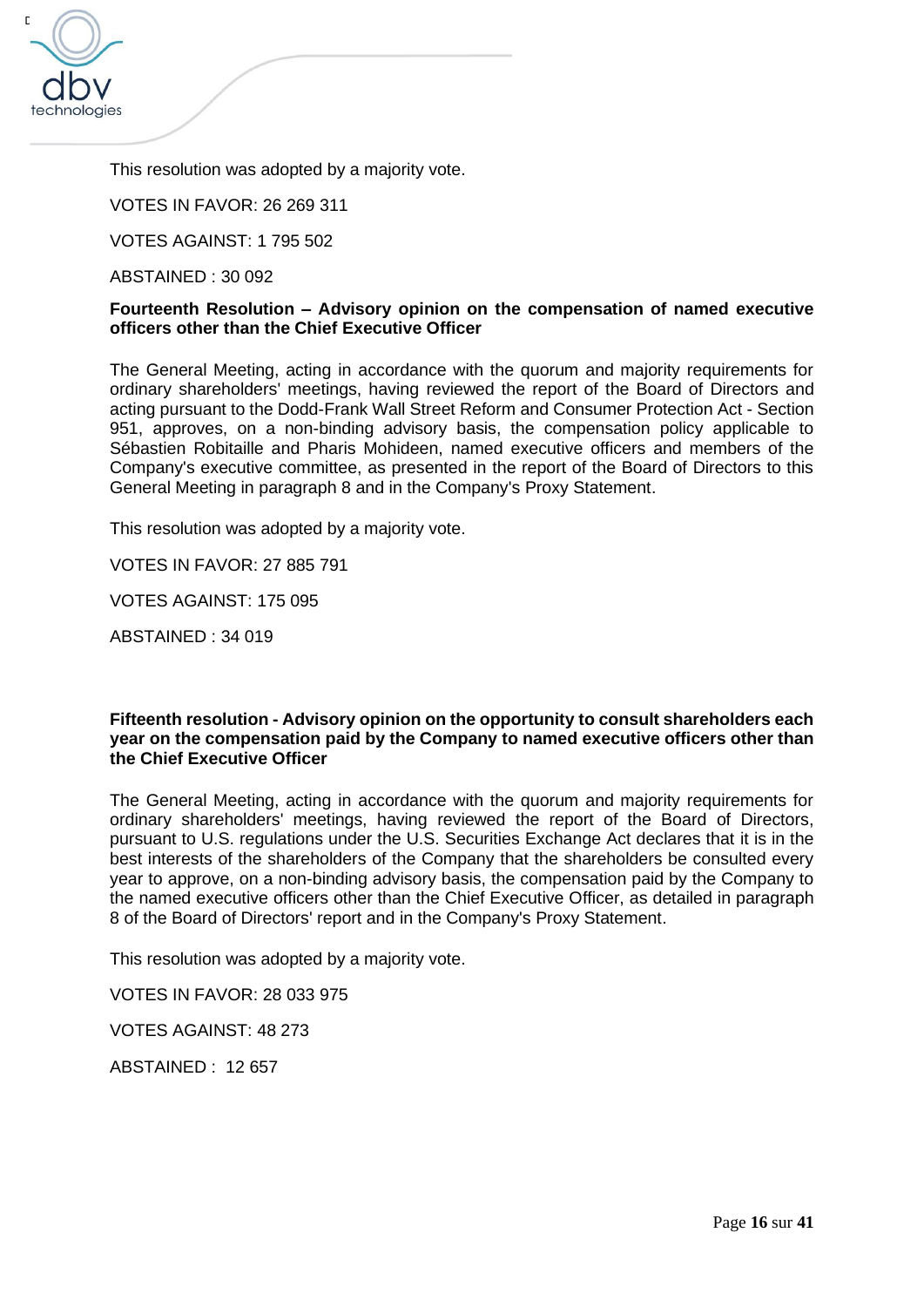

#### **Sixteenth resolution - Advisory opinion on the opportunity to consult shareholders every two years on the compensation paid by the Company to named executive officers other than the Chief Executive Officer,**

The General Meeting, acting in accordance with the quorum and majority requirements for ordinary shareholders' meetings, having reviewed the report of the Board of Directors, pursuant to U.S. regulations under the U.S. Securities Exchange Act, declares that it is in the best interests of the shareholders of the Company that the shareholders be consulted every two years to approve, on a non-binding advisory basis, the compensation paid by the Company to the named executive officers other than the Chief Executive Officer, as detailed in paragraph 8 of the Board of Directors' report and in the Company's Proxy Statement.

This resolution was rejected by a majority vote.

VOTES IN FAVOR: 1 493 946

VOTES AGAINST: 26 588 122

ABSTAINED : 12 837

#### **Seventeenth resolution - Advisory opinion on the opportunity to consult shareholders every three years on the compensation paid by the Company to named executive officers other than the Chief Executive Officer**

The General Meeting, acting in accordance with the quorum and majority requirements for ordinary shareholders' meetings, having reviewed the report of the Board of Directors, pursuant to U.S. regulations under the U.S. Securities Exchange Act declares that it is in the best interest of the shareholders of the Company that the Shareholders be consulted every three years to approve, on a non-binding advisory basis, the compensation paid by the Company to the named executive officers other than the Chief Executive Officer, as detailed in paragraph 8 of the Board of Directors' report and in the Company's Proxy Statement.

This resolution was rejected by a majority vote.

VOTES IN FAVOR: 1 486 564

VOTES AGAINST: 26 595 354

ABSTAINED : 12 987

#### **Eighteenth Resolution - Approval of the information set out in section I of Article L.22- 10-9 of the French Commercial Code**

The General Meeting, acting in accordance with the quorum and majority requirements for ordinary shareholders' meetings, having reviewed the report of the Board of Directors and acting pursuant to Article L.22-10-34 of the French Commercial Code, approves the information set out in section I of Article L.22-10-9 of the French Commercial Code, as detailed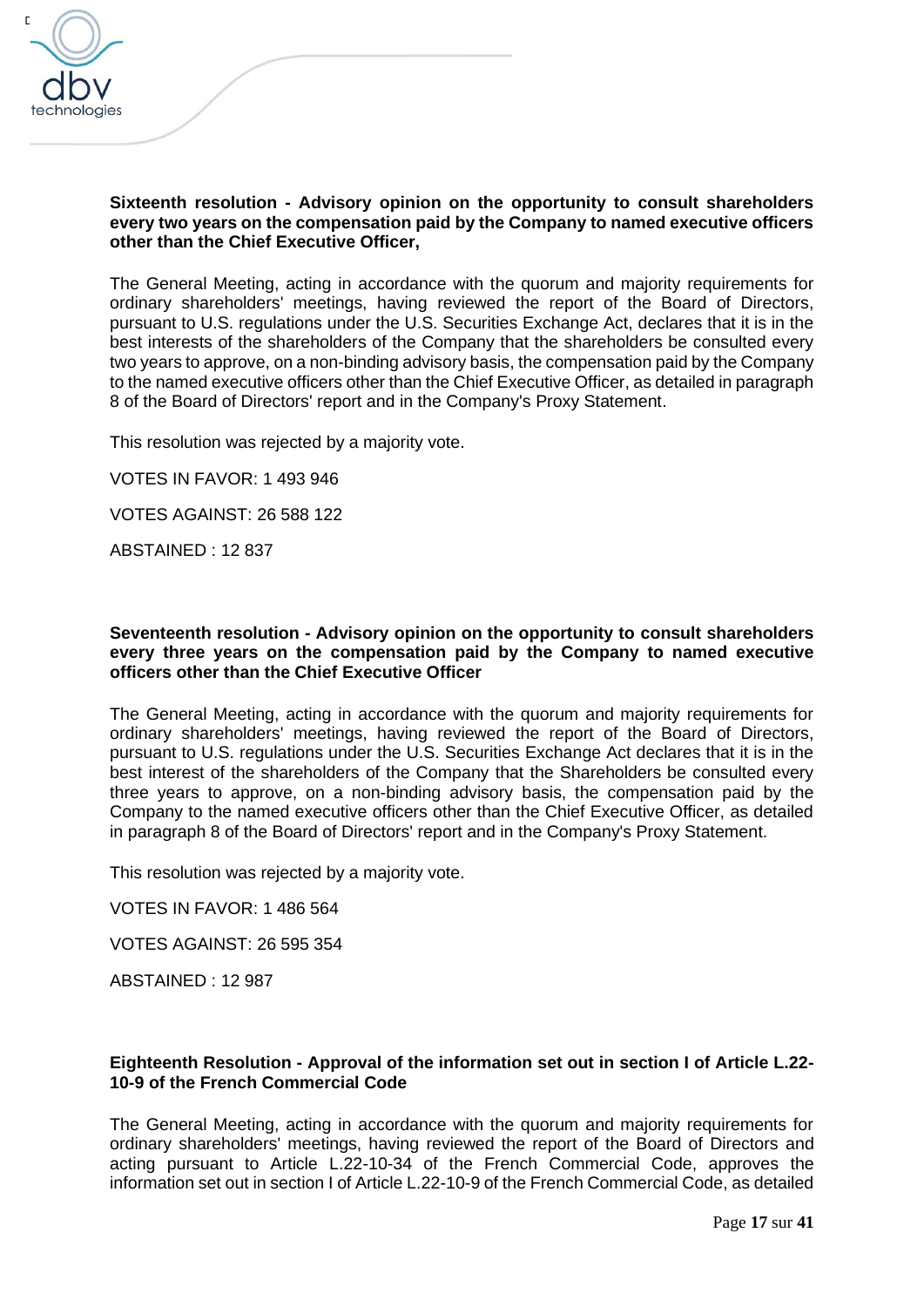

in paragraph 4.1.3.4 of the report on corporate governance in the Universal Registration Document 2020.

This resolution was adopted by a majority vote.

VOTES IN FAVOR: 27 934 694

VOTES AGAINST: 128 896

ABSTAINED : 31 315

**Nineteenth Resolution – Approval of the fixed, variable and non-recurring components of overall compensation and benefits of all types paid or assigned during the year ended to Michel de Rosen, Chairman of the Board of Directors**

The General Meeting, acting in accordance with the quorum and majority requirements for ordinary shareholders' meetings, having reviewed the report of the Board of Directors and acting pursuant to Article L. 22-10-34 II of the French Commercial Code, approves the fixed, variable and non-recurring components of overall compensation and benefits of all types paid or assigned during the year ended to Michel de Rosen, Chairman of the Board of Directors, as detailed in paragraph 10 of the Board of Directors' report.

This resolution was adopted by a majority vote.

VOTES IN FAVOR: 27 944 348

VOTES AGAINST: 116 529

ABSTAINED : 34 028

#### **Twentieth Resolution – Approval of the fixed, variable and non-recurring components of overall compensation and benefits of all types paid or assigned during the year ended to Daniel Tassé, Chief Executive Officer**

The General Meeting, acting in accordance with the quorum and majority requirements for ordinary shareholders' meetings, having reviewed the report of the Board of Directors and acting pursuant to Article L. 22-10-34 II of the French Commercial Code, approves the fixed, variable and non-recurring components of overall compensation and benefits of all types paid or assigned during the year ended to Daniel Tassé, Chief Executive Officer, as detailed in paragraph 10 of the Board of Directors' report.

This resolution was adopted by a majority vote.

VOTES IN FAVOR: 26 266 148

VOTES AGAINST: 1 798 476

ABSTAINED : 30 281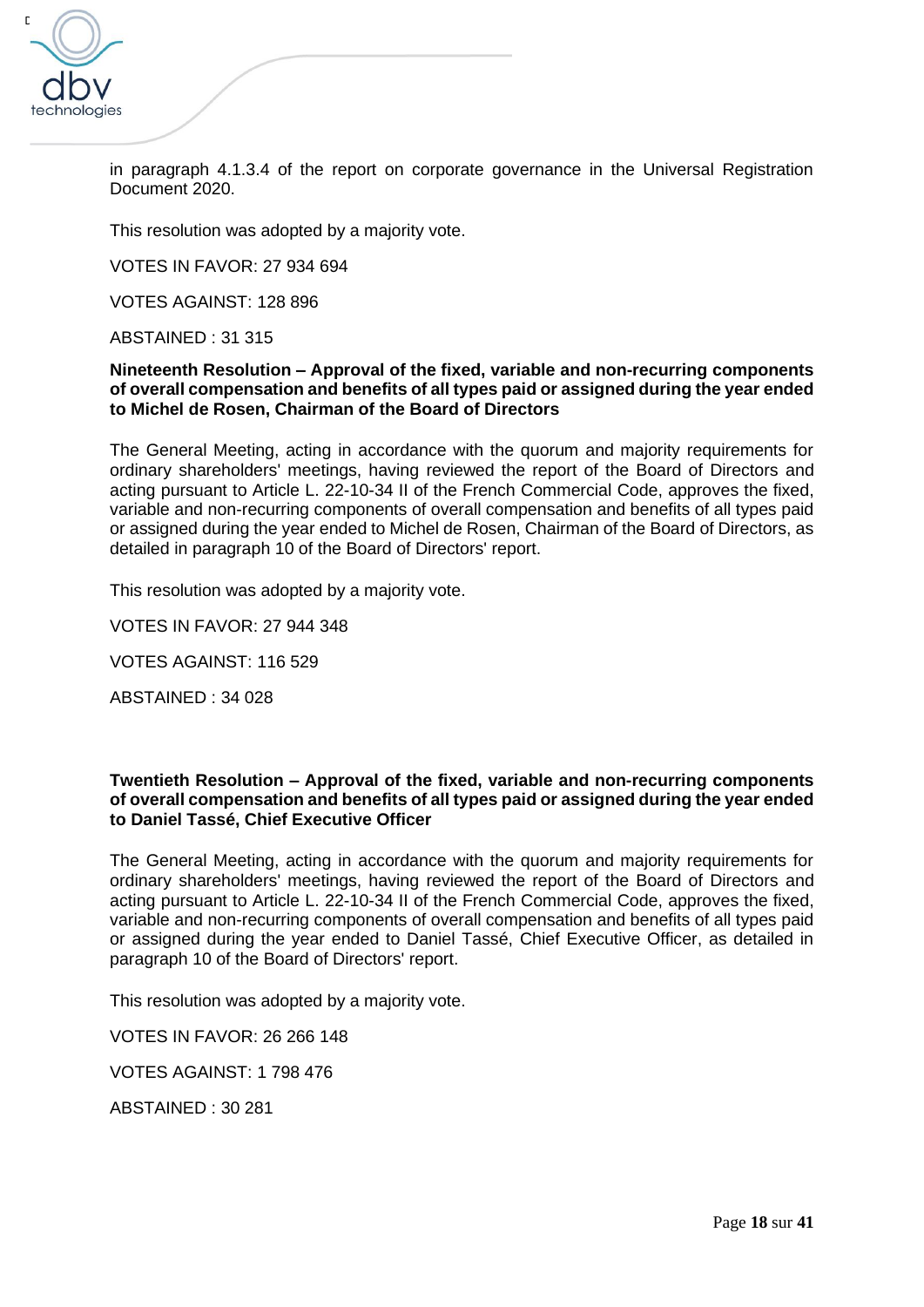

## **Twenty-first Resolution – Approval of the fixed, variable and non-recurring components of overall compensation and benefits of all types paid or assigned during the year ended to Marie-Catherine Théréné, Deputy Chief Executive Officer until September 17, 2020,**

The General Meeting, acting in accordance with the quorum and majority requirements for ordinary shareholders' meetings, having reviewed the report of the Board of Directors and acting pursuant to Article L. 22-10-34 II of the French Commercial Code, approves the fixed, variable and non-recurring components of overall compensation and benefits of all types paid or assigned during the year ended to Marie-Catherine Théréné, Deputy Chief Executive Officer until September 17, 2020, as detailed in paragraph 10 of the Board of Directors' report.

This resolution was adopted by a majority vote.

VOTES IN FAVOR: 27 868 818

VOTES AGAINST: 192 888

ABSTAINED : 33 199

#### **Twenty-second Resolution - Authorization to be granted to the Board of Directors to buy back company shares on the Company's behalf pursuant to Article L. 22-10-62 of the French Commercial Code, suspension during a public offering period,**

The General Meeting, acting in accordance with the quorum and majority requirements for ordinary shareholders' meetings and having reviewed the report of the Board of Directors, empowers it, for a period of eighteen months from the date of this General Meeting, pursuant to Articles L. 22-10-62 et seq. of the French Commercial Code and Regulation (EU) No. 596/2014 of the European Parliament and of the Council of 16 April 2014, to buy back, on one or more occasions and at the times of its choosing, company shares up to the limit of 5% of the share capital, adjusted, if necessary, to take into account any increase or reduction in capital that may have taken place during the course of the program.

This authorization cancels, up to the amount of the unused part, the authorization granted to the Board of Directors under the twenty-first ordinary resolution of the General Meeting of April 20, 2020.

The shares may be bought back in order to:

- support the secondary market for or the liquidity of DBV TECHNOLOGIES shares through a liquidity agreement with an investment service provider, in accordance with the standard practice accepted by the regulations, in which context, the number of shares taken into account for the calculation of the aforementioned limit corresponds to the number of shares purchased, after deduction of the number of shares resold;
- hold the purchased shares and ultimately return them for future exchange or as payment under external growth transactions;
- provide coverage to meet obligations arising from stock option plans and/or free share allocation plans (or similar plans) for the group's employees and/or corporate officers, as well as all share allocations arising under company or group employee savings plans (or similar plans), employee profit-sharing plans and/or any other form of share allocation arrangement for the group's employees and/or corporate officers;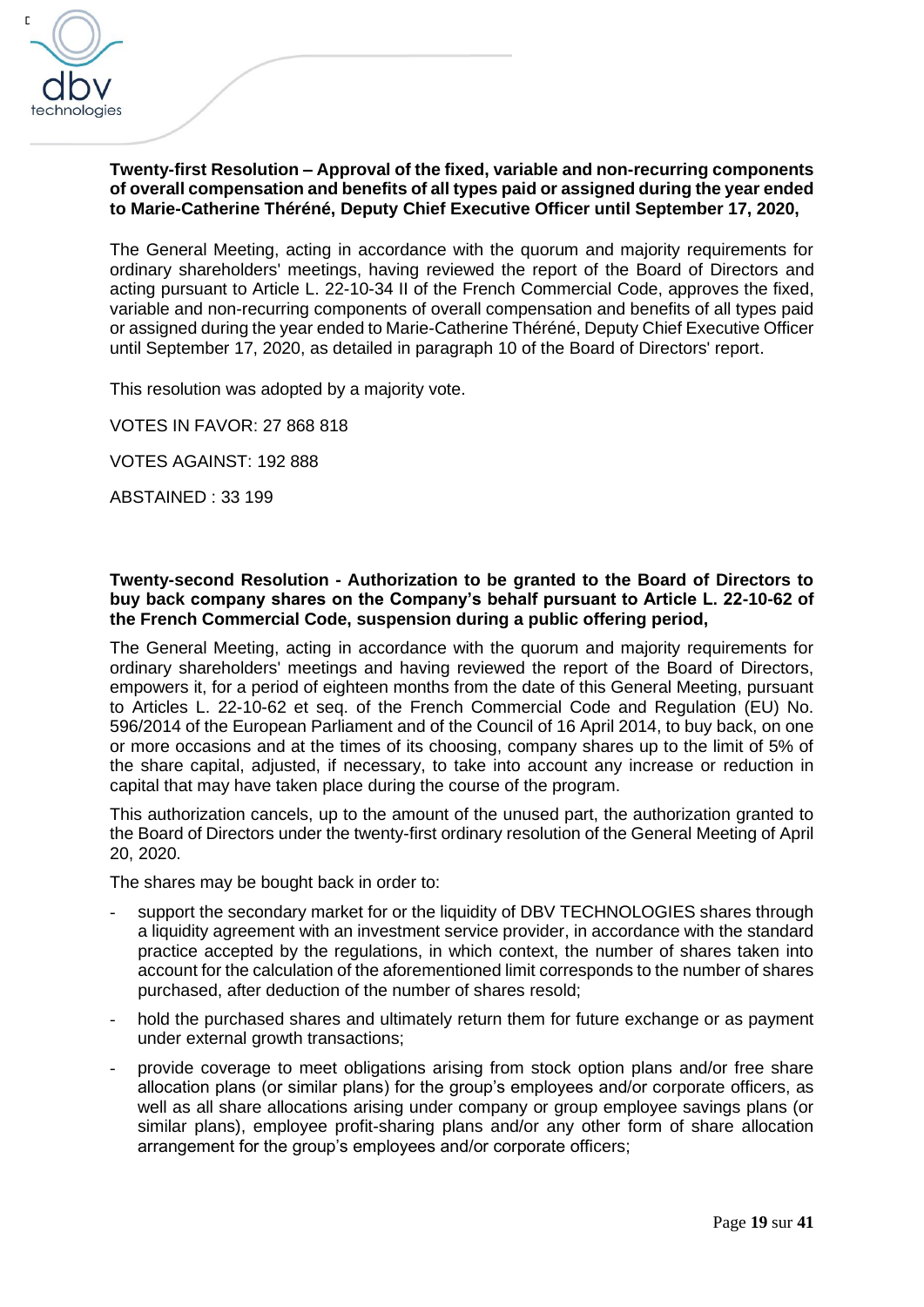

- hedge the securities giving access to the company's shares, pursuant to current regulations;
- where applicable, cancel the shares acquired, subject to the authorization granted under the twenty-third extraordinary resolution of this General Meeting.

The acquisition, sale, exchange or transfer of these shares may be executed by any means, including through the purchase of share blocks, at the time deemed appropriate by the Board of Directors.

The Board may not, without the prior authorization of the Shareholders' Meeting, use this authorization during a public offer period initiated by a third party for the shares of the Company until the end of the offer period.

The company does not intend to use options or derivatives.

The maximum purchase price is set at  $€100$  per share (excluding charges). In the event of a capital transaction, in particular a stock split or reverse split, or the allocation of free shares to shareholders, the abovementioned amount will be adjusted in the same proportions (multiplier coefficient equal to the ratio between the number of shares comprising the capital before the transaction and the number of shares after the transaction).

The maximum transaction amount is set at  $€150,000,000$  (excluding charges).

The General Meeting hereby authorizes the Board of Directors to carry out these transactions, set the terms and methods thereof, finalize all agreements and complete all formalities when necessary.

This resolution was adopted by a majority vote.

VOTES IN FAVOR: 27 970 926

VOTES AGAINST: 82 559

ABSTAINED : 41 420

#### **Extraordinary resolutions:**

#### **Twenty-third resolution - Authorization to be granted to the Board of Directors for the company to cancel the shares bought back pursuant to Article L. 22-10-62 of the French Commercial Code, length of authorization, maximum amount, suspension during a public offering period,**

The General Meeting, acting in accordance with the quorum and majority requirements for extraordinary shareholders' meetings and having reviewed the Board of Directors' report and the Statutory Auditors' report:

1) Authorizes the Board of Directors to cancel, at its discretion, on one or more occasions, up to 5% of the capital calculated on the date of the decision to cancel, less any shares canceled during the last 24 months, shares the company holds or may hold following buybacks performed pursuant to Article L. 22-10-62 of the French Commercial Code and to reduce the share capital accordingly in compliance with legal and regulatory provisions in force;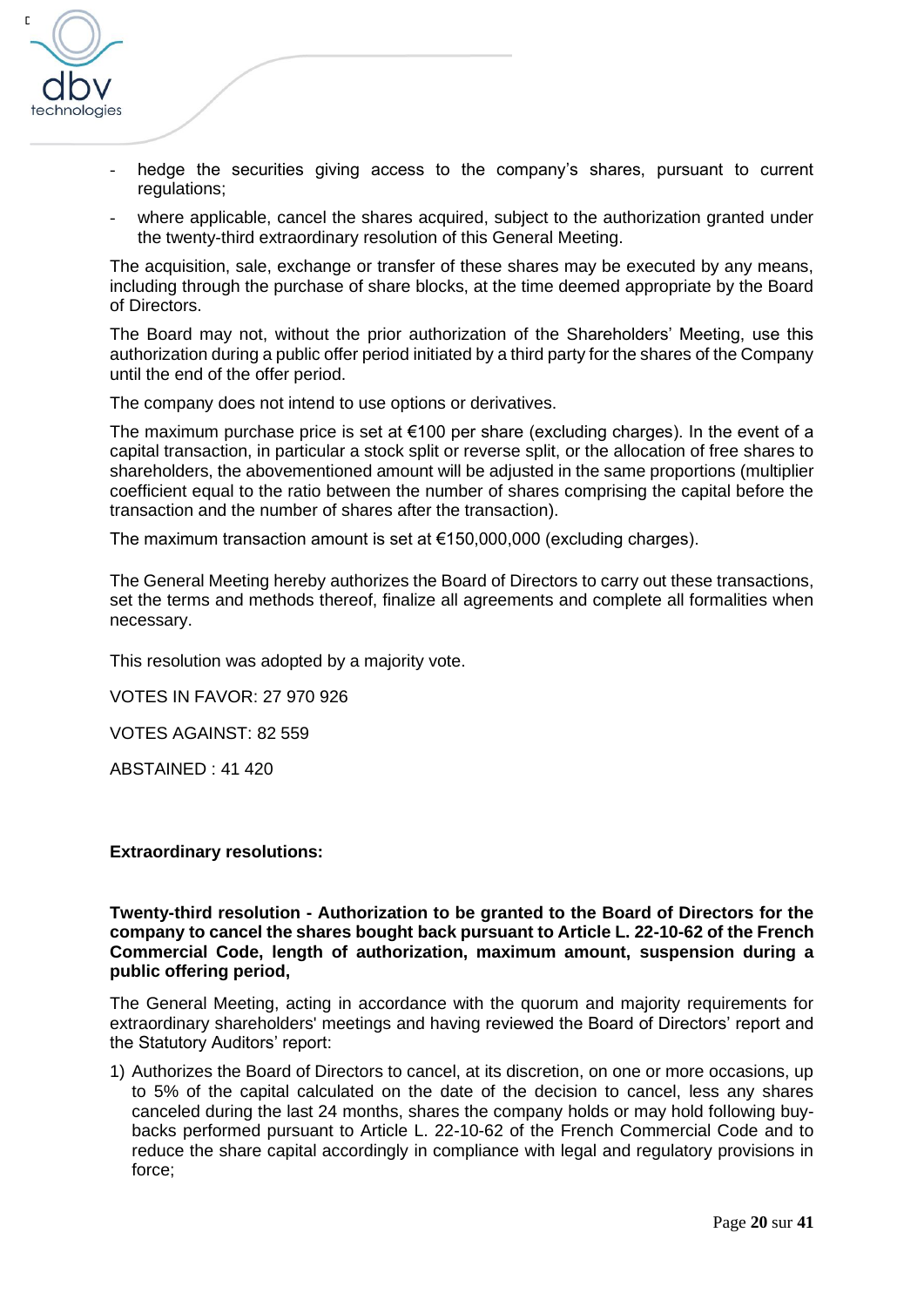

- 2) Sets the validity of this authorization at eighteen months from the date of this General Meeting;
- 3) The Board may not, without the prior authorization of the Shareholders' Meeting, use this authorization during a public offer period initiated by a third party for the shares of the Company until the end of the offer period.
- 4) Empowers the Board of Directors to carry out all necessary operations to perform such cancellations and the resulting reductions of the share capital, accordingly amending the company's Bylaws and fulfilling all formalities required.

This resolution was adopted by a majority vote.

VOTES IN FAVOR: 27 932 239

VOTES AGAINST: 145 874

ABSTAINED : 16 792

**Twenty-fourth resolution – Delegation of powers to the Board of Directors to issue ordinary shares, giving, as necessary, access to ordinary shares or to the allocation of debt securities (of the Company or of a Group company) and/or securities giving access to ordinary shares (of the Company or of a Group company) with pre-emptive rights, suspension during a public offering period,** 

The General Meeting, acting in accordance with the quorum and majority requirements for extraordinary shareholders' meetings and having reviewed the Board of Directors' report and the Statutory Auditors' special report and pursuant to the French Commercial Code, in particular Articles L. 225-129-2, L. 228-92 and L. 225-132 et seq. thereof:

- 1) Delegates authority to the Board of Directors to issue, on one or more occasions, in the proportions and at the times of its choosing, on the French and/or international market either in euros or in foreign currencies or in any other accounting unit set with reference to a basket of currencies:
	- ordinary shares;

- and/or ordinary shares giving access to the allocation of ordinary shares to be issued or debt securities;

- and/or securities giving access to ordinary shares to be issued.

Pursuant to Article L. 228-93 of the French Commercial Code, the securities to be issued may give rights to ordinary shares of any and all companies that directly or indirectly own over half of its capital or of which the Company directly or indirectly owns over half of the capital.

- 2) Sets the term of validity of this authorization at twenty-six months from the date of this General Meeting.
- 3) Decides to fix the limits to the amounts of authorized issues if the Board of Directors should use this delegation of competence:

The total par value of the ordinary shares that may be issued subject to this authorization may not exceed 40% of the capital existing on the date of the decision to increase the share capital by the Board of Directors. This maximum amount is separate from all maximum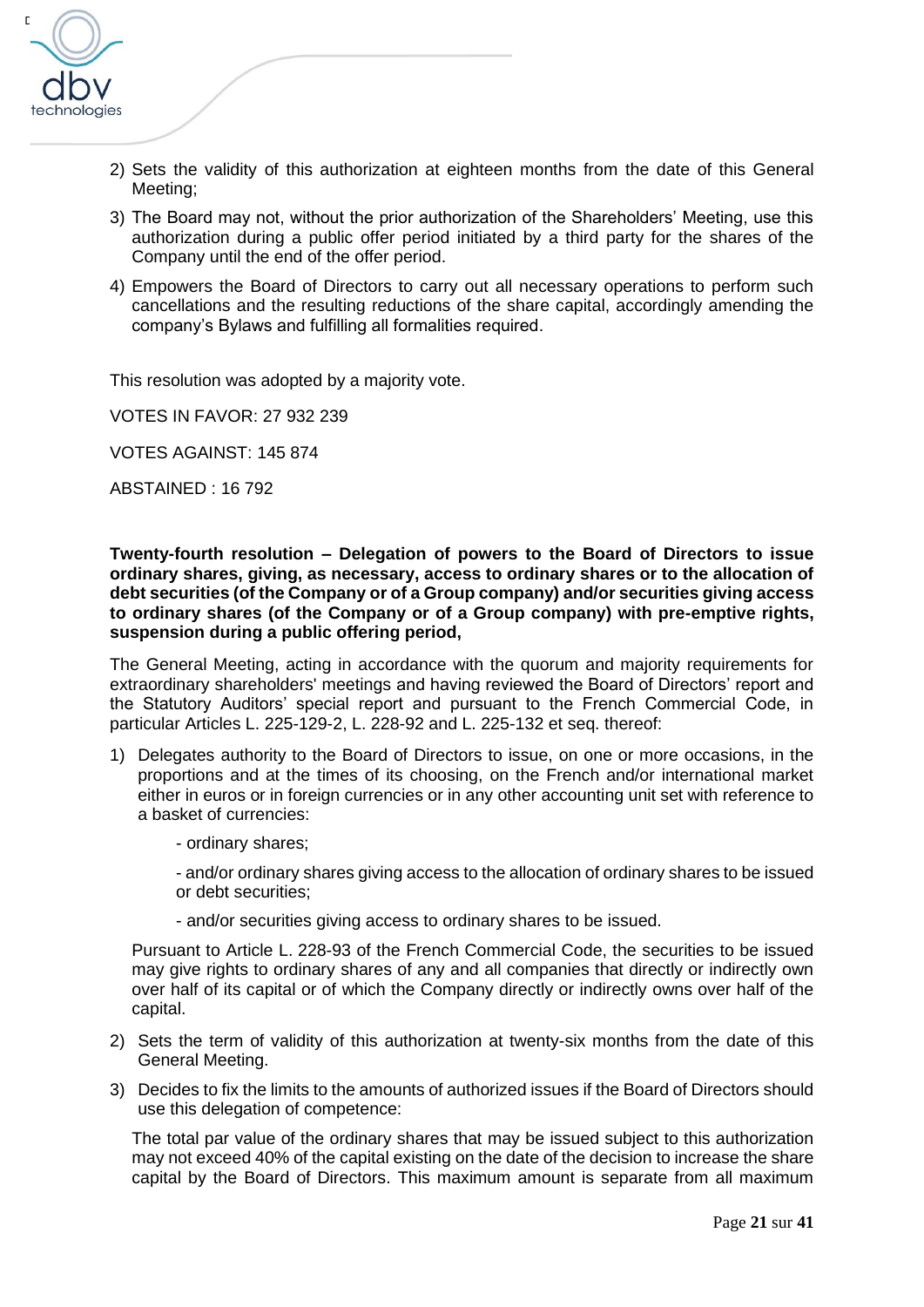

amounts set by the other resolutions of this General Meeting.

To this maximum amount will be added, as necessary, the par value of the capital increase necessary to preserve the rights of the holders of rights or securities giving access to the Company's capital, pursuant to the law, and where applicable, the contractual stipulations providing for other adjustments.

- 4) The maximum nominal amount of the debt securities that may be issued pursuant to this authorization may not exceed 150,000,000 euros (or the equivalent of this amount in the event of an issue in another currency), it being specified that:
	- this amount will be increased, if applicable, by any redemption premium above par,
	- this amount will be deducted from the overall ceiling referred to in the thirty-second resolution below,
	- this ceiling does not apply to the debt securities referred to in articles L. 228-40. L. 228-36-A and L. 228-92 paragraph 3 of the French Commercial Code, the issue of which would be decided or authorized by the Board of Directors under the conditions provided for in article L. 228-40 of the French Commercial Code, or in other cases, under the conditions determined by the Company in accordance with the provisions of article L. 228-36-A of the French Commercial Code.
- 5) If the Board of Directors needs to use this delegation of competence under the scope of the issues envisaged in point 1) above, it:

a/ decides that the issue(s) of ordinary shares or securities giving access to the capital shall be preferentially reserved to shareholders, who may subscribe them on an irrevocable basis;

b/ decides that if subscriptions, on an irreducible basis and, if applicable, on a reducible basis , have not absorbed the entire issue mentioned in 1), the Board of Directors may use the following options:

- limit the amount of the issue to the amount of subscriptions, if applicable within the limits established by the regulation.

- freely allocate all or part of the unsubscribed securities.
- offer to the public all or part of the unsubscribed securities.
- 6) Decides that the issue of Company's warrants (BSA) may be made by subscription offer, but also by allocation to the owners of the existing shares, it being specified that the Board of Directors may decide that the rights of allotment forming odd lots shall not be negotiable and the corresponding securities will be sold.
- 7) Decides that the Board of Directors shall be granted, within the limits set above, the powers required to set the terms for the issues and determine the issue price, and if applicable, record the execution of the resulting capital increases, amend the Bylaws accordingly, impute, as it sees fit, the costs of the capital increase to the amount of the related premiums and deduct the necessary sums from this amount to bring the statutory reserve to one tenth of the new share capital after each increase and more generally, perform all tasks required in similar matters.
- 8) Decides that the Board cannot, unless authorized in advance by the General Meeting, make use of this delegation in a period public offering initiated by a third party targeting the securities of the Company until the end of the offering period.
- 9) Notes that this delegation, for the part not used, if applicable, supersedes any and all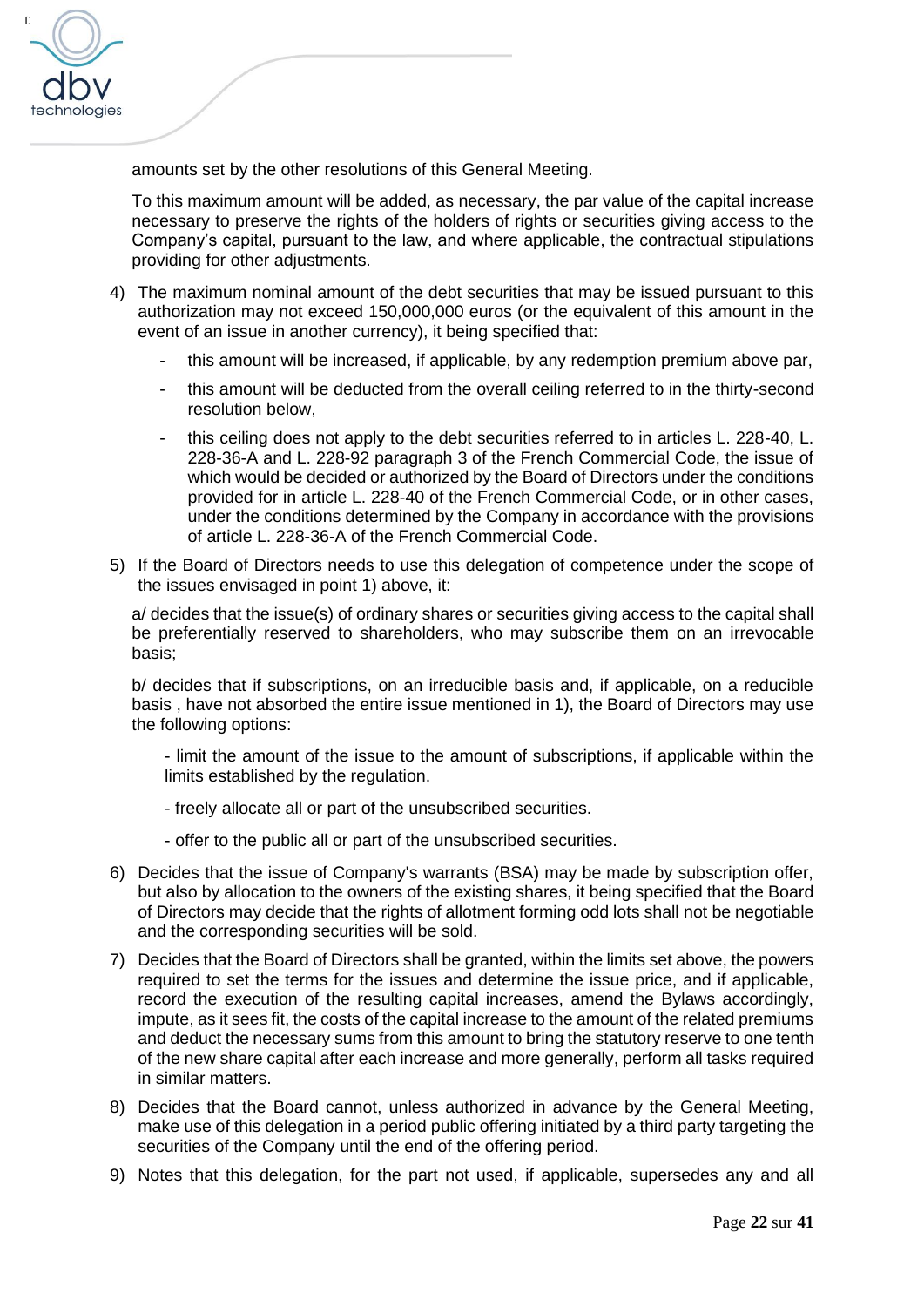

relevant prior delegations.

This resolution was adopted by a majority vote.

VOTES IN FAVOR: 27 956 681

VOTES AGAINST: 123 454

ABSTAINED : 14 770

**Twenty-fifth Resolution - Delegation of powers to be granted to the Board of Directors to issue ordinary shares giving access, as the case may be, to ordinary shares or to the allocation of debt securities (of the Company or a group company), and/or securities giving access to ordinary shares (of the Company or a group company), without preemptive rights, by means of a public offer (excluding the offers set out in section 1 of Article L.411-2 of the French Monetary and Financial Code), and/or as consideration for securities in the context of a public exchange offer, suspension during a public offering period,**

The General Meeting, acting in accordance with the quorum and majority requirements for extraordinary shareholders' meetings and having reviewed the Board of Directors' report and the Statutory Auditors' special report and pursuant to the French Commercial Code, in particular Articles L. 225-129-2, L 225-136 L. 22-10-52, L.22-10-54 and L. 228-92 thereof:

- 1) Delegates to the Board of Directors the power to issue, on one or more occasions, in the proportions and at the times of its choosing, on the French and/or international market, by means of a public offer (excluding the offers set out in section 1 of Article L.411-2 of the French Monetary and Financial Code), in euros, in foreign currencies or in any other unit determined by reference to a basket of currencies:
	- ordinary shares;
	- and/or ordinary shares giving access to the allocation of ordinary shares to be issued or debt securities;
	- and/or securities giving access to ordinary shares to be issued.

These securities may be issued for the purpose of paying for securities contributed to the Company in a public exchange offer, pursuant to the conditions of Article L. 22-10-54 of the French Commercial Code.

Pursuant to Article L. 228-93 of the French Commercial Code, the securities to be issued may give rights to ordinary shares of any and all companies that directly or indirectly own more than half of its capital or of which the Company directly or indirectly owns more than half of the capital.

- 2) Sets the term of validity of this authorization at twenty-six months from the date of this General Meeting.
- 3) The total par value of the ordinary shares that may be issued subject to this authorization may not exceed 30% of the share capital on the date of the decision to increase the share capital by the Board of Directors.

To this maximum amount will be added, as necessary, the par value of any capital increase necessary to preserve the rights of the holders of rights or securities giving access to the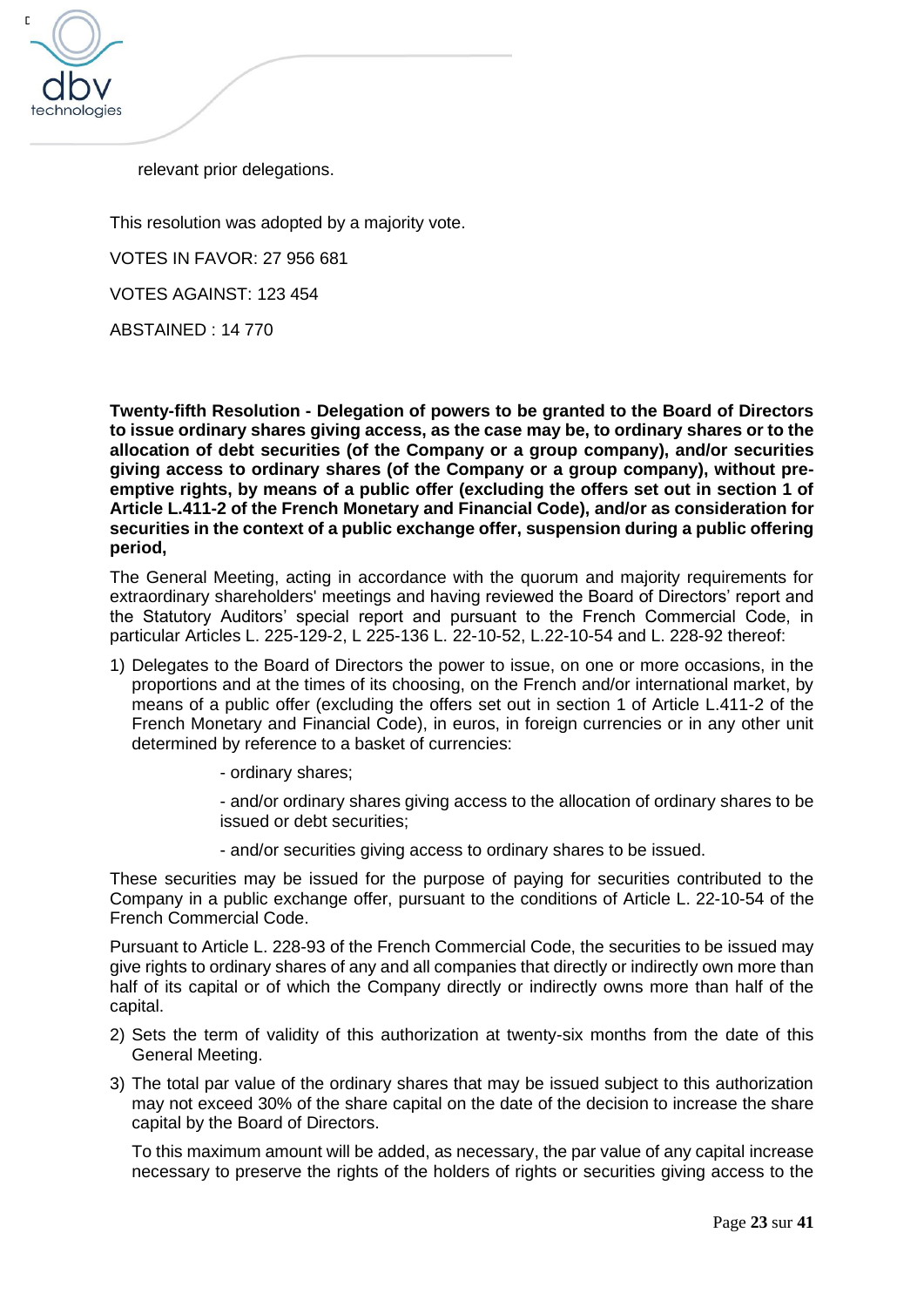

Company's capital, in accordance with the law and, if applicable, any contractual stipulations providing for other methods of preservation.

This maximum amount counts toward the overall limit on the maximum par value of shares that may be issued as envisaged under the thirty-second resolution of this Meeting.

- 4)The maximum nominal amount of the debt securities that may be issued pursuant to this authorization may not exceed 150,000,000 euros (or the equivalent of this amount in the event of an issue in another currency), it being specified that:
	- this amount will be increased, if applicable, by any redemption premium above par,
	- this amount will be deducted from the overall ceiling referred to in the thirty-second resolution below,
	- this ceiling does not apply to the debt securities referred to in articles L. 228-40, L. 228-36-A and L. 228-92 paragraph 3 of the French Commercial Code, the issue of which would be decided or authorized by the Board of Directors under the conditions provided for in article L. 228-40 of the French Commercial Code, or in other cases, under the conditions determined by the Company in accordance with the provisions of article L. 228-36-A of the French Commercial Code.
- 5) Decides to cancel shareholders' pre-emptive rights to ordinary shares and securities giving access to capital and/or to debt securities covered by this resolution, while retaining the Board of Directors' option to grant preferential rights to shareholders, pursuant to the law.
- 6) Decides that the amount received, or to be received, by the Company for each of the ordinary shares issued under this delegation of powers, after taking into account the warrant issue price for issues of detachable share subscription warrants, will be determined in accordance with the applicable legal and regulatory provisions at the time that the Board of Directors exercises the delegation.
- 7) Decides, in the event that securities are issued in consideration of securities tendered in a public exchange offer, pursuant to the conditions of Article L. 22-10-54 of the French Commercial Code, and within the limits set out above, to grant the Board of Directors the powers required to draft the list of securities included in the exchange, and to set the issue conditions and terms, the share-for-share basis, and, if applicable, the amount of the equalization payment in cash.
- 8) Decides that if subscriptions have not absorbed the entire issue mentioned at 1), the Board of Directors may use the following options:

- limit the amount of the issue to the amount of subscriptions, if applicable within the limits established by the regulations;

- freely allocate some or all of the unsubscribed shares.

- 9) Decides that the Board of Directors shall be granted, within the limits set above, the powers required to set the terms for the issue(s), and if applicable, record the execution of the resulting capital increases, proceed to amend the by-laws accordingly, levy, as it sees fit, the costs of the capital increase on the amount of related premiums and deduct the necessary sums from this amount to bring the statutory reserve to one-tenth of the new share capital after each increase and, more generally, perform all tasks required in similar matters.
- 10) Decides that the Board cannot, unless authorized in advance by the General Meeting, make use of this delegation in a period public offering initiated by a third party targeting the securities of the Company until the end of the offering period.
- 11) Notes that this delegation, for the part not used, if applicable, supersedes any and all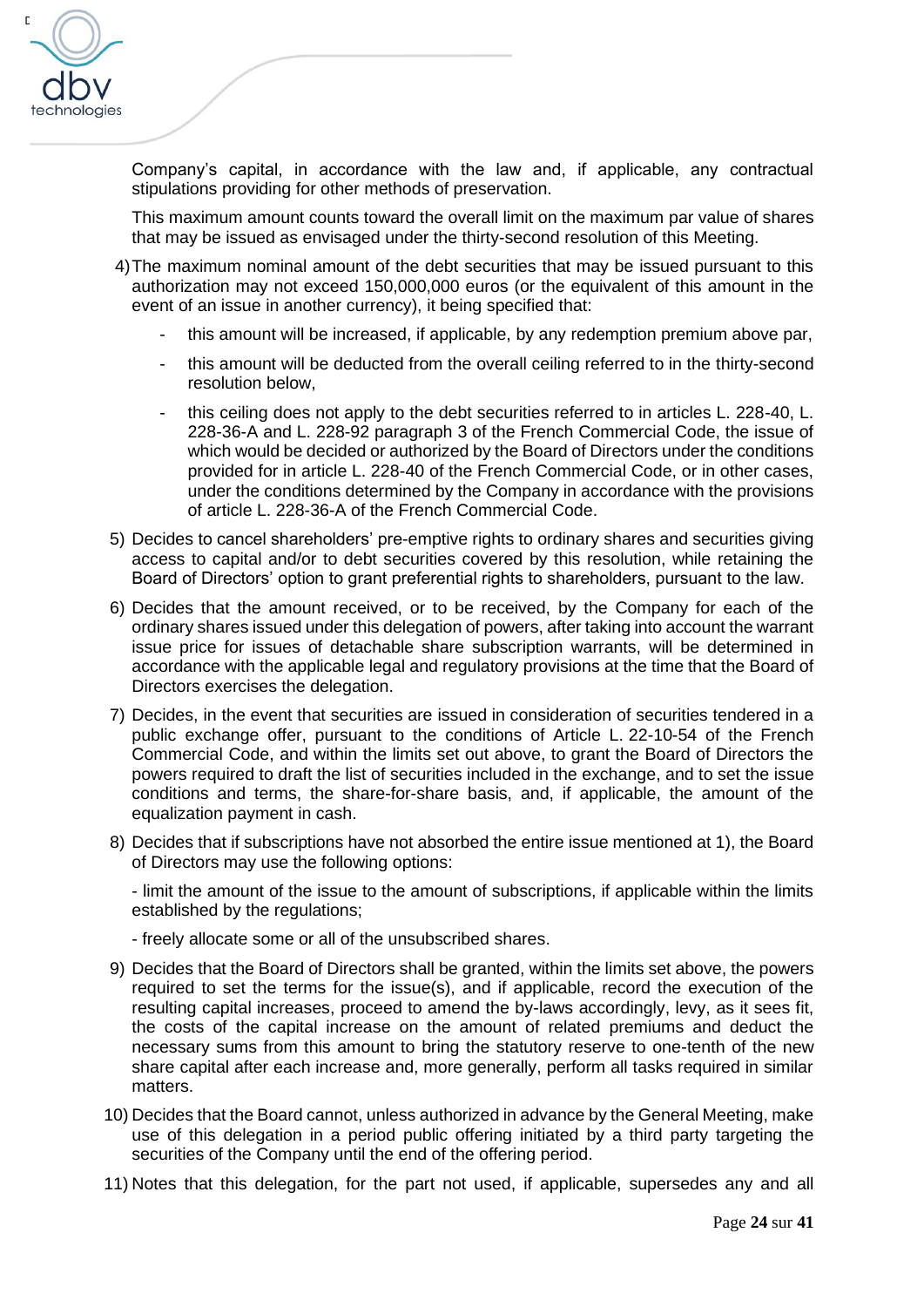

relevant prior delegations.

This resolution was adopted by a majority vote.

VOTES IN FAVOR: 27 167 500

VOTES AGAINST: 909 864

ABSTAINED : 17 541

**Twenty-sixth Resolution - Delegation of powers to be granted to the Board of Directors to issue ordinary shares giving access, as the case may be, to ordinary shares or to the allocation of debt securities (of the Company or a group company), and/or securities giving access to ordinary shares (of the Company or a group company), without preemptive rights, by means of a public offer referred to in paragraph 1 of Article L.411-2 of the French Monetary and Financial Code, suspension during a public offering period,**

The General Meeting, acting in accordance with the quorum and majority requirements for extraordinary shareholders' meetings and having reviewed the Board of Directors' report and the Statutory Auditors' special report and pursuant to the French Commercial Code, in particular Articles L.225-129-2, L.22-10-52, L. 225-136, L.22-10-54 and L. 228-92 thereof:

- 1) Delegates to the Board of Directors the power to issue, on one or more occasions, in the proportions and at the times of its choosing, on the French and/or international market, by means of a public offer referred to in paragraph 1 of Article L.411-2 of the French Monetary and Financial Code, in euros, in foreign currencies or in any other unit determined by reference to a basket of currencies:
	- ordinary shares;

- and/or ordinary shares giving access to the allocation of ordinary shares to be issued or debt securities;

- and/or securities giving access to ordinary shares to be issued.

Pursuant to Article L 228-93 of the French Commercial Code, the securities to be issued may give rights to ordinary shares of any and all companies that directly or indirectly own over half of its capital or of which the company directly or indirectly owns over half of the capital.

- 2) Sets the term of validity of this authorization at twenty-six months from the date of this General Meeting.
- 3) The total par value of the ordinary shares that may be issued subject to this authorization may not exceed 20% of the share capital on the date of the decision to increase the share capital by the Board of Directors.

To this maximum amount will be added, as necessary, the par value of any capital increase necessary to preserve the rights of the holders of rights or securities giving access to the Company's capital, in accordance with the law and, if applicable, any contractual stipulations providing for other methods of preservation.

This maximum amount counts toward the overall limit on the maximum par value of shares that may be issued as envisaged under the thirty-second Resolution of this Meeting.

4) The maximum nominal amount of the debt securities that may be issued pursuant to this authorization may not exceed 150,000,000 euros (or the equivalent of this amount in the event of an issue in another currency), it being specified that: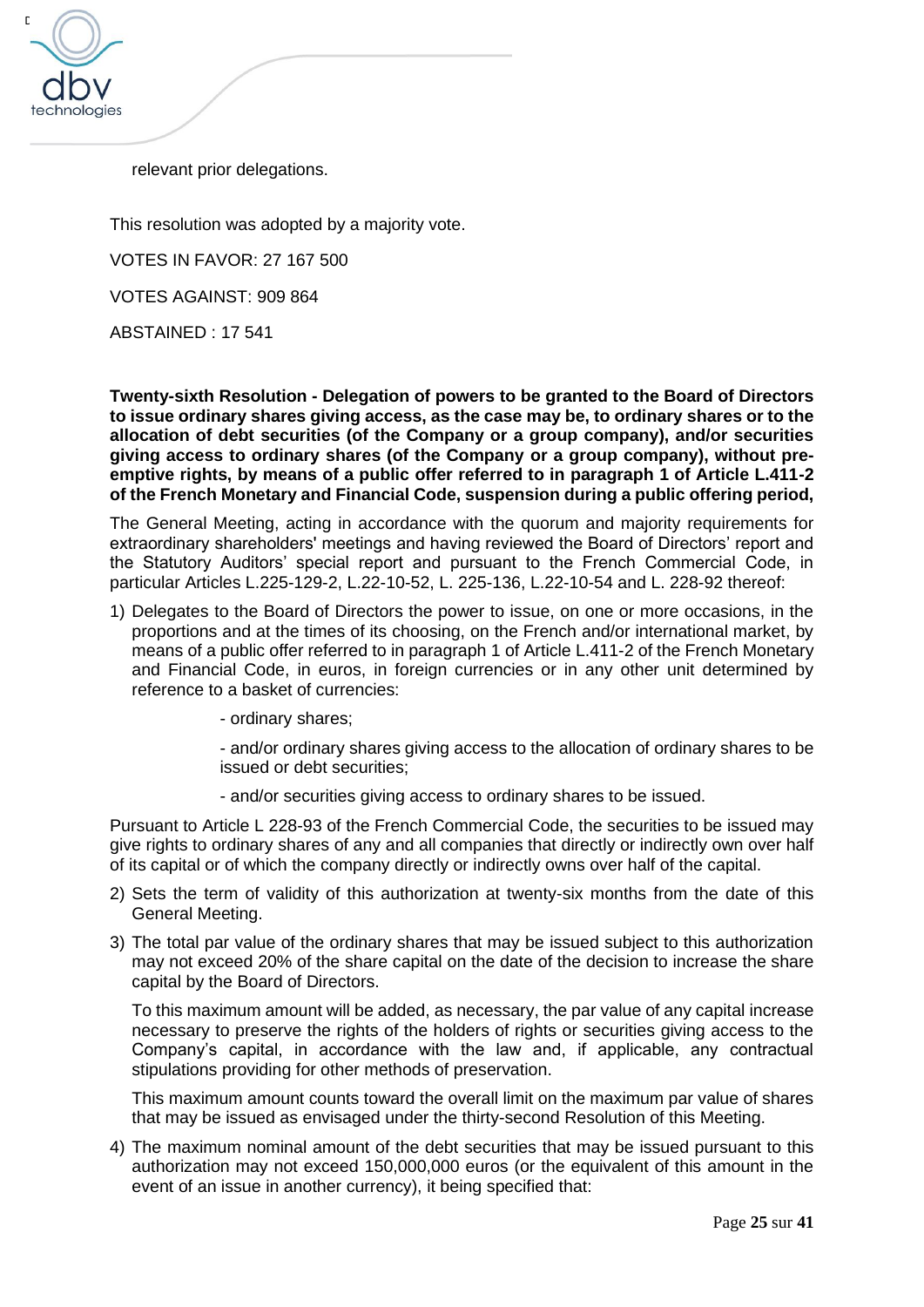

- this amount will be increased, if applicable, by any redemption premium above par,
- this amount will be deducted from the overall ceiling referred to in the thirty-second resolution below,
- this ceiling does not apply to the debt securities referred to in articles L. 228-40, L. 228-36-A and L. 228-92 paragraph 3 of the French Commercial Code, the issue of which would be decided or authorized by the Board of Directors under the conditions provided for in article L. 228-40 of the French Commercial Code, or in other cases, under the conditions determined by the Company in accordance with the provisions of article L. 228-36-A of the French Commercial Code.
- 5) Decides to cancel shareholders' pre-emptive rights to ordinary shares and to securities giving access to capital and/or to debt securities covered by this resolution.
- 6) Decides that the amount received, or to be received, by the Company for each of the ordinary shares issued under this delegation of powers, after taking into account the warrant issue price for issues of detachable share subscription warrants, will be determined in accordance with the applicable legal and regulatory provisions at the time that the Board of Directors exercises the delegation.
- 7) Decides that if subscriptions have not absorbed the entire issue mentioned at 1), the Board of Directors may use the following options:
	- limit the amount of the issue to the amount of subscriptions, if applicable within the limits established by the regulations;
	- freely allocate some or all of the unsubscribed shares.
- 8) Decides that the Board of Directors will be granted, within the limits set above, the powers required to set the terms for the issue(s), and if applicable, record the execution of the resulting capital increases, amend the by-laws accordingly, charge, as it sees fit, the costs of the capital increase against the amount of the related premiums and deduct the necessary sums from this amount to bring the statutory reserve to one tenth of the new share capital after each increase and more generally, perform all tasks required in this regard.
- 9) Decides that the Board cannot, unless authorized in advance by the General Meeting, make use of this delegation in a period public offering initiated by a third party targeting the securities of the Company until the end of the offering period.
- 10) Notes that this delegation, for the part not used, if applicable, supersedes any and all relevant prior delegations.

This resolution was adopted by a majority vote.

VOTES IN FAVOR: 26 707 115

VOTES AGAINST: 1 370 219

ABSTAINED : 17 571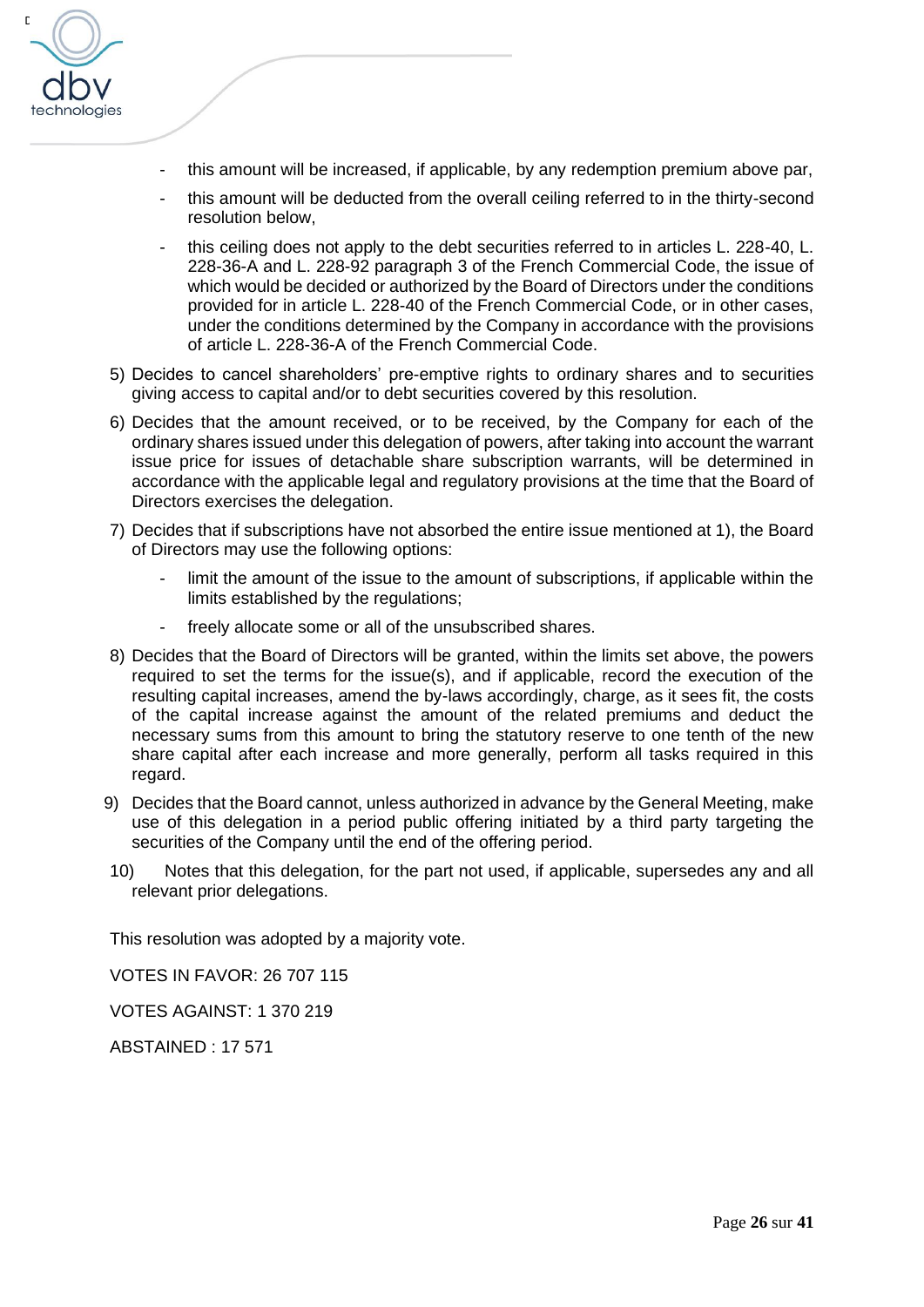

## **Twenty-seventh Resolution - Authorization, in the event of an issue without pre-emptive rights, to set the issue price according to the terms set by the General Meeting, within a limit of 10% of the capital per year**

The General Meeting acting in accordance with the quorum and majority requirements for extraordinary shareholders' meetings and having reviewed the Board of Directors' report and the Statutory Auditors' special report and pursuant to Article L. 22-10-52 of the French Commercial Code, authorizes the Board of Directors, when deciding to issue ordinary shares or securities giving access to the capital, pursuant to the 25<sup>th</sup> and 26<sup>th</sup> resolutions, subject to the provisions of Article L. 22-10-52 of the French Commercial Code, to deviate from the pricesetting conditions set out in the above-mentioned resolutions, up to a maximum of 10% of the share capital per year, and to set the issue price of equity equivalents to be issued as follows:

The issue price of the ordinary shares that may be issued pursuant to this delegation of authority will be set by the Board of Directors and must be at least equal to:

- either the weighted average trading price of the company's share on the trading day prior to the date on which the issue price is set, possibly reduced by a maximum discount of 15%,
- or the average of five consecutive share trading prices selected from the last thirty trading days prior to the date on which the issue price is set, possibly reduced by a maximum discount of 15%.

This resolution was adopted by a majority vote.

VOTES IN FAVOR: 27 343 545

VOTES AGAINST: 735 666

ABSTAINED : 15 694

**Twenty-eighth Resolution - Delegation of powers to be granted to the Board of Directors to issue ordinary shares, giving, if applicable, access to ordinary shares or the allocation of debt securities (of the Company or a group company) and/or securities giving access to ordinary shares (of the Company or a group company), with preemptive subscription rights waived in favor of categories of persons with certain characteristics, suspension during a public offering period,**

The General Meeting, acting in accordance with the quorum and majority requirements for extraordinary shareholders' meetings and having reviewed the Board of Directors' report and the Statutory Auditors' special report and pursuant to the provisions of the French Commercial Code, specifically Articles L. 225-129-2, L. 225-138 and L. 228-92:

1) Delegates to the Board of Directors its power to issue the following (on one or more occasions, in the proportions and at the times of its choosing, in France and abroad, with pre-emptive subscription rights waived in favor of the categories of persons defined below):

- ordinary shares;

- and/or ordinary shares giving access to the allocation of ordinary shares to be issued or debt securities;

- and/or securities giving access to ordinary shares to be issued.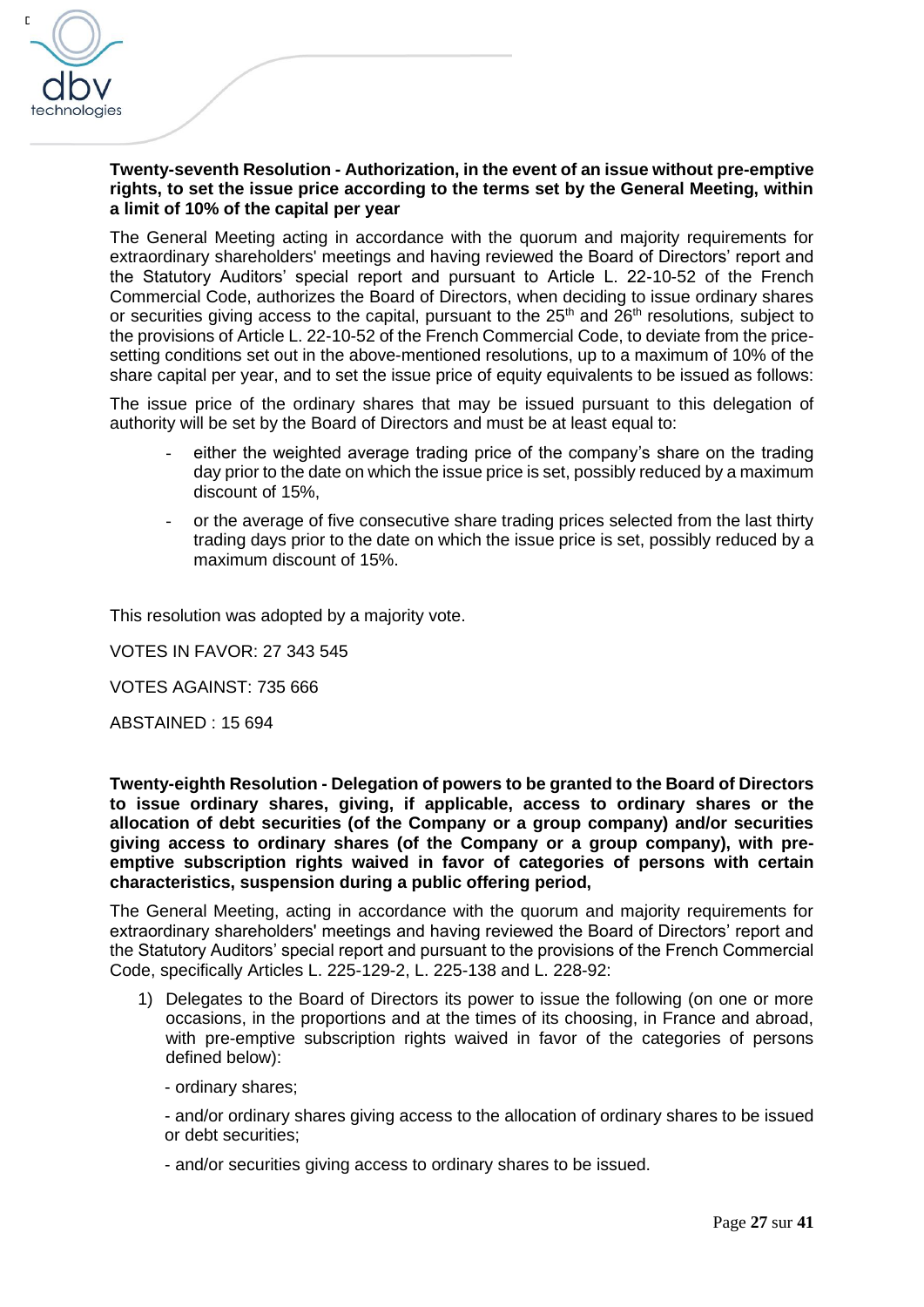

Pursuant to Article L. 228-93 of the French Commercial Code, the securities to be issued may give rights to ordinary shares of any and all companies that directly or indirectly own over half of its capital or of which the company directly or indirectly owns over half of the capital.

- 2) Sets the term of validity of this delegation at eighteen months from the date of this General Meeting.
- 3) The maximum total par value of the capital increases that may be made subject to this delegation may not exceed 30% of the share capital on the date of the decision to increase the share capital by the Board of Directors.

To this maximum amount will be added, as necessary, the par value of any capital increase necessary to preserve the rights of the holders of rights or securities giving access to the Company's capital, in accordance with the law and, if applicable, any contractual stipulations providing for other methods of preservation.

This maximum amount counts toward the overall limit on the maximum par value of shares that may be issued as envisaged under the thirty-second Resolution of this General meeting.

- 4) The maximum nominal amount of the debt securities that may be issued pursuant to this authorization may not exceed 150,000,000 euros (or the equivalent of this amount in the event of an issue in another currency), it being specified that:
	- this amount will be increased, if applicable, by any redemption premium above par,
	- this amount will be deducted from the overall ceiling referred to in the thirty-second resolution below,
	- this ceiling does not apply to the debt securities referred to in articles L. 228-40, L. 228-36-A and L. 228-92 paragraph 3 of the French Commercial Code, the issue of which would be decided or authorized by the Board of Directors under the conditions provided for in article L. 228-40 of the French Commercial Code, or in other cases, under the conditions determined by the Company in accordance with the provisions of article L. 228-36-A of the French Commercial Code.
- 5) Decides, in accordance with the provisions of Article L. 225-138 of the French Commercial Code, that the issue price of ordinary shares that may be issued under the scope of this delegation of powers will be set by the Board of Directors and must be at least equal to at the discretion of the Board of Directors or the Chief Executive Officer:
	- the closing price of the Company's shares on the regulated market Euronext Paris during the last trading session prior to the date on which the issue price is set, possibly reduced by a maximum discount of 15%, or,
	- the volume-weighted average (in the central order book and off-market blocks) of the Company's share price on the Euronext Paris regulated market during the last three trading days prior to the date on which the issue price is set, possibly reduced by a maximum discount of 15%, or,
	- at the weighted average trading price of the company's shares on the trading day prior to the date on which the issue price is set, possibly reduced by a maximum discount of 15%, or,
	- the average of 5 consecutive share trading prices selected from the last 30 trading days prior to the date on which the issue price is set, possibly reduced by a maximum discount of 15%,

it being specified that the Board of Directors (or the Chief Executive Officer in the event of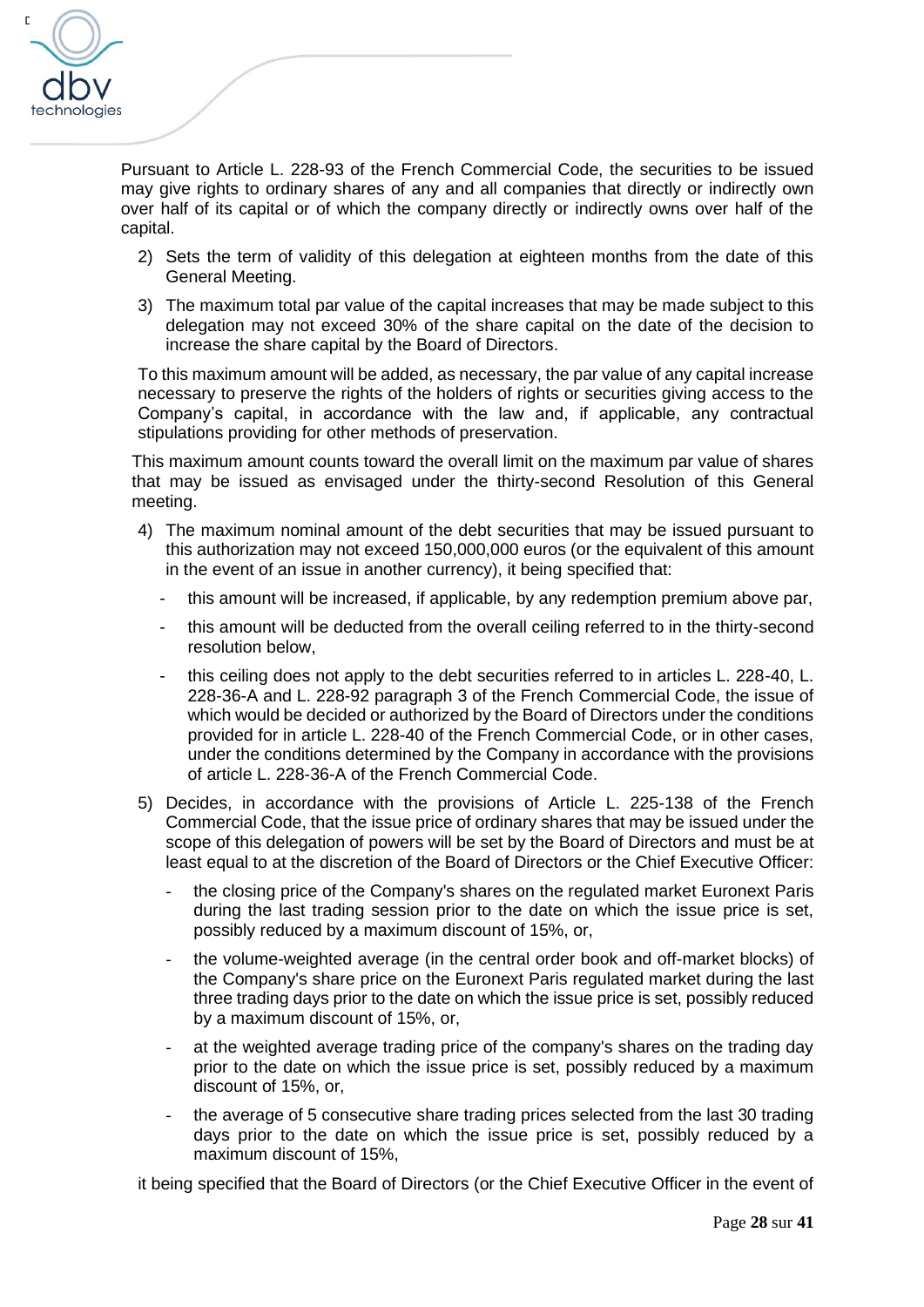

sub-delegation) may decide to set the offer price on the date of issue of the ordinary shares by immediate issue or by issue following the exercise or conversion of the securities giving access to the share capital.

- 6) Decides to eliminate the preferential subscription rights by shareholders of ordinary shares and other securities giving access to the capital to be issued in accordance with Article L. 228-91 of the French Commercial Code, reserved for the following categories of persons:
- i. natural person(s) or legal entity(ies), including companies, trusts, investment funds or other investment vehicle(s), regardless of their form, under French or foreign law, investing on a regular basis in the pharmaceutical, biotechnological or medical technology sector, and/or
- ii. French or foreign companies, institutions or entities of any form, carrying out a significant portion of their business in these sectors or in the cosmetics or chemical sector or in the field of medical devices or research in these areas; and/or
- iii. any individual(s) or legal entity(ies), including any company(ies), institution(s), entity(ies), trust(ies), investment fund(s) or other investment vehicle(ies) in any form whatsoever, under French or foreign law, when entering into an industrial, commercial, licensing, research or partnership agreement with the Company; and/or
- iv. any credit institution, any French or foreign investment service provider or member of a banking syndicate or any company or investment fund that undertakes to subscribe to any issue likely to result in a future capital increase that may be carried out pursuant to this delegation in connection with the implementation of an equity or bond financing line; and/or.
- v. French or foreign investment service provider(s), or any foreign establishment(s) with equivalent status, likely to guarantee the completion of an issue intended to be placed with the persons referred to in (i) and/or (ii) above and, in this context, to subscribe for the securities issued.
- 7) Decides Resolves that these subscriptions may be made either in cash or by way of compensation of debts,
- 8) Decides that the Board of Directors will have full powers to implement this delegation, and therefore to:
- a. draw up the terms for the issue(s);
- b. draw up the list of beneficiaries within the above categories;
- c. determine the number of shares to be allocated to each of the beneficiaries;
- d. determine the amount to be issued, the issue price and the amount of the premium that can, if applicable, be demanded at issue;
- e. determine the dates and terms of the issue, and the nature, form and characteristics of the shares to be created, which can take the form of subordinated or unsubordinated shares, with fixed or unlimited terms;
- f. determine the method by which the shares and/or securities issued or to be issued can be paid up;
- g. determine, if applicable, the methods by which the rights attached to the securities issued or to be issued can be exercised and, in particular, to determine the date, which may be retroactive, from which rights will attach to the new shares, as well as all other terms and conditions applicable to the execution of the issue;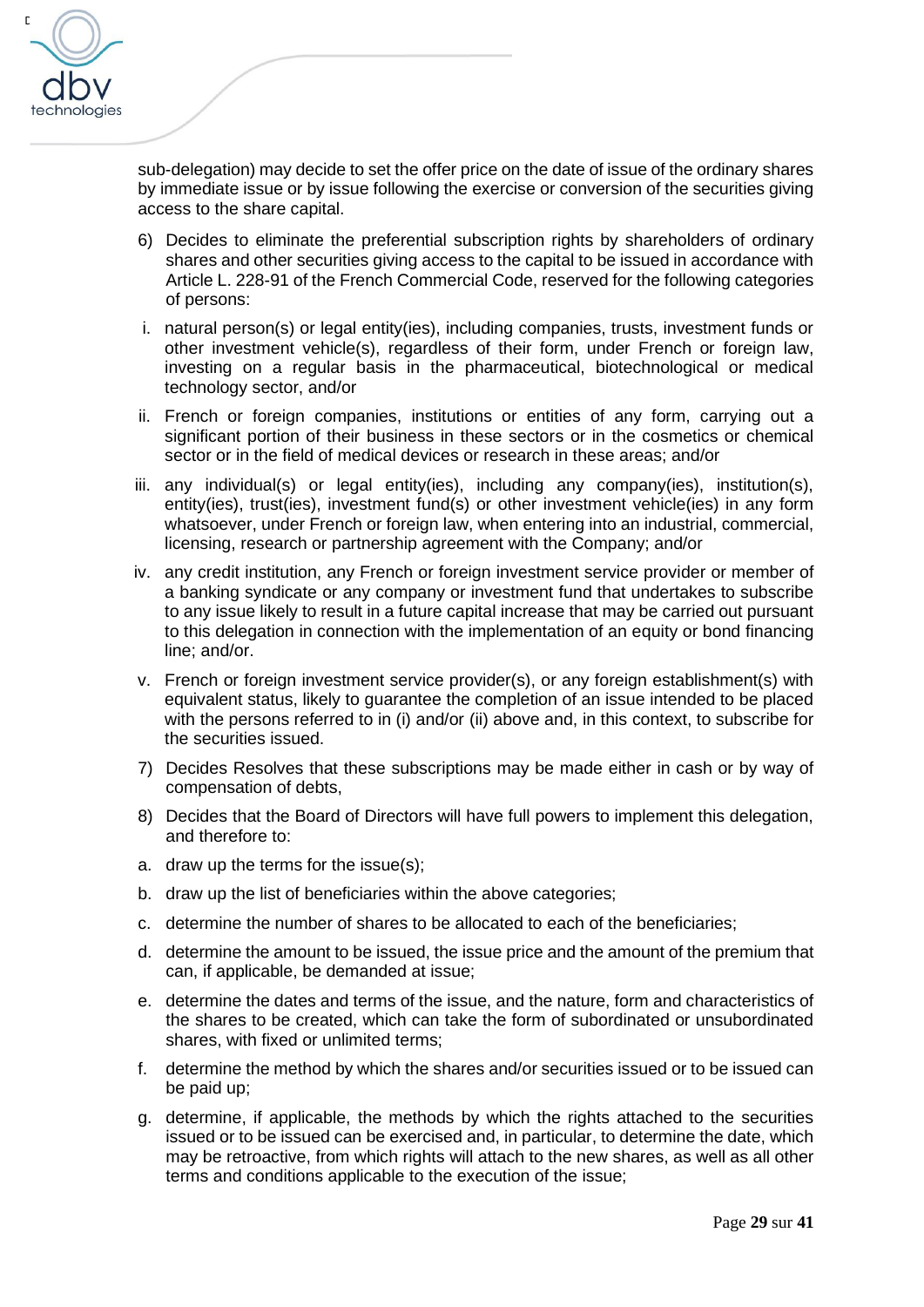

- h. if applicable, suspend the exercise of rights attached to the securities issued, for up to three months;
- i. at its sole discretion, charge the costs of the capital increase against the amount of the related premiums and deduct the necessary sums from this amount to bring the statutory reserve to one tenth of the new share capital after each increase;
- j. record each share capital increase and make the corresponding amendments to the by-laws;
- k. make all adjustments required in compliance with legal provisions and determine the methods by which the rights of holders of securities giving access to capital will be preserved, if applicable;
- l. generally, enter into any agreements, take all measures and complete any formalities required for the issue and for the financial administration of the securities issued pursuant to this delegation and for the exercise of any attached rights and, more generally, perform all tasks required in this regard.
- 9) back at the next Ordinary General Meeting, in compliance with the law and the regulations, on the use of the delegation granted under this resolution.
- 10) Decides that the Board cannot, unless authorized in advance by the General Meeting, make use of this delegation in a period public offering initiated by a third party targeting the securities of the Company until the end of the offering period.
- 11) Notes that this delegation, for the part not used, if applicable, supersedes, as from today's date, any and all relevant prior delegations.

This resolution was adopted by a majority vote.

VOTES IN FAVOR: 26 682 858

VOTES AGAINST: 1 394 253

ABSTAINED : 17 794

#### **Twenty-ninth Resolution – Authorization to increase the total amount of issues.**

Acting in accordance with the quorum and majority requirements for extraordinary shareholders' meetings and having reviewed the report by the Board of Directors, the General Meeting decides that for each of the issues of ordinary shares or securities giving access to the capital determined pursuant to  $24^{\text{th}}$ ,  $25^{\text{th}}$ ,  $26^{\text{th}}$ , and  $28^{\text{th}}$  Resolution of this General Meeting, the number of securities to be issued may be increased under the conditions set out in Articles L 225-135-1 and R 225-118 of the French Commercial Code, up to the maximum amount determined by the General Meeting.

This resolution was adopted by a majority vote.

VOTES IN FAVOR: 27 383 510

VOTES AGAINST: 694 328

ABSTAINED : 17 067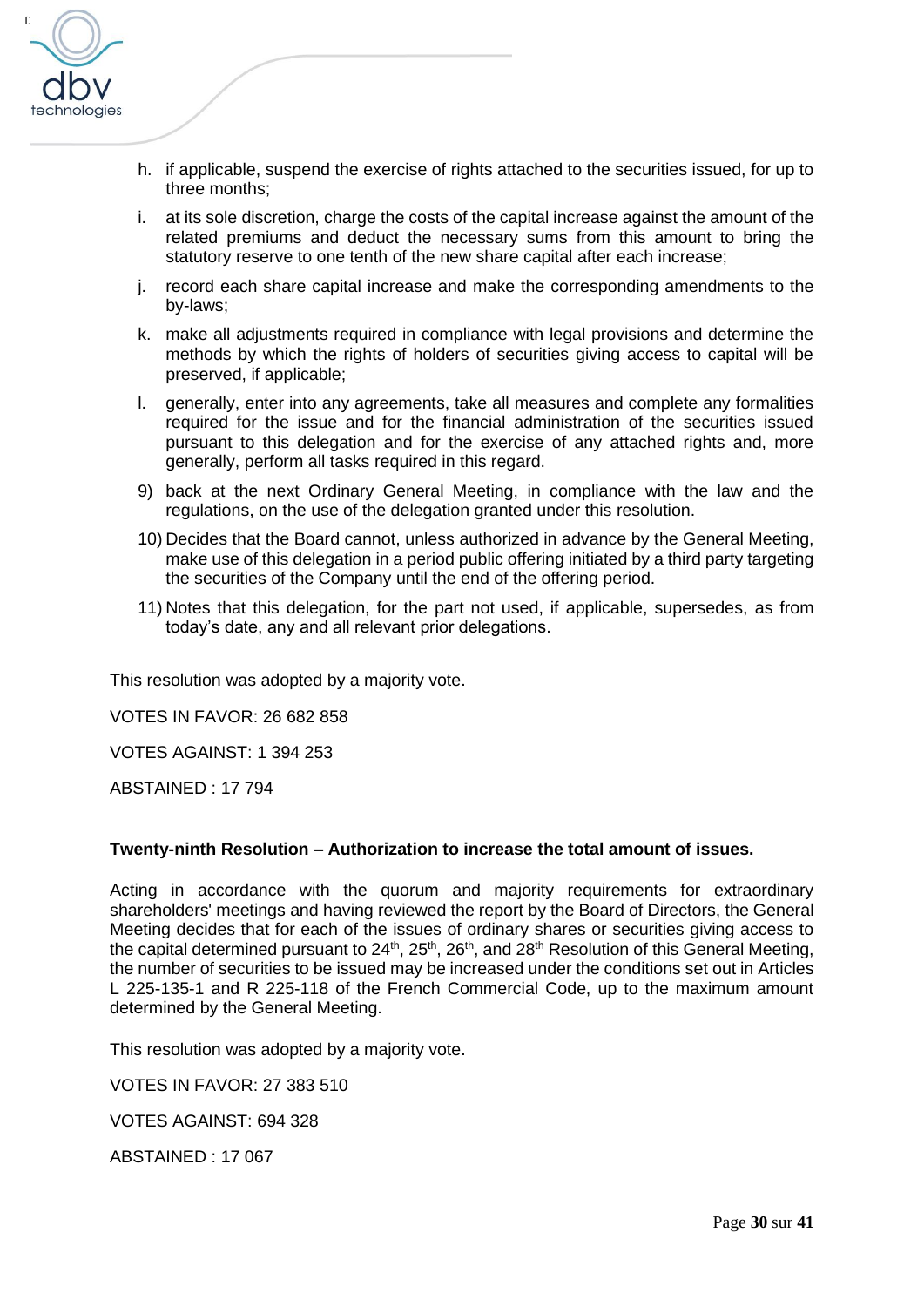

#### **Thirtieth Resolution –** - **Delegation of powers to be granted to the Board of Directors for the purpose of deciding on any merger-absorption, demerger, or partial contribution of assets.**

The General Meeting, acting in accordance with the quorum and majority requirements for extraordinary shareholders' meetings, having reviewed the Board of Directors' report and in accordance with the provisions of Article L. 236-9 II of the French Commercial Code

1) Delegates to the Board of Directors all powers to decide, at the times it deems appropriate, on one or more mergers, absorptions, demergers or partial contributions of assets carried out in accordance with the provisions of Articles L. 236-1 et seq. of the French Commercial Code,

2) Decides that the Board of Directors shall have full powers to implement, in accordance with the conditions set by law and the bylaws, this delegation of authority to determine all the terms and conditions of any transaction that may be decided pursuant to this delegation, it being specified that if this transaction requires a capital increase by the Company, such increase must be carried out within the limits set forth in the thirty-first resolution below,

3) Sets the term of validity of this delegation of authority at twenty-six months, with effect from the date of this General Meeting,

4) Decides that this delegation may not be implemented during a public offering period**.**

This resolution was adopted by a majority vote.

VOTES IN FAVOR: 26 290 565

VOTES AGAINST: 1 789 403

ABSTAINED : 14 937

**Thirty-first resolution** - **Delegation of powers to be granted to the Board of Directors to issue ordinary shares giving access to ordinary shares or to the allocation of debt securities (of the Company or of a Group company), and/or securities giving access to ordinary shares (of the Company or of a Group company), in the context of a merger, demerger or partial contribution of assets decided by the Board of Directors pursuant to the delegation referred to in the thirtieth resolution, suspension during a public offering period,**

The General Meeting, acting in accordance with the quorum and majority requirements for extraordinary shareholders' meetings, having reviewed the Board of Directors' report and the report of the Statutory Auditors, subject to the adoption of the thirtieth resolution above, and in accordance with the French Commercial Code and in particular the provisions of Articles L. 225-129 to L. 225-129-3, L. 225-129-5 and L. 228-91 et seq.,

1) Delegates to the Board of Directors its power to decide on the issue, on one or more occasions and at the times it deems appropriate, on the French and/or international market, either in euros, or in a foreign currency or any other unit of account established by reference to a set of currencies:

- ordinary shares,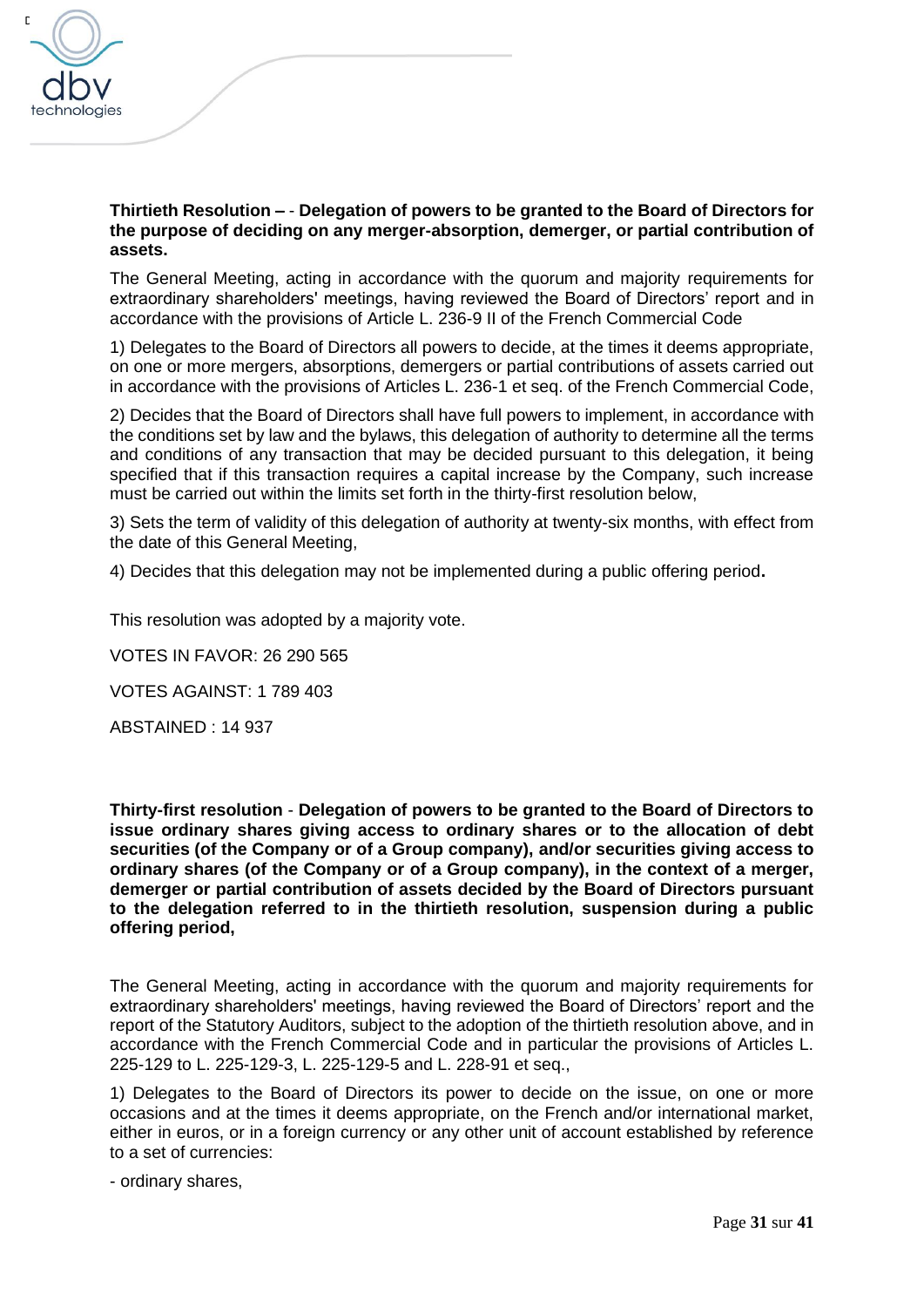

- and/or ordinary shares giving right to the allocation of other ordinary shares to be issued or debt securities.

and/or securities giving access to common shares to be issued,

in consideration for contributions in kind granted to the Company in connection with any merger, demerger or partial asset contribution decided by the Board of Directors pursuant to the delegation granted under the thirtieth resolution above, said shares confer the same rights as existing shares, subject to their dividend entitlement date,

2) Sets the period of validity of this delegation of authority at twenty-six months, with effect from the date of this Meeting,

3) Resolves, as necessary, to cancel, in favor of the shareholders of the absorbed or transferring company, the shareholders' preferential subscription right to these ordinary shares and securities to be issued,

4) Acknowledged, as necessary, that this authorization automatically entails the express waiver by shareholders of their pre-emptive right to subscribe for the shares to which the securities issued under this authorization will entitle their holders.

5) The total nominal amount of the ordinary shares that may be issued pursuant to this delegation may not exceed 10% of the share capital on the date of the decision to increase the share capital by the Board of Directors.

6) This maximum amount counts toward the overall limit on the maximum par value of shares that may be issued as envisaged under the thirty-second Resolution of this General meeting.

To this ceiling shall be added, where applicable, the amount of additional shares to be issued to preserve, in accordance with legal or regulatory provisions and, where applicable, applicable contractual stipulations, the rights of holders of securities and other rights giving access to the share capital,

7) The maximum nominal amount of issues of debt securities giving access to the capital and debt securities that may be issued pursuant to this delegation may not exceed 150,000,000 euros (or the equivalent value of this amount in the event of an issue in another currency), it being specified that :

- this amount will be increased, if applicable, by any redemption premium above par,

- this amount will be deducted from the overall ceiling referred to in the thirty-second resolution below,

- this ceiling does not apply to the debt securities referred to in articles L. 228-40, L. 228- 36-A and L. 228-92 paragraph 3 of the French Commercial Code, the issue of which would be decided or authorized by the Board of Directors under the conditions provided for in article L. 228-40 of the French Commercial Code, or in other cases, under the conditions determined by the Company in accordance with the provisions of article L. 228-36-A of the French Commercial Code.

8) Decides that the Board cannot, unless authorized in advance by the General Meeting, make use of this delegation in a period public offering initiated by a third party targeting the securities of the Company until the end of the offering period.

9) Acknowledges that the Board will have full powers to decide and record the completion of the capital increase in consideration for the transaction, to charge all costs and duties incurred in connection with the capital increase against the premium, if any, and to deduct them from the premium, if it deems appropriate, the sums required to fund the legal reserve, to make the corresponding amendments to the bylaws, to take any decision with a view to admitting the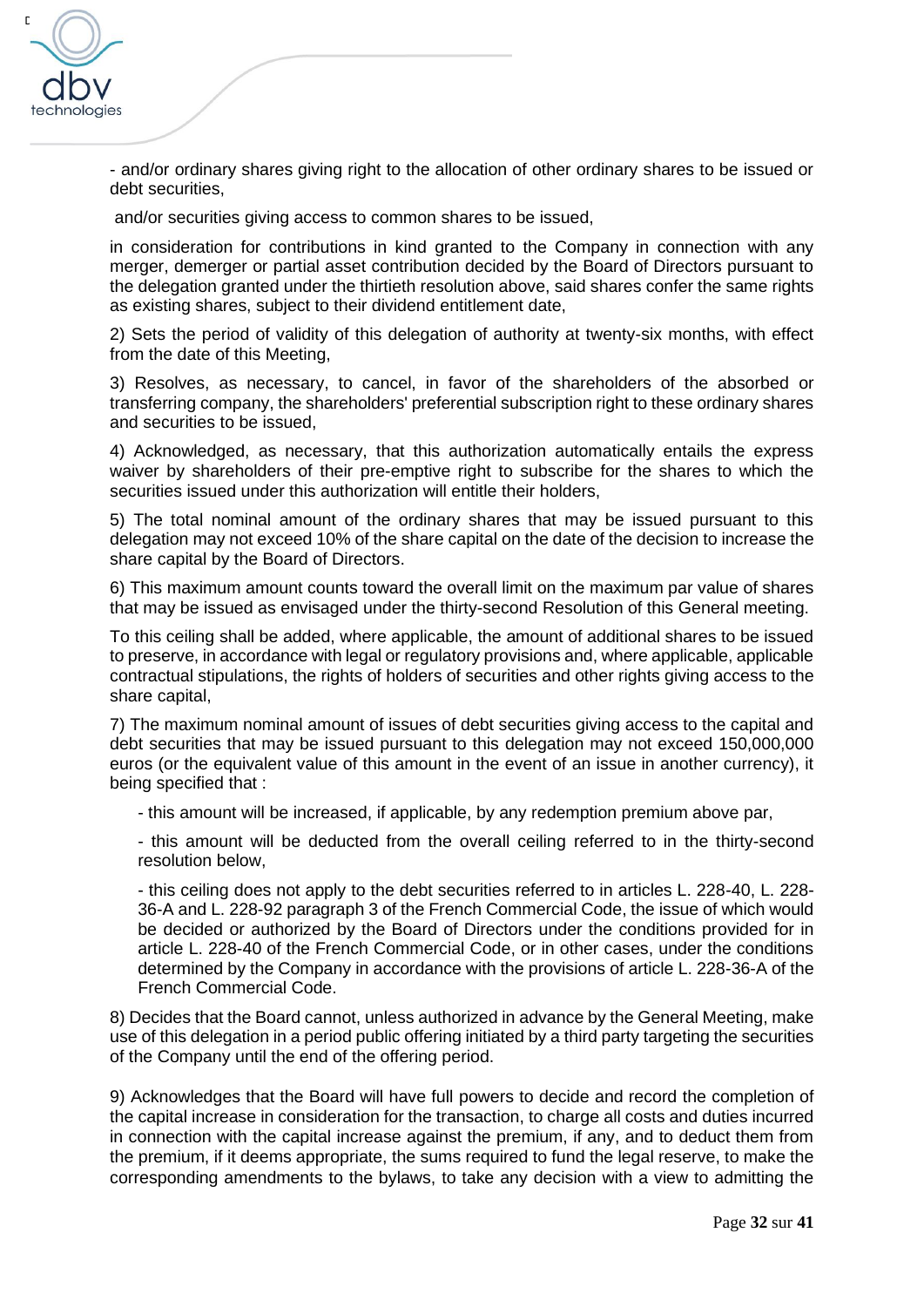

shares and securities thus issued to trading on Euronext, and, more generally, to do whatever is necessary.

This resolution was adopted by a majority vote.

VOTES IN FAVOR: 26 288 445

VOTES AGAINST: 1 790 694

ABSTAINED : 15 766

**Thirty-second resolution - Overall limit on the maximum authorized amounts set under the, 25th, 26th, 28th and 31st Resolutions of this General Meeting and the 28th resolution of the General Meeting of April 20, 2020.**

The General Meeting, acting in accordance with the quorum and majority requirements for extraordinary shareholders' meetings and having reviewed the Board of Directors' report,

decides to set

- 1) at 65% of the share capital on the date of this General Meeting the total par value of any shares that may be issued under the  $25<sup>th</sup>$ ,  $26<sup>th</sup>$ ,  $28<sup>th</sup>$  and  $31<sup>st</sup>$  resolutions of this General Meeting and the 28<sup>th</sup> resolution of the General Meeting of April 20, 2020,. To this limit will be added, if applicable, the par value of any capital increase required to preserve, in accordance with the law and, if applicable, any contractual stipulations providing for other adjustments, the rights of the holders of rights or transferable securities giving access to the Company's capital.
- 2) 150,000,000 euros (or the equivalent of this amount in the event of an issue in another currency) the maximum nominal amount of debt securities that may be issued pursuant to the aforementioned resolutions.

This resolution was adopted by a majority vote.

VOTES IN FAVOR: 27 083 426

VOTES AGAINST: 995 304

ABSTAINED : 16 175

**Thirty-third resolution- Delegation of powers to the Board of Directors to issue stock warrants (BSA), subscription and/or acquisition of new and/or existing stock warrants (BSAANE) and/or subscription and/or acquisition of new and/or existing redeemable stock warrants (BSAAR) with cancellation of preferential subscription rights, reserved for categories of persons, suspension during a public offering period,**

The General Meeting, acting in accordance with the quorum and majority requirements for extraordinary shareholders' meetings and having reviewed the Board of Directors' report and the Statutory Auditors' special report and pursuant to the provisions of Articles L. 225-129-2, L. 225-138 and L. 228-91 and seq of the French Commercial Code: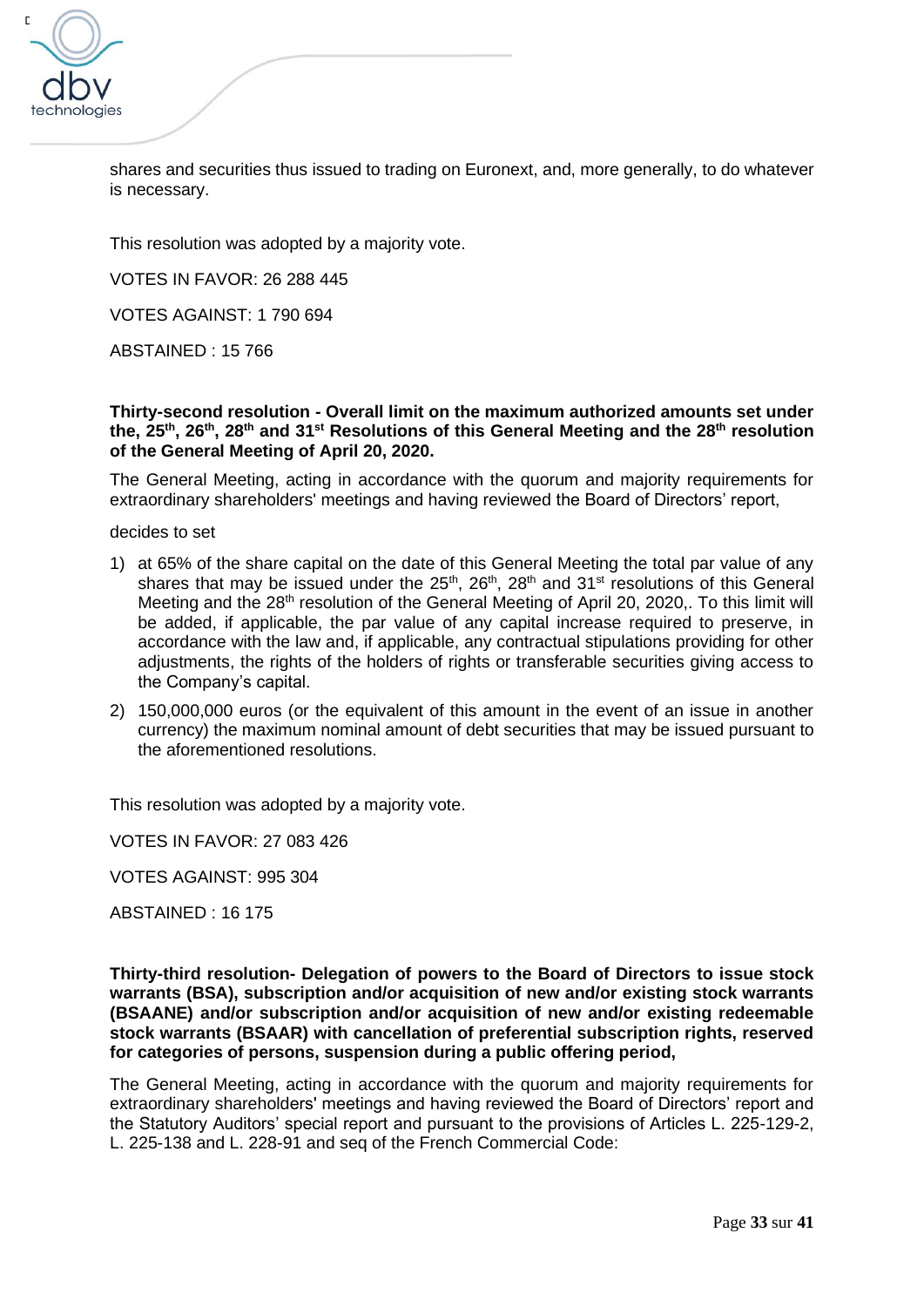

- 1) Delegates its competence to the Board of Directors to proceed, on one or more occasions, in the proportions and at the time it deems appropriate, both in France and abroad, with the issue of new stock warrants (BSA), subscription and/or acquisition of new and/or existing stock warrants (BSAANE) and/or subscription and/or acquisition of new and/or existing redeemable stock warrants (BSAAR) with cancellation of preferential subscription rights reserved for the categories of persons defined below.
- 2) Sets the term of validity of this delegation at eighteen months from the date of this General Meeting.
- 3) Decides that the total nominal amount of shares to which the warrants issued pursuant to this delegation give entitlement may not exceed 0.5% of the capital existing on the day of this Meeting. To this maximum amount will be added, as necessary, the nominal amount of the capital increase necessary to preserve the rights of the holders of rights or securities giving access to the Company's capital, pursuant to the law, and where applicable, the contractual stipulations providing for other forms of preservation. This maximum amount is separate from all maximum amounts set by the other resolutions of this General Meeting.
- 4) Decides that the issue price of the warrant will be fixed by the Board of Directors. In the event of assignment to non-executive directors, the warrant issue price will coincide with its market value.
- 5) Decides that the subscription and/or acquisition price of the shares acquired by exercising the warrants shall be at least equal to the average closing price of DBV TECHNOLOGIES shares for the 20 trading days preceding the decision to issue the warrants, if applicable, less the warrant issue price.
- 6) Decides to eliminate the preferential subscription rights of shareholders to the BSAs, BSAANEs and BSAARs to be issued, to the benefit of the following categories of persons: corporate officers, scientific committee members, employees of the company and persons associated with the company and the French or foreign companies related to the company, via a service agreement or as a consultant, in accordance with Article L.225-180 of the French Commercial Code.
- 7) Stipulates that this delegation means that the shareholders waive their pre-emptive rights to shares that may be issued by the exercising of warrants to the holders of BSAs, BSAANEs and/or BSAARs.
- 8) Decides that the Board cannot, unless authorized in advance by the General Meeting, make use of this delegation in a period public offering initiated by a third party targeting the securities of the Company until the end of the offering period.
- 9) Decides that if subscriptions have not absorbed the entire BSA, BSAANE and/or BSAAR issue, the Board of Directors may exercise the following options:
	- limit the amount of the issue to the amount of subscriptions, if applicable within the limits established by the regulation;
	- freely allocate all or part of the non-subscribed BSAs, BSAANEs and/or BSAARs to persons covered by the categories defined above.
- 10) Decides that the Board of Directors shall be granted all necessary powers, under the terms set by the law and stipulated above, to issue BSAs, BSAANEs and/or BSAARs and in particular to:
	- **-** set the specific list of beneficiaries within the categories of persons defined above, the nature and number of warrants to be allocated to each beneficiary, the number of shares to which each warrant shall give entitlement, the issue price of the warrants and the subscription and/or acquisition price of the shares to which the warrants give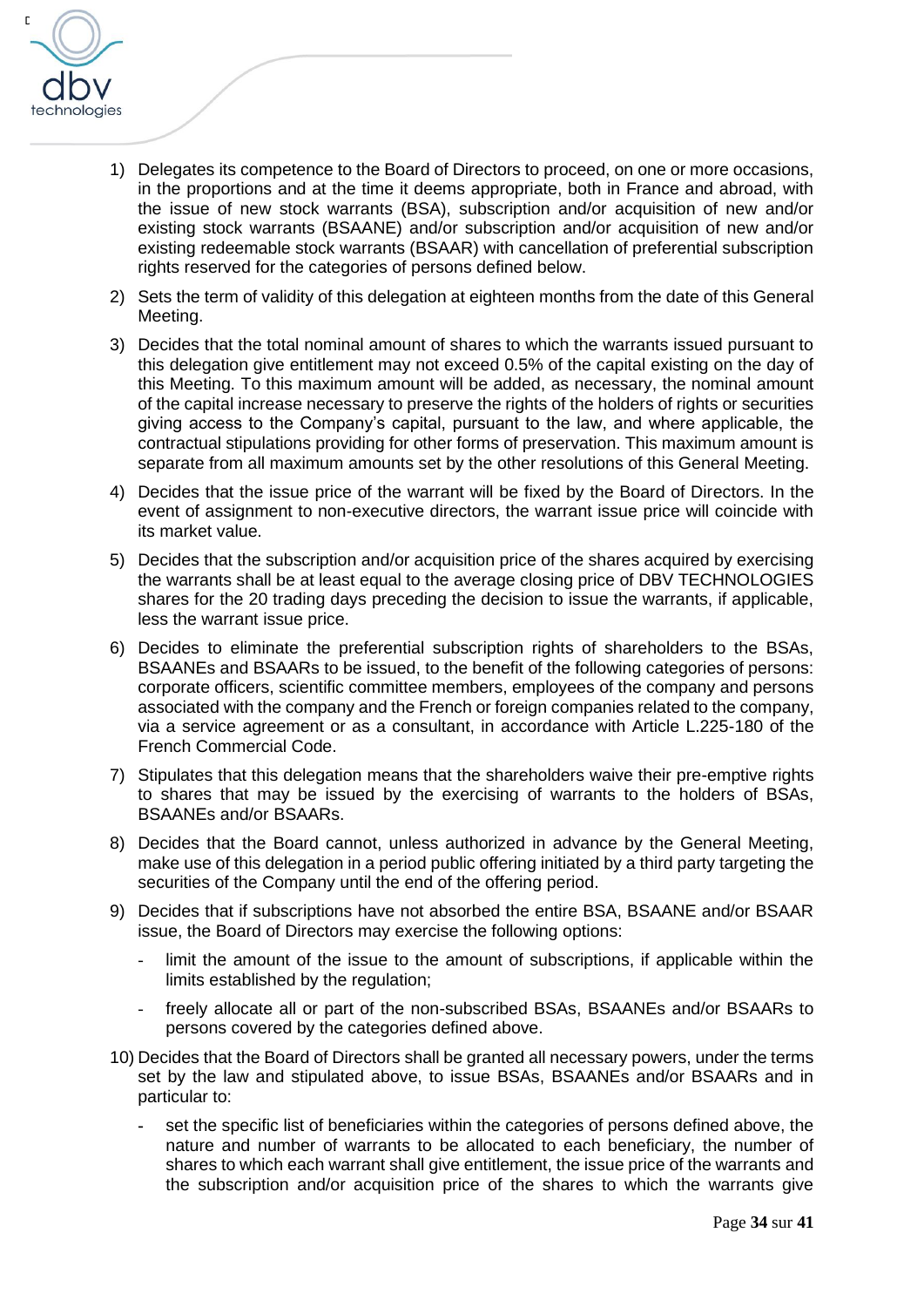

entitlement under the terms outlined above, the terms and deadlines for the subscription and exercise of the warrants, the associated adjustment mechanisms and more generally, all terms and conditions with respect to the issue

- **-** prepare an additional report describing the final terms and conditions of the transaction;
- **-** conduct the necessary share acquisitions within the framework of the share buyback program and to allocate them via the allocation plan;
- **-** record the completion of the capital increase resulting from the exercising of the BSAs, BSAANEs and/or BSAARs and to amend the Bylaws accordingly;
- **-** at its sole discretion, impute the cost of the capital increase to the amount of the associated premiums and deduct the necessary sums from this amount to bring the statutory reserve to one tenth of the new share capital after each increase;
- **-** delegate, under the conditions provided for by law, the powers required to enact the capital increase, and to delay the capital increase, within the limits and according to the terms and conditions previously set by the Board of Directors;
- **-** and more generally, perform all tasks required in similar matters.

The General Meeting notes that this delegation, for the part not used, if applicable, supersedes any and all relevant prior delegations*.*

This resolution was adopted by a majority vote.

VOTES IN FAVOR: 26 280 954

VOTES AGAINST: 1 799 207

ABSTAINED : 14 744

**Thirty-fourth resolution - Delegation of powers to be granted to the Board of Directors to increase the share capital by the issue of ordinary shares and/or securities granting access to the capital, with pre-emptive subscription rights waived in favor of the members of a company savings plan pursuant to Articles L. 3332-18 et seq. of the French Labor Code**

The General Meeting, acting in accordance with the quorum and majority requirements for extraordinary shareholders' meetings and having reviewed the Board of Directors' report and the Statutory Auditors' special report, voting pursuant to Articles L. 225-129-6, L. 225-138-1 and L. 228-92 of the French Commercial Code and L. 3332-18 and seq. of the French Labor Code:

- 1) Delegates its powers to the Board of Directors to enact, at its own discretion, a capital increase on one or more occasions through the issue of ordinary shares or securities giving access to the equity securities to be issued by the Company, reserved for members of one or more group or company employee savings plans established by the Company and/or affiliated French or international companies under the conditions of Article L.225-180 of the French Commercial Code and of Article L.3344-1 of the French Labor Code.
- 2) Withdraws, in favor of these individuals, any pre-emptive subscription rights to shares issued pursuant to this delegation.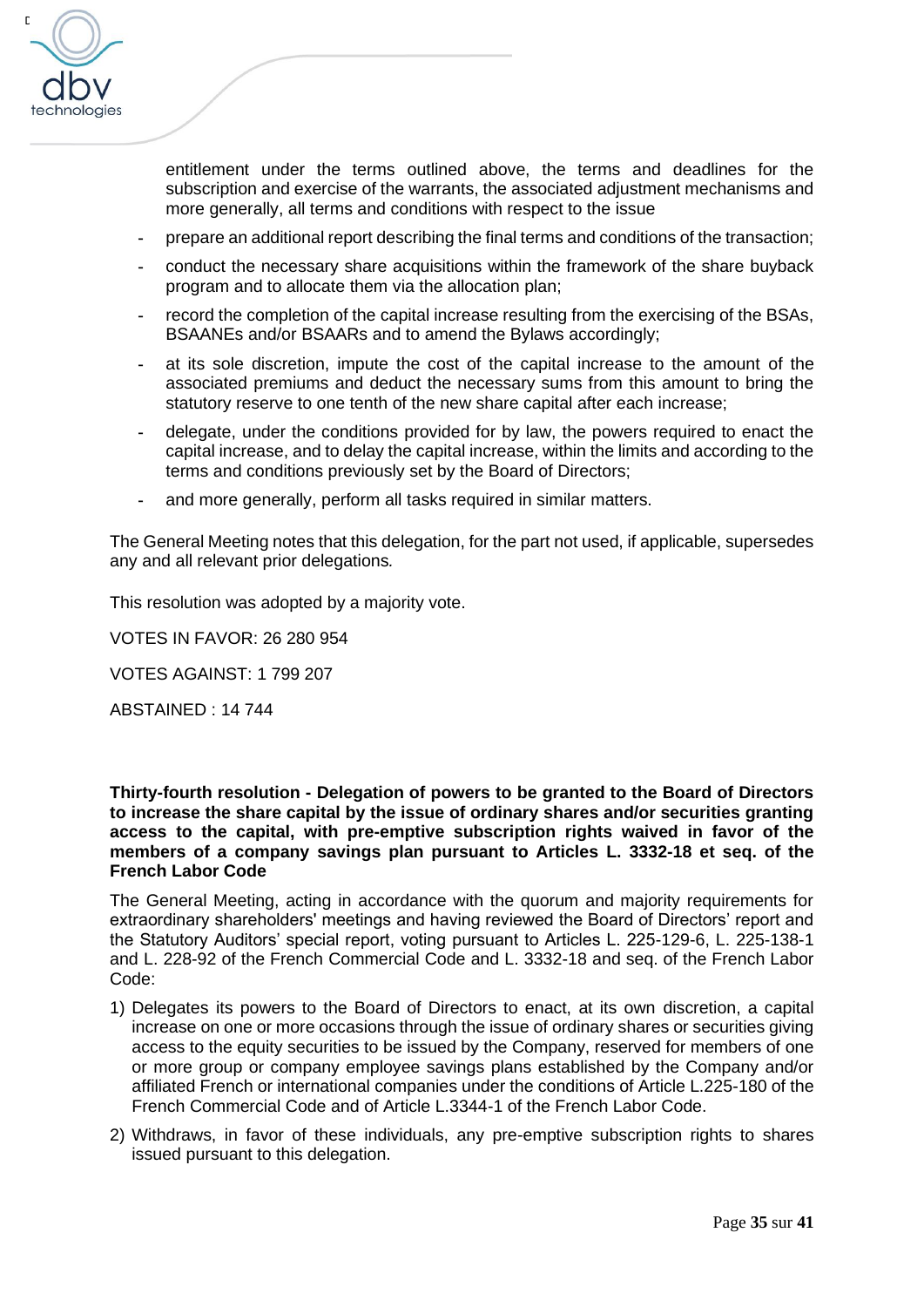

- 3) Sets the validity of this delegation at twenty-six months from the date of this General Meeting.
- *4)* Limits the maximum par value of the increases that may be enacted under this delegation at 2% of the share capital at the date of this General Meeting to carry out this increase, with the understanding that this amount is separate to any other maximum amounts set by other authorizations relating to capital increases. T

To this amount will be added, as necessary, the par value of any capital increase necessary to preserve the rights of the holders of rights or securities giving access to the Company's capital, pursuant to the law and, if applicable, any contractual stipulations providing for other forms of preservation;

- 5) Decides that the price of any shares to be issued under point 1) of this delegation may not more than 30% (or 40% lower if the vesting period stipulated by the scheme pursuant to Articles L. 3332-25 and L. 3332-26 of the French Labor Code is greater than or equal to ten years) below the average opening price of the shares for the 20 trading days prior to the decision setting the date for the opening of subscriptions, nor may it be higher than this average.
- 6) Decides, pursuant to the provisions of Article L.3332-21 of the French Labor Code, that the Board of Directors may allocate to the beneficiaries defined in the first paragraph above, free shares already issued or to be issued, or other securities giving access to the Company's capital that have already been issued or are to be issued in respect of (i) any employer contribution that may be paid pursuant to the regulations governing group or company savings plans and/or (ii) if applicable, any discount and, in the event that any new shares are issued in respect of the discount or the employer contribution, may decide to capitalize any reserves, profits or issue premiums required to pay up these shares;
- 7) Notes that this delegation, for the part not used, if applicable, supersedes any and all relevant prior delegations.
- 8) The Board of Directors shall have the discretion to implement or not implement this authorization, take all measures and conduct all necessary formalities.

This resolution was adopted by a majority vote.

VOTES IN FAVOR: 27 963 554

VOTES AGAINST: 116 886

ABSTAINED : 14 465

#### **Thirty-fifth Resolution - Authorization to be granted to the Board of Directors to allocate free shares to members of staff and/or certain corporate officers**

The General Meeting, acting in accordance with the quorum and majority requirements for extraordinary shareholders' meetings and having reviewed the Board of Directors' report and the Statutory Auditors' special report, authorizes the Board of Directors, on one or more occasions, in accordance with Articles L. 225-197-1, L22-10-59 and L. 225-197-2 of the French Commercial Code, to allocate existing or future ordinary shares in the Company, reserved for: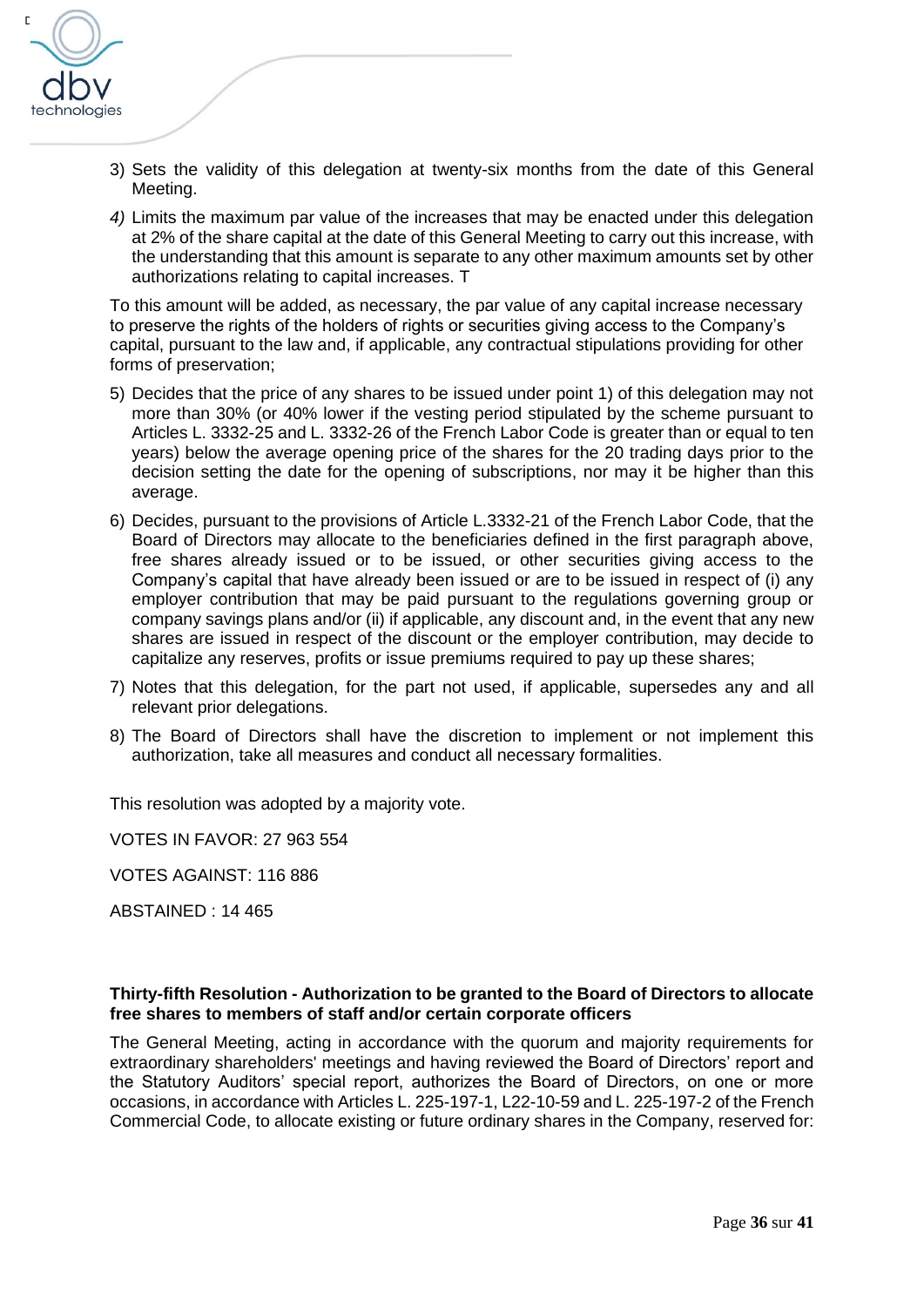

- members of staff of the company or companies or economic interest groups that are directly or indirectly related to it as defined by Article L. 225-197-2 of the French Commercial Code;
- and/or corporate officers who meet the conditions set out in Article L. 225-197-1 of the French Commercial Code.

Sets the term of validity of this authorization at eighteen months from the date of this General Meeting.

The total number of shares that can be assigned free of charge pursuant to this authorization will not exceed 2% of the share capital on the date of the allocation decision. This limit will exclude, if applicable, the par value of any capital increase required to preserve the rights of the beneficiaries of bonus share awards in the event of transactions involving the Company's capital during the vesting period.

The allocation of shares to beneficiaries will become definitive after a vesting period to be determined by the Board of Directors, which may not be less than one year.

Beneficiaries shall, where applicable, be required to hold these shares for a period, set by the Board of Directors, at least equal to that necessary to ensure that the cumulative duration of the vesting and, where applicable, holding periods cannot be less than two years.

By way of exception, final allocation will take place before the end of the vesting period in the event that the beneficiary is classified as disabled under the second and third categories set out in Article L. 341-4 of the French Social Security Code.

All powers are granted to the Board of Directors to:

- set the terms and, if applicable, the award criteria and performance criteria for the shares;
- determine the identity of the beneficiaries and the number of shares allocated to each;
- if applicable:
	- record the existence of sufficient reserves and, upon each allocation of shares, transfer to a reserve account the sums required to pay up the new shares to be granted;
	- at the appropriate time, determine the capital increases by means of incorporation of reserves, premiums or profits relating to the issue of new free shares granted;
	- conduct the necessary share acquisitions within the framework of the share buyback program and allocate them via the allocation plan;
	- determine the impact on beneficiaries' rights of transactions affecting the share capital or likely to affect the value of shares allocated and enacted during the vesting period and as a result, to modify or adjust, if necessary, the number of shares granted to preserve the beneficiaries' rights;
	- decide whether or not to establish a holding obligation at the end of the vesting period and, if applicable, determine its duration and take all necessary measures to ensure that the beneficiaries comply with it;
	- and generally, in connection with the legislation in effect, perform all duties that the implementation of this authorization may require.

This authorization shall imply that shareholders waive their pre-emptive rights to subscribe to newly issued shares through the capitalization of reserves, share premium and profits.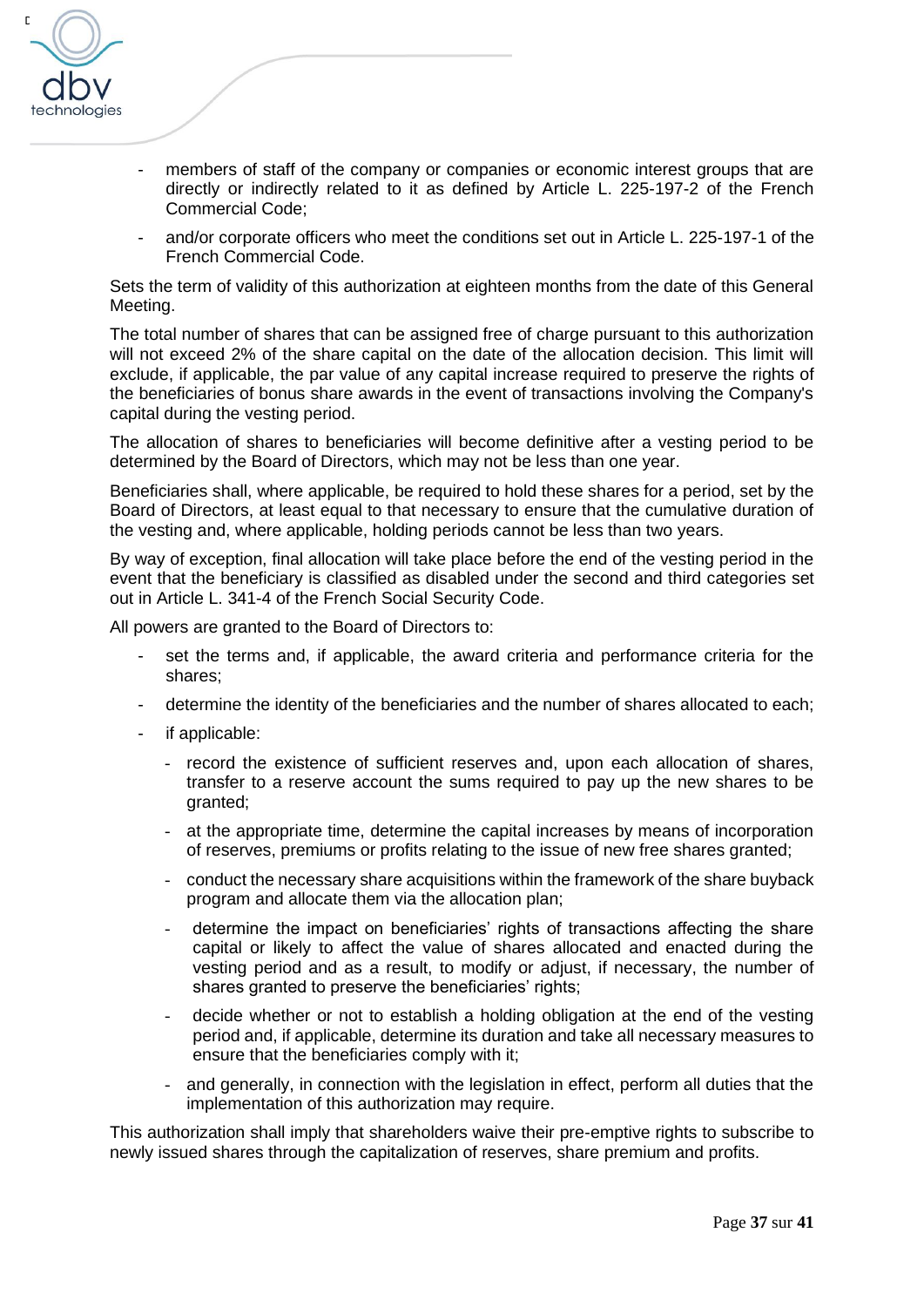

For the part not used, if applicable, it supersedes any and all relevant prior authorizations*.* 

This resolution was adopted by a majority vote.

VOTES IN FAVOR: 26 294 717

VOTES AGAINST: 1 788 797

ABSTAINED : 11 391

### **Thirty-sixth Resolution - Authorization to be granted to the Board of Directors to grant share subscription and/or purchase options (stock options) to members of staff (and/or certain corporate officers)**

The General Meeting, acting in accordance with the quorum and majority requirements for extraordinary shareholders' meetings and having reviewed the Board of Directors' report and the Statutory Auditors' special report:

- 1) Authorizes the Board of Directors, under the provisions of Articles L. 22-10-56 to L 22-10- 58 and L. 225-177 to L. 225-185 of the French Commercial Code, to grant the beneficiaries indicated below, on one or more occasions, options giving access to new shares in the company to be issued in respect of a capital increase or to the purchase of existing shares in the company as a result of buybacks carried out under the terms set by law.
- 2) Sets the term of validity of this authorization at eighteen months from the date of this General Meeting.
- 3) Decides that the beneficiaries of these options may only be:
	- firstly, some or all members of staff, or certain categories of staff and where appropriate, those companies or economic interest groups related to it under the conditions of Article L. 225-180 of the French Commercial Code;
	- secondly, corporate officers who meet the conditions set out in Articles L22-10-58 and L. 225-185 of the French Commercial Code.
- 4) The total number of options that may be granted by the Board of Directors under this authorization may not grant entitlement to subscribe to or purchase more than 7.5% of the share capital on the date of the allocation decision. To this amount will be added, as necessary, the par value of any capital increase necessary to preserve the rights of the beneficiaries of the options in the event of transactions involving the Company's capital, pursuant to the law and, if applicable, any contractual stipulations providing for other forms of preservation.
- 5) Decides that the subscription and/or acquisition price of the shares to be paid by the beneficiaries will be set on the day the options are granted by the Board of Directors in accordance with the regulations in effect and must not be less than the average opening price of the shares for the twenty trading days prior to the grant decision.
- 6) Decides that no options may be granted during the blackout periods set out in the regulations.
- 7) Notes that this authorization includes, in favor of the beneficiaries of options giving access to shares, an express waiver by shareholders of their pre-emptive rights to subscribe to the shares that will be issued as and when the options are exercised.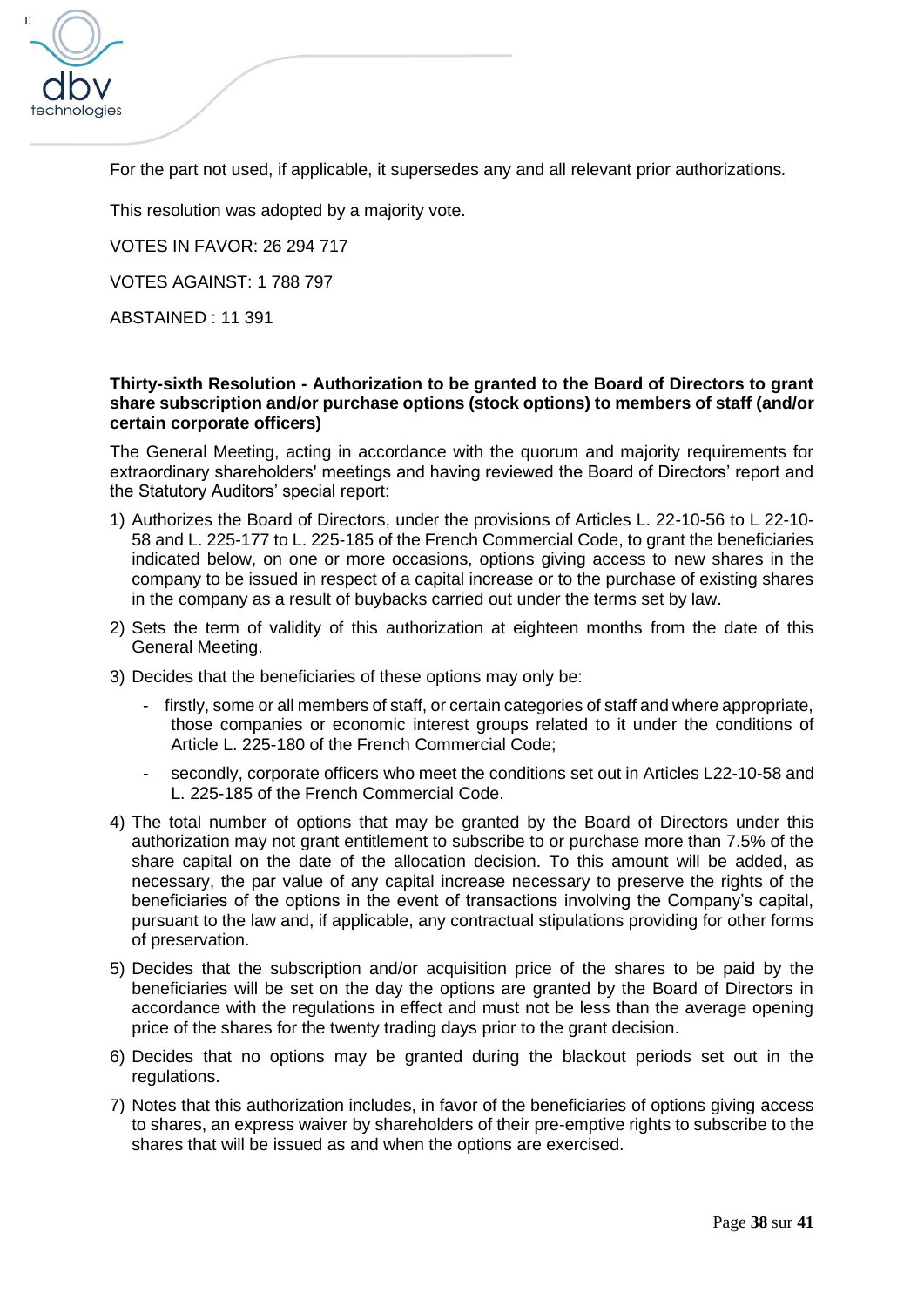

- 8) Delegates all powers to the Board of Directors to set the other terms and conditions for the granting of options and their exercise, in particular to:
	- determine the conditions under which the options shall be granted and to draft the list or categories of beneficiaries as scheduled above; to determine, where appropriate, the seniority and performance conditions that must be met by these beneficiaries; to determine the conditions under which the price and number of shares must be adjusted, particularly in the presumptions set out under Articles R. 225-137 to R. 225-142 of the French Commercial Code;
	- define the exercise period(s) for the options granted, with the understanding that the term of the options may not exceed a period of ten years from the grant date;
	- provide the option to temporarily suspend the exercise of options for a maximum period of three months in the event that financial transactions are performed involving the exercise of a right attached to shares;
	- if applicable, conduct the necessary share acquisitions within the framework of the share buyback program and to allocate them via the option plan;
	- proceed with all acts and formalities required to make final those capital increases that may, if necessary, be performed pursuant to the authorization granted by this resolution; amend the by-laws accordingly and generally to do whatever is necessary;
	- at its own discretion and if it sees fit, impute the cost of increases in share capital to the amount of the associated premiums and deduct the necessary sums from this amount to bring the statutory reserve to one tenth of the new share capital after each increase.
- 9) Notes that this authorization, for the part not used, if applicable, supersedes any and all relevant prior authorizations.

This resolution was adopted by a majority vote.

VOTES IN FAVOR: 26 307 709

VOTES AGAINST: 1 776 175

ABSTAINED : 11 021

#### **Thirty-seventh Resolution - Amendment of Article 13 of the by-laws in order to set the age limit for the Chairman of the Board of Directors at 75 years of age,**

Acting in accordance with the quorum and majority requirements for extraordinary shareholders' meetings and having reviewed the Board of Directors' report, the General Meeting decides:

- To raise the age limit for the Chairman of the Board of Directors from seventy to seventy-five.
- To amend *paragraph* 2 of Article 13 of the by-laws of the Company accordingly and as follows:

"*No one may be appointed Chairman if he has reached the age of 75. If the Chairman in office reaches this age during a fiscal year, his duties automatically terminate at the end of the annual Ordinary Shareholders' Meeting called to approve the financial statements for that fiscal year*."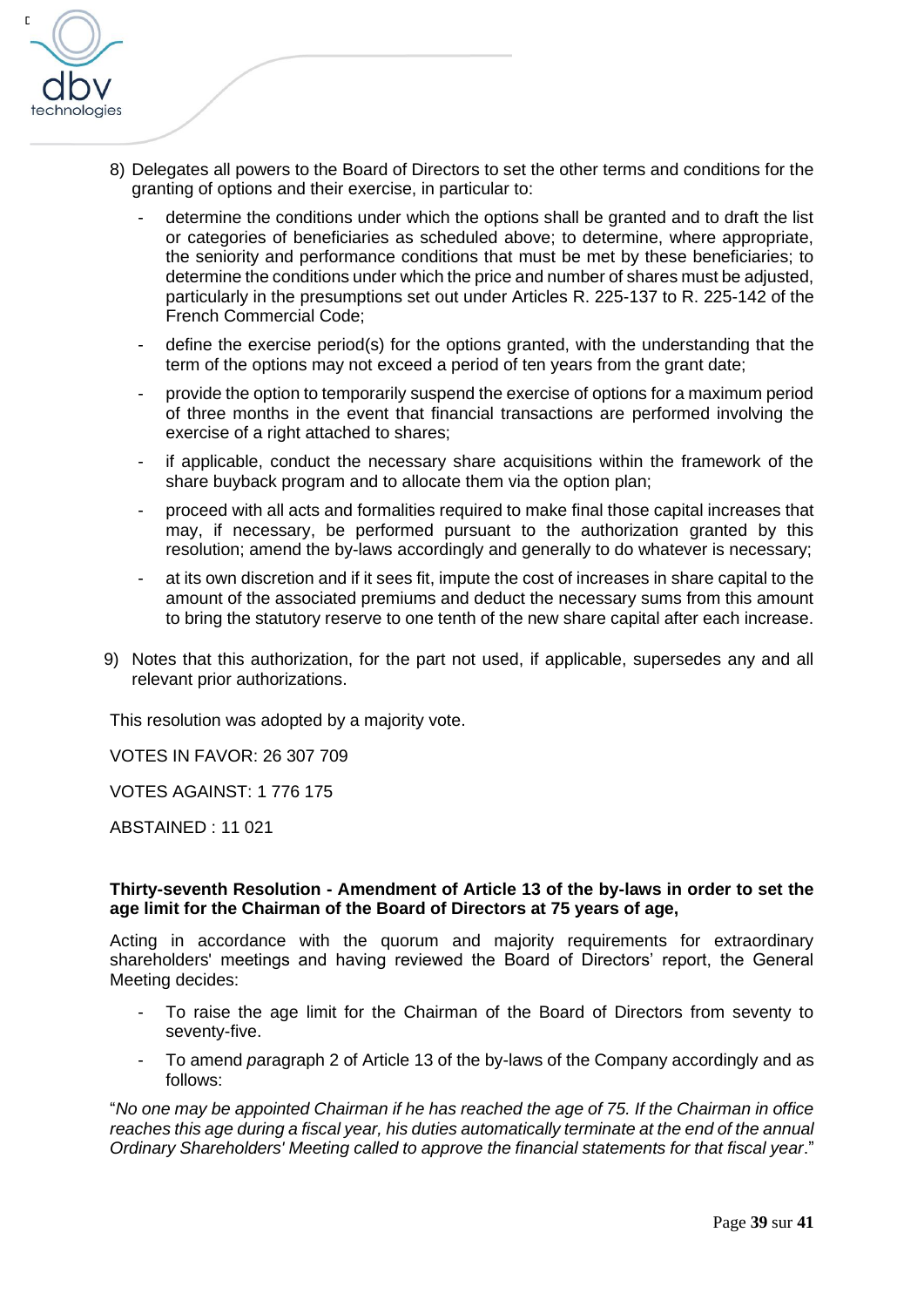

The other provisions of Article 13 of the Company's bylaws remain unchanged.

This resolution was adopted by a majority vote.

VOTES IN FAVOR: 27 973 264

VOTES AGAINST: 109 641

ABSTAINED : 12 000

## **Thirty-eighth Resolution – Powers to complete formalities**

The General Meeting grants all powers to the bearer of an original, a copy or an excerpt of these minutes to carry out all mandatory formalities with respect to registration and publication.

This resolution was adopted by a majority vote.

VOTES IN FAVOR: 28 011 909

VOTES AGAINST: 71 200

ABSTAINED : 11 796

## **CLOSE OF THE MEETING**

There being no further matters on the agenda, the session was adjourned.

-DocuSigned by: Romain Letourneur  $-58$ ED4D5BD9D444D

The Secretary The Chairman

Signed by: 10C580917FD648D

The Scrutineers

DocuSigned by: DocuSigned by: Sébastien ROBITAILLE Michele Robertson -6EC30435CCEF43F... EFC6ECDE4780490..